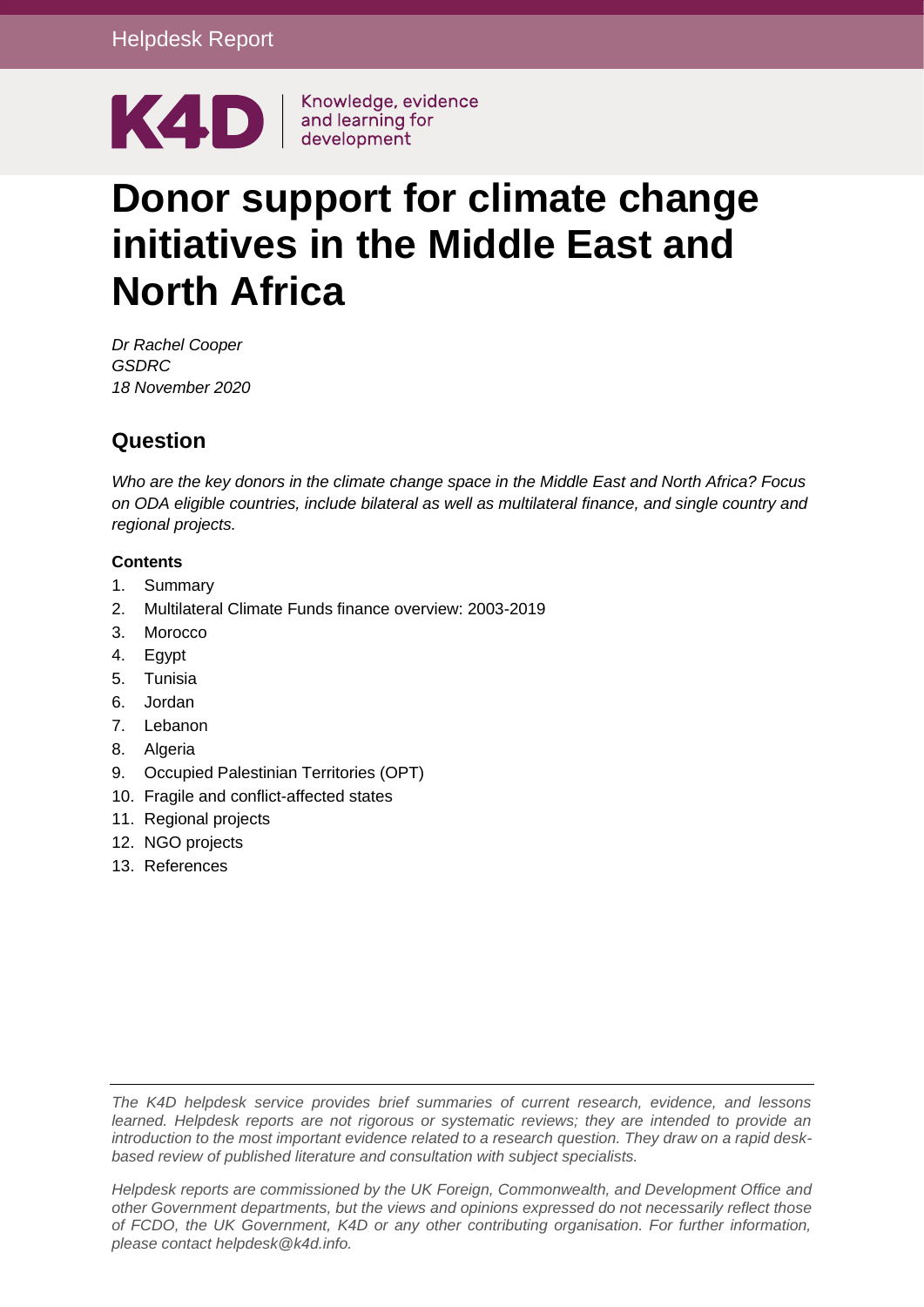## <span id="page-1-0"></span>**1. Summary**

**Donors in the Middle East and North Africa's (MENA) climate and environment space include both bilateral donors such as France and Germany, multilateral development banks and multilateral climate funds.** France and Germany are key bilateral donors to the region, supporting both single country and regional programmes. Many donors, including the EU, France, Germany, the Netherlands, Sweden and Japan, also channel their support to climate change mitigation and adaptation initiatives through the European Bank for Reconstruction and Development (EBRD), the European Investment Bank (EIB), and multilateral climate funds, notably, the Clean Technology Fund, and the Green Climate Fund. The Islamic Development Bank also plays a role in climate change initiatives, co-financing projects with the EBRD and others.

**This review focuses on support to Algeria, Egypt, Iraq, Jordan, Lebanon, Libya, Morocco, the occupied Palestinian Territories (OPTs), Syria, Tunisia and Yemen**. Key findings include:

- **There are more mitigation than adaptation projects, with a strong collective focus on renewable energy.** Notable investments and donors to renewable energy include the Clean Technology Fund's support for the Noor Plan in Morocco, and the European Bank for Reconstruction and Development's Renewable Energy Financing Framework in Egypt.
- **The European Bank for Reconstruction and Development (EBRD) is a key donor supporting a large number of projects across the region, but also supporting large-size projects in terms of the amount of finance.** The EBRD often partners with multilateral climate funds including the Green Climate Fund (GCF). Whilst the EBRD's investments often centre on renewable energy, it has some large regional programmes, such as the Green Cities Facility, which focus on areas such as low-carbon growth and access to finance.
- **Egypt and Morocco appear to be the preferred countries for donors to support.**  Projects in these countries largely focus on renewable energy, although there are a small number of projects related to adaptation, some projects focused on water resources and some on energy efficiency. Jordan and Tunisia also receive a relatively large amount of donor support in the climate and environment space compared to Algeria, Lebanon and the region's conflict-affected countries.
- **Fragile and conflict-affected countries receive little or no climate finance via the multilateral climate funds and limited bilateral support in the climate and environment space.** Bilateral donors often focus on stabilisation support, including support for water resources in terms of ensuring access to water, sanitation and hygiene.
- **There are some examples of projects supporting nature-based solutions.** For example, a GCF coastal adaptation project in Egypt is supporting engineering with nature solutions.
- **Regional and global projects support low-carbon growth, mitigation activities, access to finance, and water resources.** For example, the EBRD with co-financing from GCF is supporting a programme to deliver climate finance to the private sector at scale through partner financial institutions (PFIs) across 10 countries including Egypt, Jordan, Morocco, and Tunisia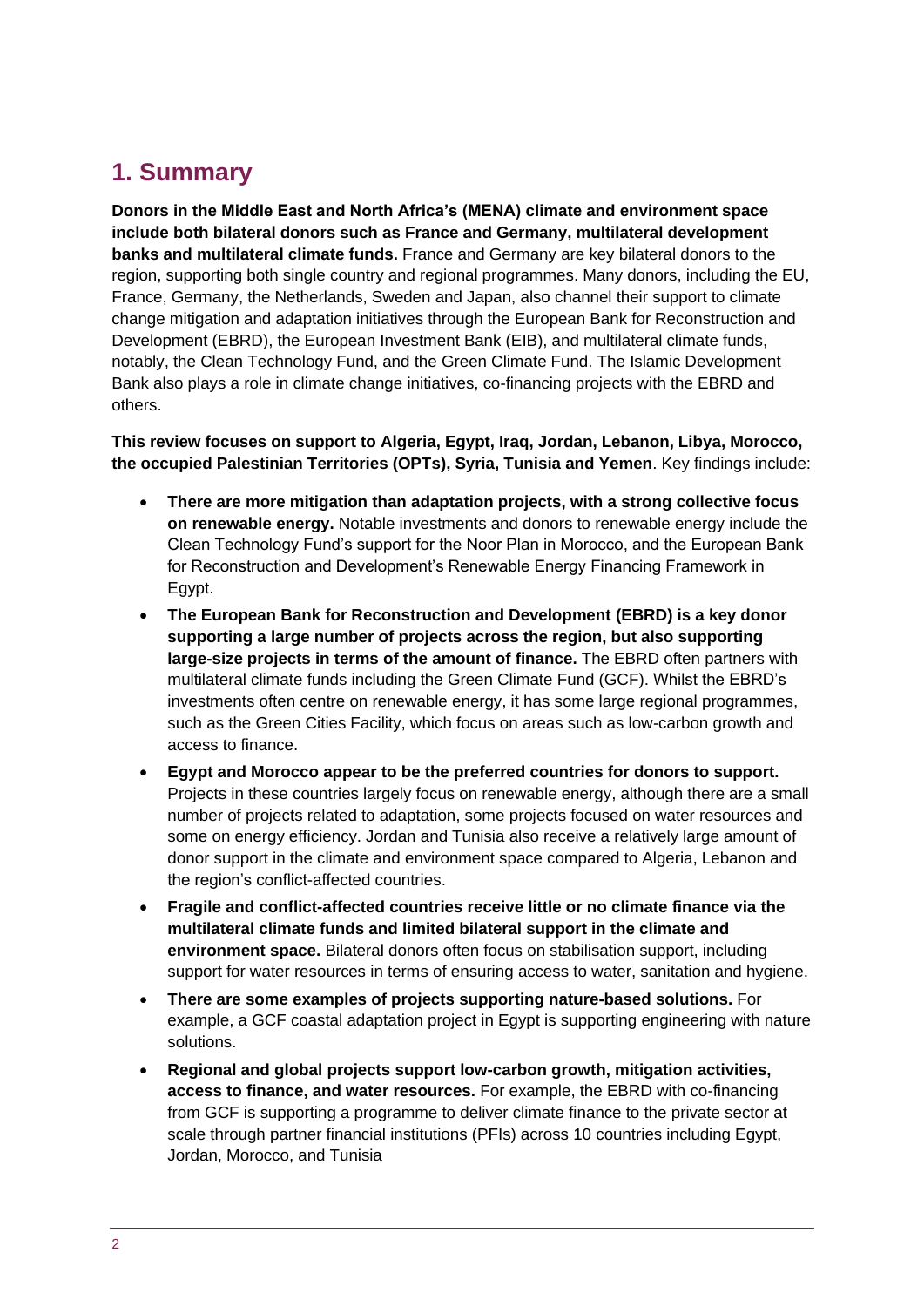• **Non-DAC donors are present.** For example, the Abu Dhabi Development Fund has supported a renewable energy project in Jordan, and Korea has co-financed a small number of multilateral climate fund supported projects.

**MENA is a crowded donor space.** This review is not exhaustive. Due to time constraints, it was not possible to include all climate-related activities of all donors to the region. Instead, it includes a mix of climate finance from the multilateral climate funds, and, a focus on the largest DAC donors to the region as determined by OCED data for 2017-2018. Across the 11 countries in this review, the largest donors were commonly France, the EU, Germany, Japan and the USA. Due to time constraints non-DAC donors were only included where mentioned in project documents and searches related to non-DAC donors were not conducted.

### **Search criteria and the evidence base**

Initial searches for this report uncovered a large number of donors and projects. The following inclusion/exclusion criteria were used to narrow the field:

- **Timeframe:** programmes that are currently ongoing or ended in or after 2015;
- **Adaptation:** programmes that directly have adaptation as a goal. Sustainable land management programmes, such as the World Bank's programme in Tunisia<sup>1</sup> that may support adaptation, but are not listed in the project database as an adaptation programme were excluded.
- **Mitigation:** projects related to renewable energy, green growth and low-carbon growth were included. Transport projects, such as AFD support for the development of a tram network in Rabat, Morocco, and, the World Bank's support for urban transport modernisation in Cairo, Egypt, were excluded.
- **Water resources**: programmes focused on water supply, water quality and governance at the basin/national/transboundary level were included. For example, from 2012, AFD funded rehabilitation of the drinking water supply in thirty small and medium-sized towns in Morocco with the one of the goals being a reduction of 10,000 tonnes of CO2 equivalent per year<sup>2</sup>. Programmes focused on WASH were excluded. Coastal management programmes were excluded unless they had climate change adaptation or resilience as a stated goal. For example, a regional AFD financed project (Algeria, Tunisia, Morocco, Libya and Albania) to support integrated coastal and marine areas

<sup>1</sup> For more information see: https://www.thegef.org/project/oasis-landscape-sustainable-management-project

<sup>2</sup> https://www.afd.fr/fr/carte-des-projets/mieux-gerer-leau-potable-et-sa-distribution-dans-les-villesmovennes?origin=/fr/carte-des-

projets?page=all&view=list&filter[0]=type\_k=page\_afd\_project&filter[1]=type\_k=page\_ong\_project&filter[2]=type k=page\_research\_project&filter[3]=source\_k=afd&query=\*&from=1000&sort=year\_k,desc&facetOptions[0]=fundi ng\_program\_k,size,200&facetOptions[1]=funding\_type\_k,size,200&facetOptions[2]=thematic\_k,size,200&facetO ptions[3]=country\_k,size,200&facetOptions[4]=program\_family\_k,size,200&facetOptions[5]=year\_k,size,200&size  $=50$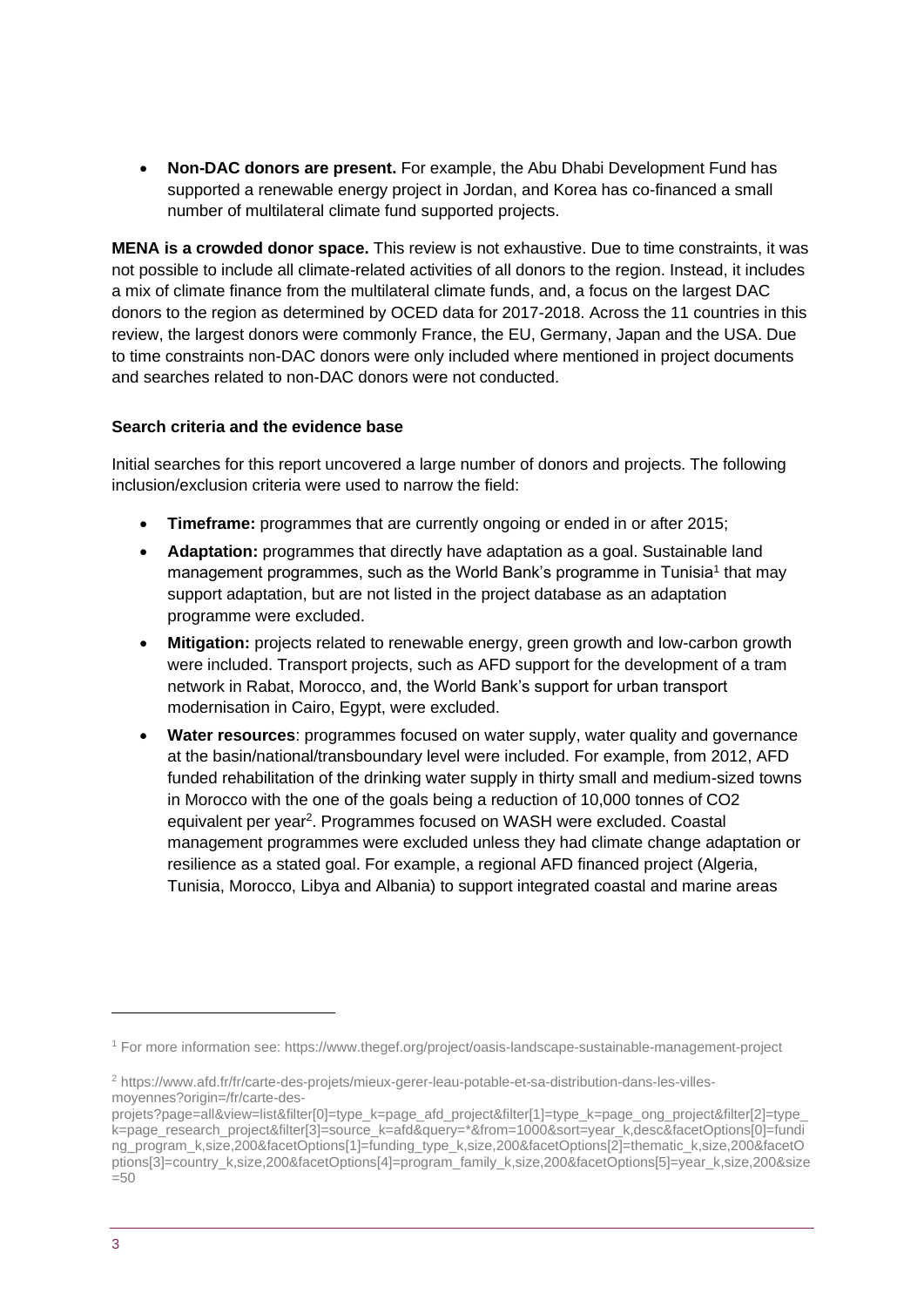management and develop a sustainable finance mechanism to benefit local populations<sup>3</sup> was excluded.

• Projects supporting National Adaptation Plans or Nationally Determined Contributions communications to UNFCCC were excluded.

## <span id="page-3-0"></span>**2. Multilateral Climate Funds finance overview: 2003-2019**

**Watson & Schalatek's (2020) MENA climate finance update (CFU) briefing presents data from 2003 to 2019 from 12 climate funds**: the Clean Technology Fund (CTF), the Green Climate Fund (GCF), the Global Environment Facility (GEF) rounds 4,5,6 & 7, the SCCF, the LDCF, the ASAP, the GEEREF, the PMR, the MDG Achievement Fund, the GCCA, and the PPCR. CFU do not track bilateral climate funds. This is because of the relative lack of transparently available detailed information of current activities and spending (Watson & Schalatek, 2020). The CFU use the World Bank definition of MENA and include data for Algeria, Bahrain, Djibouti, Egypt, Iran, Iraq, Israel, Jordan, Kuwait, Lebanon, Libya, Malta, Morocco, Oman, Qatar, Saudi Arabia, Syria, Tunisia, United Arab Emirates, West Bank and Gaza, and Yemen.

**The total amount of approved finance between 2003 and 2019 was USD 1.5 billion for 127 projects** (Watson & Schalatek, 2020). However, funding is largely concentrated in a small number of large projects financed by loans or concessional loans from the Clean Technology Fund. USD 511 million of the total was in grants (Watson & Schalatek, 2020).

| <b>Fund</b>                                                 | <b>Amount approved</b> | <b>Projects approved</b> |
|-------------------------------------------------------------|------------------------|--------------------------|
| Clean Technology Fund (CTF)                                 | 867.1                  | 13                       |
| Green Climate Fund (GCF)                                    | 311.8                  |                          |
| Global Environment Facility (GEF 4, 5, 6, 7)                | 138.3                  | 48                       |
| <b>Adaptation Fund</b>                                      | 48.8                   | 11                       |
| Special Climate Change Fund (SCCF)                          | 43.5                   | 8                        |
| Least Developed Countries Fund (LDCF)                       | 35.1                   | 8                        |
| Adaptation for Smallholder Agriculture Programme (ASAP)     | 22.6                   | 4                        |
| Global Energy Efficiency and Renewable Energy Fund (GEEREF) | 16.6                   |                          |
| Partnership for Market Readiness                            | 10.2                   | 6                        |
| <b>MDG Achievement Fund</b>                                 | 7.6                    | $\overline{2}$           |
| Global Climate Change Alliance (GCCA)                       | 3.4                    |                          |
| Pilot Program for Climate Resilience (PPCR)                 | 1.6                    |                          |

## Source: Watson & Schalatek, 2020, licensed under [Attribution-NonCommercial 4.0 International](https://creativecommons.org/licenses/by-nc/4.0/)  [\(CC BY-NC 4.0\)](https://creativecommons.org/licenses/by-nc/4.0/)

<sup>3</sup> For more information see: https://www.afd.fr/fr/carte-des-projets/gerer-durablement-les-littorauxalgeriens?origin=/fr/carte-des-

projets?page=all&view=list&filter[0]=type\_k=page\_afd\_project&filter[1]=type\_k=page\_ong\_project&filter[2]=type k=page\_research\_project&filter[3]=source\_k=afd&query=\*&from=850&sort=year\_k,desc&facetOptions[0]=fundin g\_program\_k,size,200&facetOptions[1]=funding\_type\_k,size,200&facetOptions[2]=thematic\_k,size,200&facetOpti ons[3]=country\_k,size,200&facetOptions[4]=program\_family\_k,size,200&facetOptions[5]=year\_k,size,200&size=5  $\bigcap$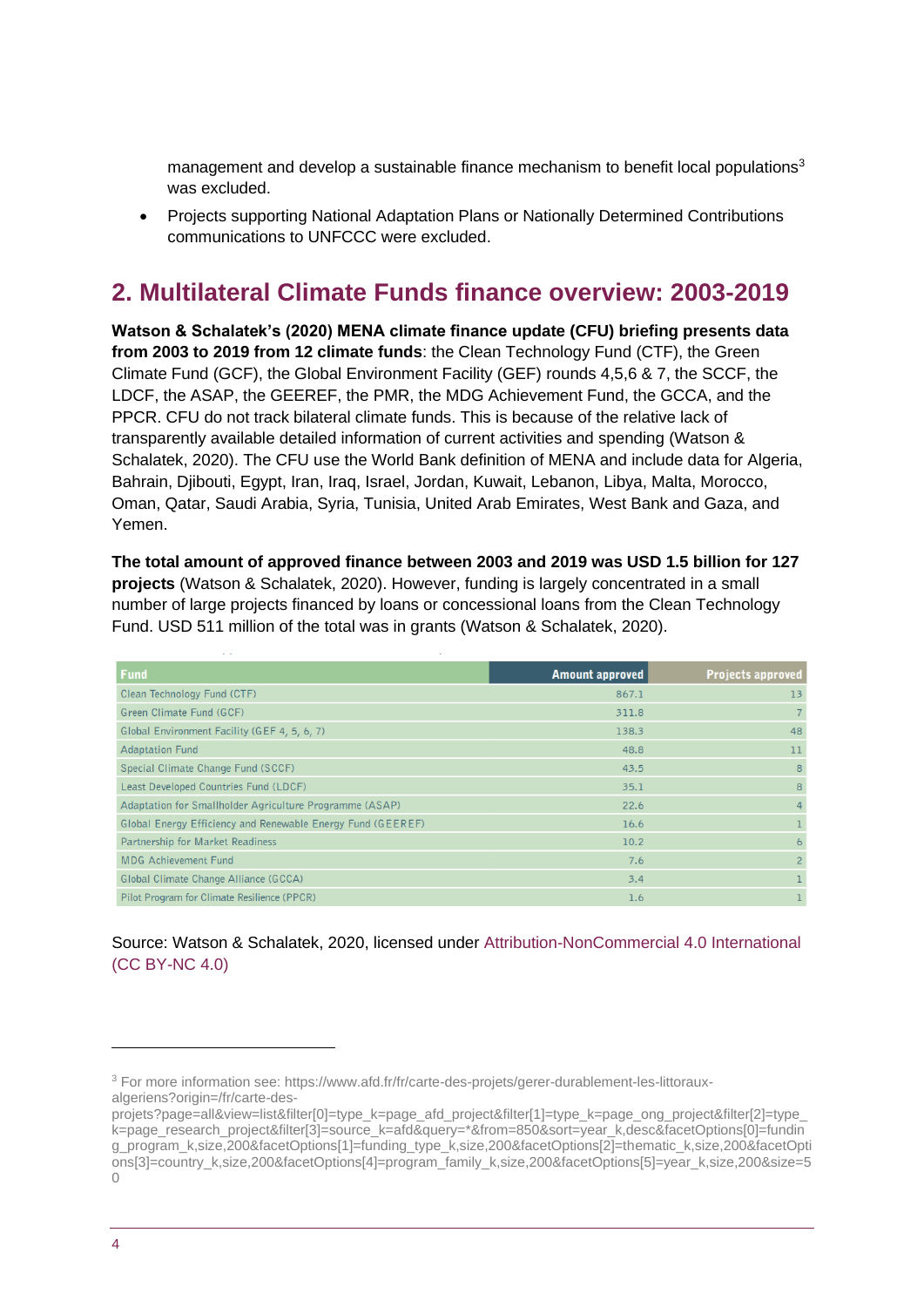**Approximately USD 600 million of approved climate finance was for regional and multicountry projects (with a large portion of this being directed to Morocco); approximately USD 400 million was for single country projects in Egypt; and, approximately USD 300 million was for single country projects in Morocco** (Watson & Schalatek, 2020). Overall, CFU estimate approximately USD 784 million of approved climate finance was for Morocco (Watson & Schalatek, 2020). Djibouti and Yemen received USD 72 million, mainly for adaptation. Jordan, the OPTs, Algeria, Lebanon and Tunisia all received between approximately USD 10 million and USD 30 million each (Watson & Schalatek, 2020).

## **The majority of funding supports mitigation, not adaptation** (Watson & Schalatek, 2020):

- USD 1,167.3 million of approved funding was for mitigation across 53 projects. The majority of these projects are energy generation projects.
- UD 254.8 million was for adaptation across 38 projects with the majority of these projects being agriculture. Although, one project in Egypt was focused on water resources and three are tagged as 'general environment' sector.
- USD 91.1 million was for 38 multiple foci projects, with the majority of these being projects supporting communications and biennial updates to UNFCCC. Although, a small number such as the EBRD's Green Cities Facility are tagged as multisector.

A breakdown of approved funding including amounts actually dispersed for the countries of interest is provided in appendix 1.

## **Clean Technology Fund**

**The Clean Technology Fund has approved a total of USD 867 million for 13 projects in Morocco and Egypt and eight regional projects** (Watson & Schalatek, 2020). An investment plan to support concentrated thermal power in the MENA region has also been approved (Watson & Schalatek, 2020).

**The MENA Region Concentrated Solar Power Initiative aims to support energy security, climate change mitigation and regional integration<sup>4</sup> .** USD 750 in CTF concessional financing is supporting the development of 960 MW of new concentrated solar power capacity across Egypt, Morocco, Jordan and Libya, with Algeria also participating in technical assistance. The programme also aims to support job creation through its activities.

## **Green Climate Fund**

**THE GCF has approved USD 311.8 million in funding for seven projects** (Watson & Schalatek, 2020): three in Morocco (USD 97 million), two in Egypt (USD 186 million), and one in Bahrain (USD2.3 million). In 2019, the first project in OPT was approved, a project in Gaza with multiple foci on renewable energy access, water banking and agricultural adaptation (USD 26.3 million) (Watson & Schalatek, 2020). A USD 378 million programme for sustainable energy will benefit Egypt, Jordan, Morocco and Tunisia, although allocations to each country are not clear

<sup>4</sup> For more information see the investment plan, available here:

https://www.climateinvestmentfunds.org/country/middle-east-and-north-africa-region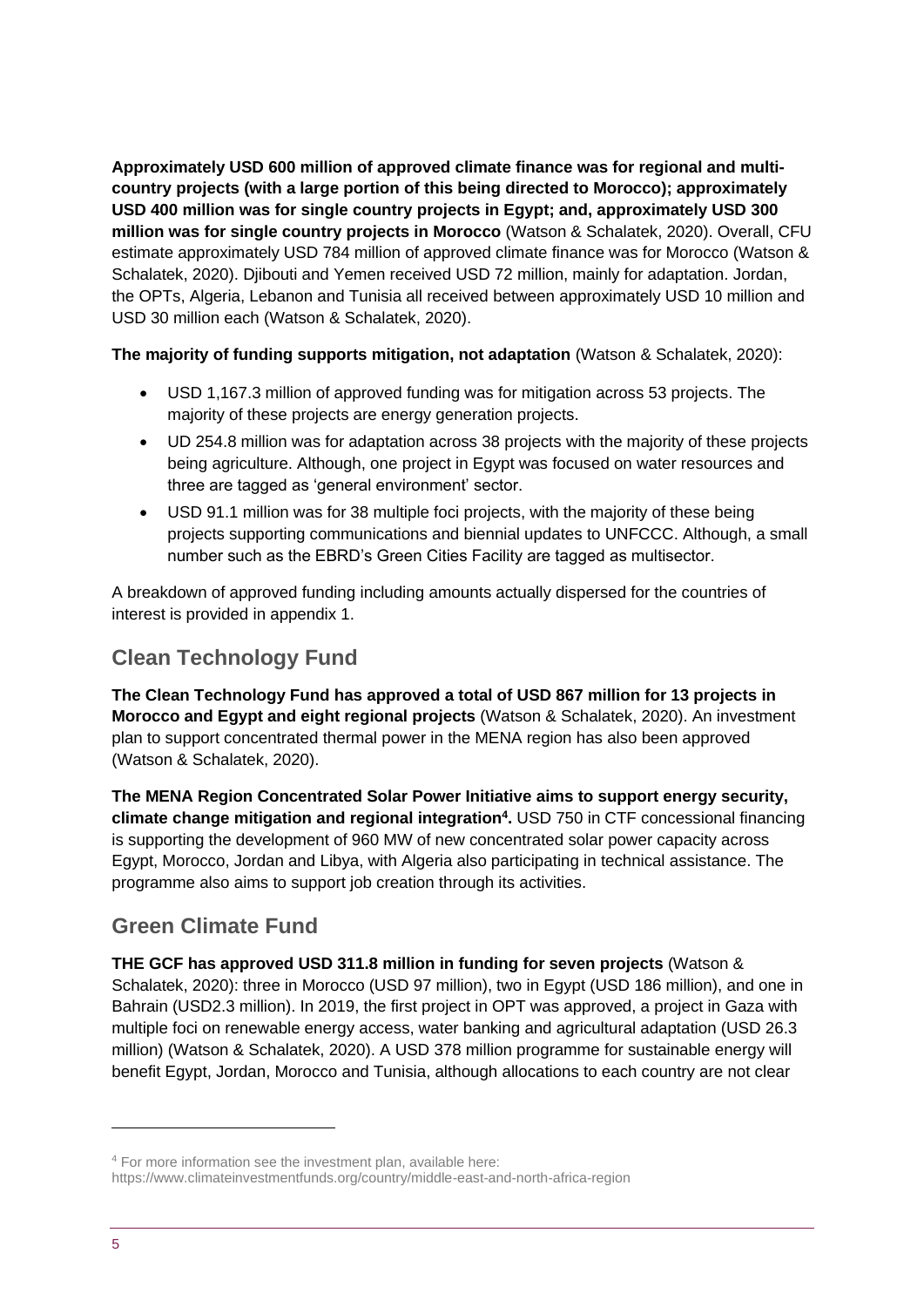(Watson & Schalatek, 2020). The largest single GCF investment in the region so far came in 2017 with the approval of USD 154.7 million for the EBRD's renewable energy financing framework for Egypt (Watson & Schalatek, 2020).

**GCF is also supporting 19 readiness programmes across the MENA region with USD 7 million** (Watson & Schalatek, 2020). This includes readiness programmes in Algeria (approved in 2017 with concept notes for two other programmes approved in 2019), Iraq (approved in 2016, 2017 and 2019), Syria (approved in 2019), and Yemen (approved in 2019).

## <span id="page-5-0"></span>**3. Morocco**

Th**ere are a large number of donor-funded programmes in Morocco relative to the other countries considered in this review.** This includes a small number of potentially interesting projects that focus on increasing access to finance. These include:

- USAID's Middle East and North Africa Investment Initiative<sup>5</sup>. In Morocco, the initiative unlocks equity capital, deploys targeted TA, and offsets investment risk by providing investment insurance to increase access to capital for early stage businesses. France
- Between 2013 and 2016, AFD supported a programme to improve the access of small and medium sized family farms to finance<sup>6</sup>. Beneficiaries and results included: improved access to financing for agricultural investments for more than 4,600 family farms and 153 cooperatives (reaching 3,300 people); strengthening the management capacities for certain client cooperatives of Tamwil el-Fellah (the Financing Company for Agricultural Development); and improving the consideration of environmental and social aspects in the Credit Agricole du Maroc Group.

## **Adaptation**

## **France**

**AFD is supporting the** *Develop Productive and Sustainable Irrigated Agriculture in the Oasis Zone, 2017 onwards,* **with a loan and grant totalling EUR 41 million<sup>7</sup> .** The project aims

<sup>5</sup> For more information see: https://www.usaid.gov/morocco/fact-sheets/middle-east-and-north-africa-investmentinitiative

<sup>6</sup> For more information see https://www.afd.fr/fr/carte-des-projets/favoriser-lacces-au-financement-des-petitesexploitations-agricoles?origin=/fr/carte-des-

projets?page=all&view=list&filter[0]=type\_k=page\_afd\_project&filter[1]=type\_k=page\_ong\_project&filter[2]=type\_ k=page\_research\_project&filter[3]=source\_k=afd&guery=\*&from=950&sort=year\_k,desc&facetOptions[0]=fundin g\_program\_k,size,200&facetOptions[1]=funding\_type\_k,size,200&facetOptions[2]=thematic\_k,size,200&facetOpti ons[3]=country\_k,size,200&facetOptions[4]=program\_family\_k,size,200&facetOptions[5]=year\_k,size,200&size=5  $\bigcap$ 

<sup>7</sup> For more information see: https://www.afd.fr/fr/carte-des-projets/developper-une-agriculture-irriguee-productiveet-durable-dans-la-zone-des-oasis?origin=/fr/carte-des-

projets?page=all&view=list&filter[0]=type\_k=page\_afd\_project&filter[1]=type\_k=page\_ong\_project&filter[2]=type k=page\_research\_project&filter[3]=source\_k=afd&query=\*&from=450&sort=year\_k,desc&facetOptions[0]=fundin g\_program\_k,size,200&facetOptions[1]=funding\_type\_k,size,200&facetOptions[2]=thematic\_k,size,200&facetOpti ons[3]=country\_k,size,200&facetOptions[4]=program\_family\_k,size,200&facetOptions[5]=year\_k,size,200&size=5  $\bigcap$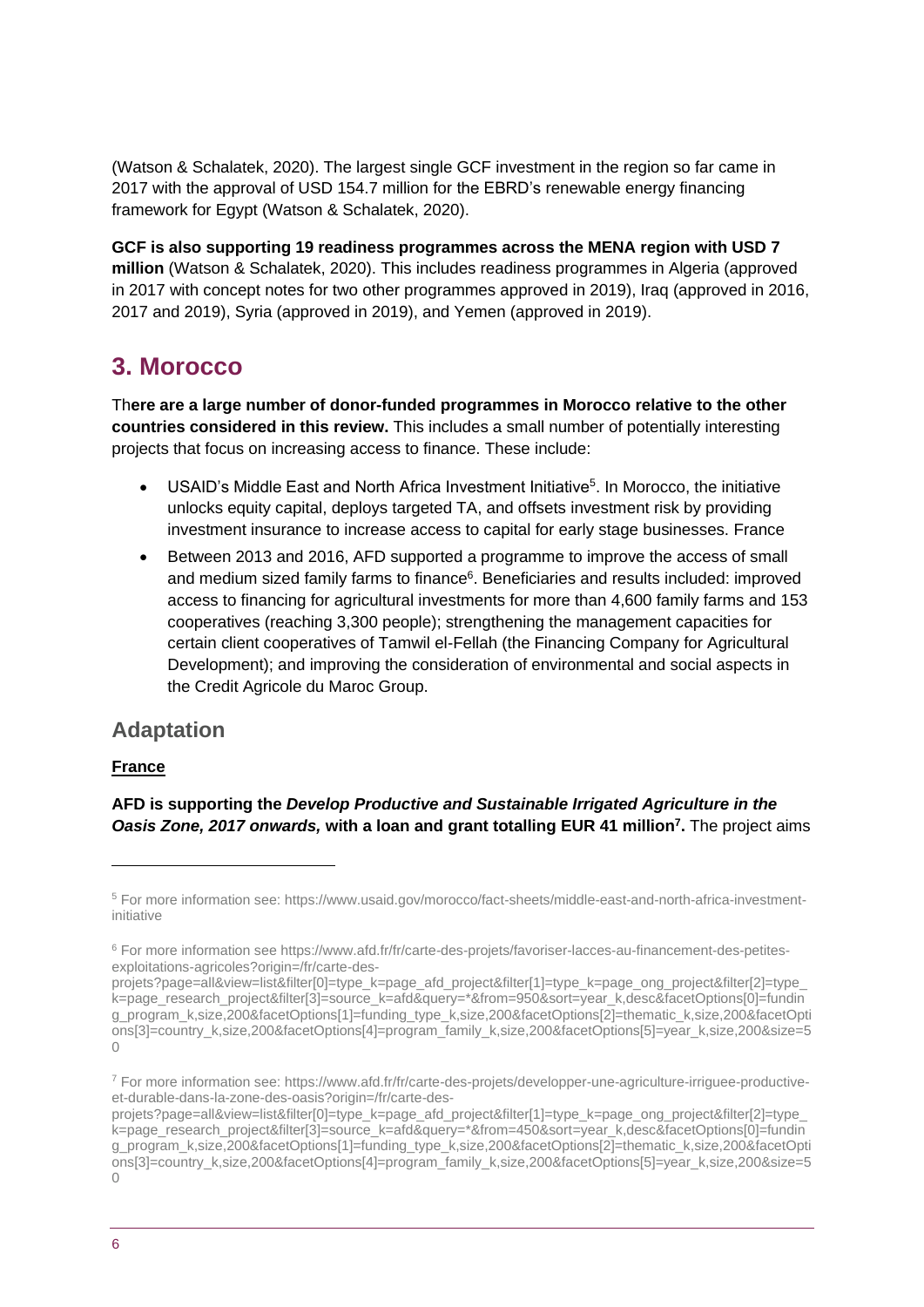to improve resilience to climate change and the sustainability of agricultural development in the Boudnib plain, including by contributing to the preservation of groundwater resources.

**AFD is also supporting the Moroccan Government's Adaptation of African Agriculture initiative**<sup>8</sup>. Implementation of the Initiative is supported via global technical assistance piloted by the World Bank, around four areas: operationalisation of the initiative, support for advocacy activities on agriculture and climate; support to member countries for preparing investment plans for climate-smart agriculture; and, design and implementation of monitoring and evaluation systems to monitor progress against the NDCs.

## **Germany**

**Germany is supporting projects related to biodiversity and ecosystems.** These include:

- **Ecosystem services in Morocco: using and preserving biological diversity 2018- 2022<sup>9</sup> .** The project is working across four areas: developing expertise across government institutions, companies and civil society; ensuring biodiversity and ecosystem services are taken into account in planning processes and political decisions; pilot projects for economic incentive systems; and improving framework conditions.
- **Adaptation to climate change and biodiversity, 2013-2016<sup>10</sup>:** this project combined technical support and advice with capacity development measures across the three areas. There are: safeguarding and sustainable use of ecosystems services with considerations for climate risks; expansion of regional information monitoring and advisory systems for climate change adaptation and biodiversity management; and, development of legal and institutional framework for implementation of the Nagoya Protocol and benefit sharing mechanisms.

## **Mitigation**

## **The Clean Technology Fund**

**Morocco's solar power plan (the Noor Plan) was launched in 2009 and aims to achieve solar-power based electricity production capacity of at least 2,000 MW by 2020 and prevent the emission of approximately 3.7 million tonnes of CO2<sup>11</sup>. It is being implemented** 

<sup>8</sup> For more information see: https://www.afd.fr/fr/carte-des-projets/linitiative-pour-ladaptation-de-lagricultureafricaine-aux-changements-climatiques-aaa?origin=/fr/carte-des-

projets?page=all&view=list&filter[0]=type\_k=page\_afd\_project&filter[1]=type\_k=page\_ong\_project&filter[2]=type k=page\_research\_project&filter[3]=source\_k=afd&query=\*&from=200&sort=year\_k,desc&facetOptions[0]=fundin g\_program\_k,size,200&facetOptions[1]=funding\_type\_k,size,200&facetOptions[2]=thematic\_k,size,200&facetOpti ons[3]=country\_k,size,200&facetOptions[4]=program\_family\_k,size,200&facetOptions[5]=year\_k,size,200&size=5  $\Omega$ 

<sup>9</sup> For more information see: https://www.giz.de/en/worldwide/89542.html

<sup>10</sup> For more information see: https://www.giz.de/en/worldwide/20237.html

<sup>11</sup> https://www.afd.fr/fr/carte-des-projets/le-plus-grand-complexe-solaire-thermodynamique-des-pays-du-sudouarzazate?origin=/fr/carte-des-

projets?page=all&view=list&filter[0]=type\_k=page\_afd\_project&filter[1]=type\_k=page\_ong\_project&filter[2]=type\_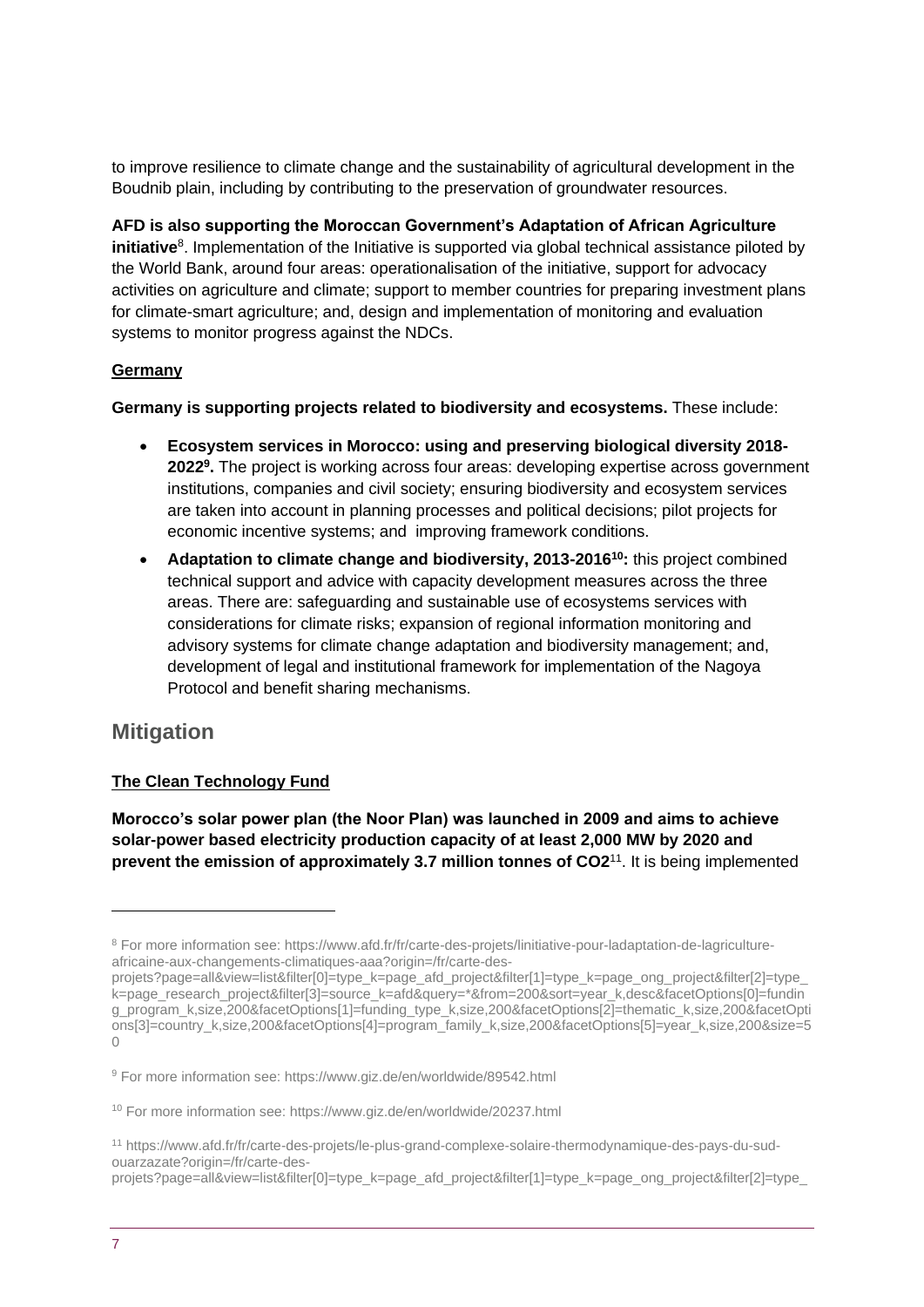by the Moroccan Agency for Sustainable Energy. Infrastructure constructed under the Noor Plan includes Noor 1, a solar thermal power station, and Noor 2 & 3, two separate solar thermal power plants.

**The largest multilateral climate finance fund project in MENA is the USD 238 million concessional loan for the Noor II and Noor III Concentrated Solar Power (CSP) Project in Morocco, approved in 2014 by the CTF**. This project is part of a concerted push by the CTF to scale-up the deployment of CSP technology across the region (Watson & Schalatek, 2020

**Other donors to Noor I, II, and III include:** AFD provided EUR 150,000 million in loans and a subsidy of EUR 300,000 to Noor 1 & 3; the EU, the African Development Bank (AfDB), the European Investment Bank (EIB), the German Development Bank (KfW), and the IBRD (World Bank).

**CTF also provided co-financing for the World Bank's** *Clean and Efficient Energy project.*  This project supported the first phase of ONEE's solar strategy, which aims to install 400 MW of solar photovoltaic technology in several sites near towns across the country located at the end of long transmission line (CTF, 2014). The first phase aims to develop 75-100 MW of new solar PV capacity installed in three or four sites to improve the quality of supply in nearby towns, reduce network losses and tap into unexploited solar resources (CTF, 2014). Other proposed activities include: improve ONEE's capacity to optimally manage the grid, and install state-of-the-art software and hardware in the National Dispatch including a renewables dispatch desk (CTF, 2014). CTF supported the project with a loan of USD 25 million.

**Morocco's** *One Wind Energy Plan* **has received support from both the CTF and the African Development Bank (AfDB).** In 2011, CTF approved finance for the wind programme of Morocco's national utility, ONEE. The One Wind Energy Plan supported transmission infrastructure within wind farms to evacuate electricity, and, pumped-storage to increase the utilisation and value of wind-based power (CTF, 2014). This will help to leverage private sector funding and crowd-in private resources for wind farm development (CTF, 2014).

**In 2012, AfDB approved a loan of USD 512 million to support rural electrification and ONEE's wind energy programme.** AfDB supported the process to pre-qualify companies for the development of a 850 MW wind energy integrated programme under a public-private partnership model (CTF, 2014). The process finished in 2013.

### **European Bank for Reconstruction and Development**

**The EBRD has supported the development of the Khalladi Windfarm near Tangiers**. The project is co-financed by the CTF, the GEF, and the Moroccan BMCE Bank of Africa. The plant will produce 370 GWh of energy annually and supply industrial companies, resulting in a

k=page\_research\_project&filter[3]=source\_k=afd&query=\*&from=1050&sort=year\_k,desc&facetOptions[0]=fundi ng\_program\_k,size,200&facetOptions[1]=funding\_type\_k,size,200&facetOptions[2]=thematic\_k,size,200&facetO ptions[3]=country\_k,size,200&facetOptions[4]=program\_family\_k,size,200&facetOptions[5]=year\_k,size,200&size  $=50$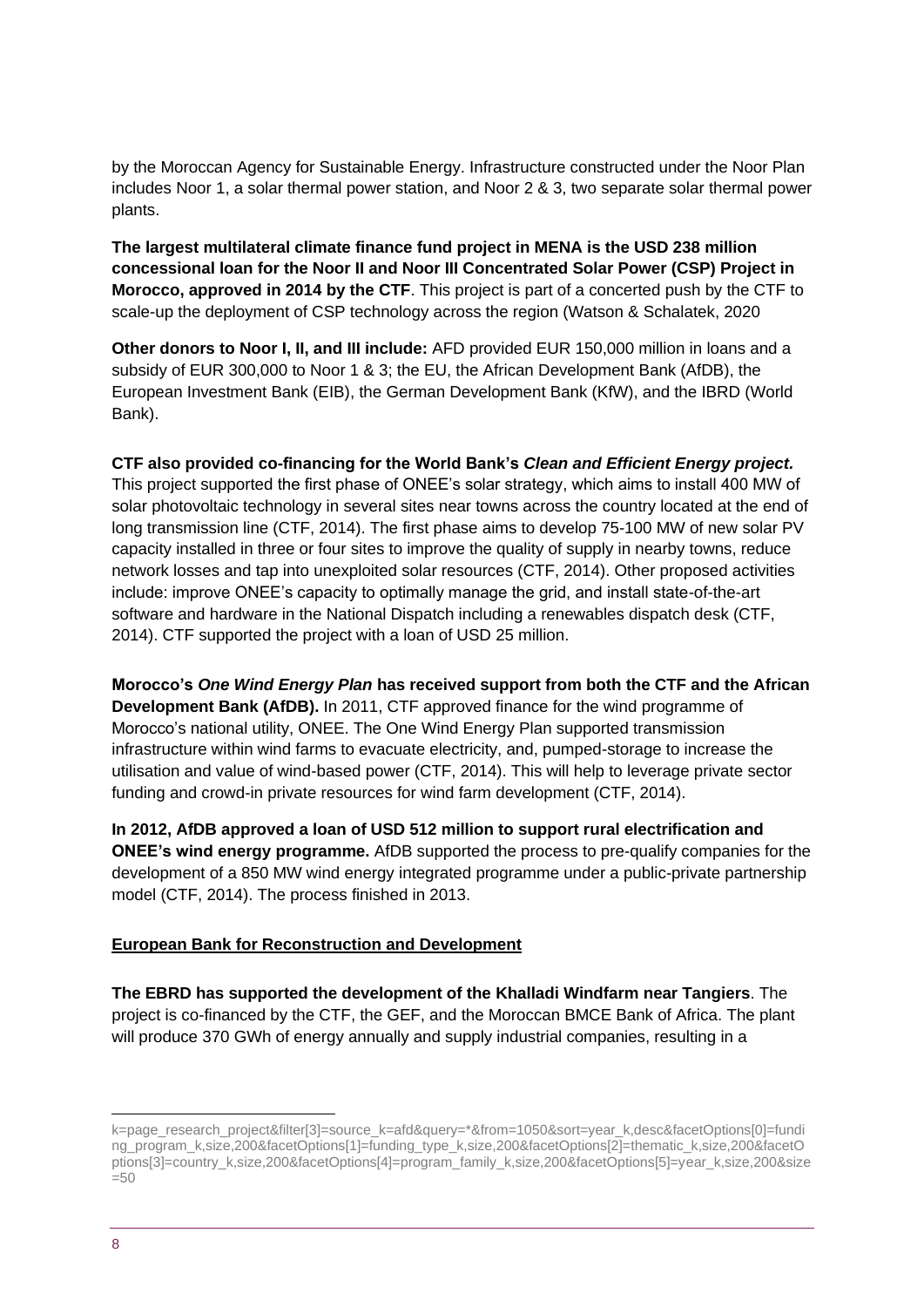projected reduction of more than 144,000 tons of CO2 emissions per year<sup>12</sup>. The Khalladi wind farm is the CTF's first engagement with ERBD and private investors.

**In November 2020, the EBRD approved a loan of up to EUR 45 million to support the Noor Midelt solar power plant<sup>13</sup> .** Alongside this project, the EBRD is also deploying technical assistance to draft Morocco's first grid code, which would provide private producers with transparent information about grid access.

### **European Investment Bank**

The EIB was the lead lender for the *Strengthening the electricity transmission network* project, approved in *2012- 14 .* **This EUR 408 million project aimed to** connect new sources of renewable energy (solar, wind and hydroelectricity), strengthen the regional integration of the electricity network, and capacity building to strengthen planning and the environmental and social management system of electricity infrastructure. Donor funding came from: EIB (EUR 180 million), KfW (100 million), AFD (57 million), the AfDB (50 million), the European Commission (EUR 15 million) and self-financing from Morocco's National Office for Electricity and Water (ONEE).

#### **Germany**

**Germany is supporting both renewable energy projects and energy efficiency projects.**  Selected projects include:

- **Improving grid integration of renewable energy, 2020-2023**<sup>15</sup>: the project will support adapting instruments and processes for grid management; orient infrastructure towards renewable resources; offering system services for flexibility and stability; and, integrating innovative technologies.
- **Increasing energy efficiency 2017 to 2020<sup>16</sup>:** this project aims to support the development of a market for energy efficiency by improving institutional conditions, promoting further development of a legal framework, policy advice and developing key stakeholders' skills.

<sup>12</sup> https://www.climateinvestmentfunds.org/news/acwa-power-inaugurates-120mw-khalladi-windfarm-morocco

<sup>13</sup> For more information see: https://www.ebrd.com/work-with-us/projects/psd/50421.html

<sup>14</sup> https://www.afd.fr/fr/carte-des-projets/renforcer-le-reseau-de-transport-delectricite?origin=/fr/carte-desprojets?page=all&view=list&filter[0]=type\_k=page\_afd\_project&filter[1]=type\_k=page\_ong\_project&filter[2]=type\_ k=page\_research\_project&filter[3]=source\_k=afd&query=\*&from=1050&sort=year\_k,desc&facetOptions[0]=fundi ng\_program\_k,size,200&facetOptions[1]=funding\_type\_k,size,200&facetOptions[2]=thematic\_k,size,200&facetO ptions[3]=country\_k,size,200&facetOptions[4]=program\_family\_k,size,200&facetOptions[5]=year\_k,size,200&size  $=50$ 

<sup>15</sup> For more information see: https://www.giz.de/en/worldwide/86943.html

<sup>16</sup> For more information see: https://www.giz.de/en/worldwide/79021.html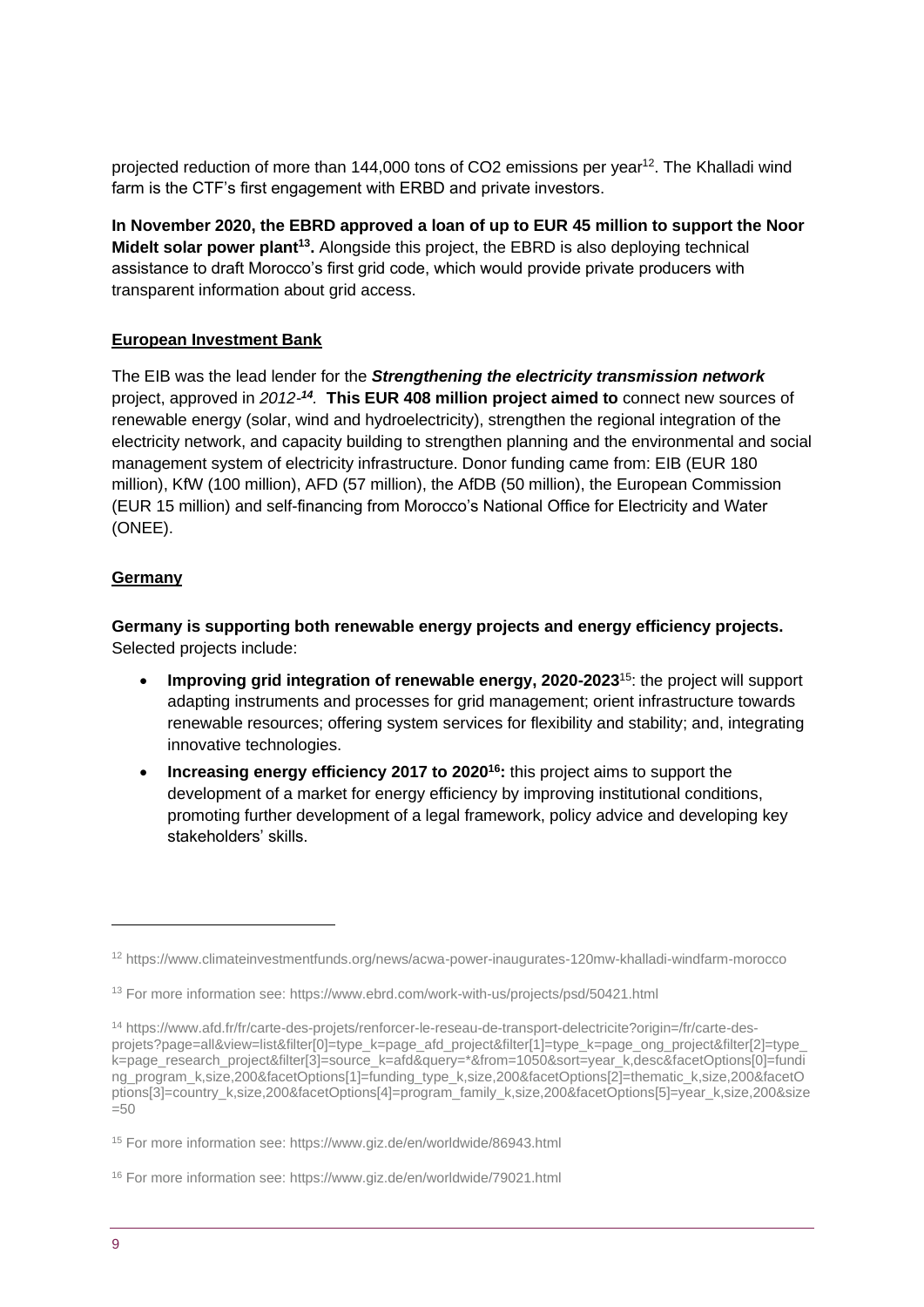• **German-Moroccan Energy Partnership, 2012-2022<sup>17</sup>:** energy partnership to support cooperation in areas including support for the formulation of long-term energy strategies; promotion of market-orientated business and research projects; and, development of low emission strategies as part of energy projects amongst others.

## **Water resources**

### **African Development Bank**

### *Green Morocco Plan Support Programme, 2012*

The African Development Bank (AfDB) provided sector budget support in the form of a sovereign loan between 2012 and 2014, with the Ministry of Agriculture and Sea Fishery as the executing agency<sup>18</sup>. The programme supports the Government's Green Morocco Plan, launched in 2008, which envisaged agriculture as a driver of growth including agricultural exports and job creation. AfDB support focused on improving the business climate and sustainable agricultural water management. Project results include:

- 75,000 hectares of land with improved water management developed or rehabilitated against a target of 70,000.
- Rural population trained / recruited / using improved technology (of which women): 5,000 (2,500 women) against a target of 9,000 (4,500).
- Total population benefited (of which women): 20,000 (10,000) against a target of 36,000 (18,000 women).

Between 2011 and 2017, AFD supported the Green Morocco Plan with EUR 50 million to support implementation in the northern regions of Morocco. This included agricultural development projects proposed by groups of farmers, pilot actions to improve the marketing of products from the main agricultural sectors, to develop local products, to improve access to agricultural finance and to experiment with agricultural practices that are more respectful of the environment, and capacity building actions for project promoters and agricultural advisers. The programme aimed to contribute to improving the resilience of agricultural systems to climate hazards including through the development of Mediterranean arboriculture.

<sup>18</sup> For more information see the Project Appraisal report

[\(https://www.afdb.org/fileadmin/uploads/afdb/Documents/Project-and-Operations/Morocco\\_-](https://www.afdb.org/fileadmin/uploads/afdb/Documents/Project-and-Operations/Morocco_-_Green_Morocco_Plan_Support_Programme_-_Appraisal_Report.pdf) [\\_Green\\_Morocco\\_Plan\\_Support\\_Programme\\_-\\_Appraisal\\_Report.pdf\)](https://www.afdb.org/fileadmin/uploads/afdb/Documents/Project-and-Operations/Morocco_-_Green_Morocco_Plan_Support_Programme_-_Appraisal_Report.pdf) and

<sup>17</sup> For more information see: https://www.giz.de/en/worldwide/57157.html

https://projectsportal.afdb.org/dataportal/VProject/show/P-MA-A00-

<sup>002#:~:</sup>text=The%20Green%20Morocco%20Plan%20Support,PAPMV)%20is%20an%20environmental%20initiat ive.&text=During%20this%20mission%2C%20the%20Moroccan,strategic%20importance%20for%20the%20coun try.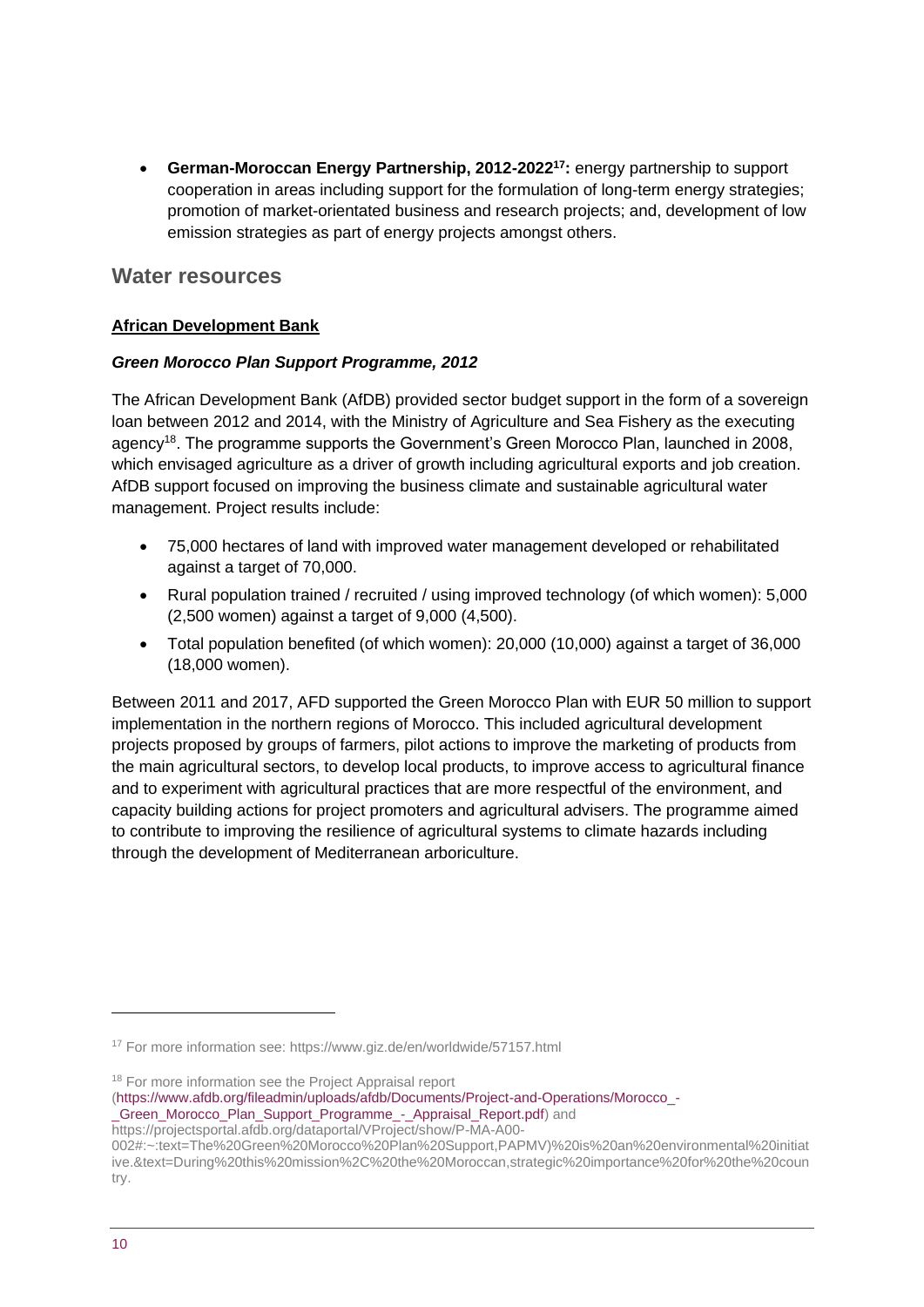## **France**

## *A Blue Credit Line to Protect Water Resources, 2017- 19*

AFD with co-financing from the EIB are supporting a blue credit line to the Moroccan Foreign Trade Bank to strengthen the financing offer for projects aimed at protecting water resources and improving water quality and resilience to climate change. This includes developing industrial pollution, water recycling and reuse projects (e.g. encouraging manufacturers to better equip themselves); and, reduce barriers to the bank financing these types of investment.

## **USA**

### *Ultra-Low Energy Drip Irrigation programme<sup>20</sup>*

This USAID project, which may have finished around 2016/2017, in Morocco and Jordan designed and tested new ultra-low pressure drip irrigation systems that will cut pumping energy by 50% for electric or diesel pumps, enable drip systems to run on low-pressure municipal water supplies and facilitate the dissemination of low-cost, solar-powered drip irrigation solutions. Trialled in Marrakech and Beni Mellal.

## *H20 Maghreb Partnership, ongoing<sup>21</sup>*

USAID has supported the development on a new water management curriculum bringing together the public and private sector to provide innovative training and equipment. A number of training courses have been developed including a two year degree course in wastewater management accredited by the Government of Morocco. The programme also improves the skills and employability of young Moroccans by providing them with a market-driven training programme in a newly established water hub: 76% of student trainees have been female.

<sup>19</sup> For more information see: https://www.afd.fr/fr/carte-des-projets/une-ligne-de-credit-bleue-pour-proteger-laressource-en-eau?origin=/fr/carte-des-

projets?page=all&view=list&filter[0]=type\_k=page\_afd\_project&filter[1]=type\_k=page\_ong\_project&filter[2]=type k=page\_research\_project&filter[3]=source\_k=afd&query=\*&from=500&sort=year\_k,desc&facetOptions[0]=fundin g\_program\_k,size,200&facetOptions[1]=funding\_type\_k,size,200&facetOptions[2]=thematic\_k,size,200&facetOpti ons[3]=country\_k,size,200&facetOptions[4]=program\_family\_k,size,200&facetOptions[5]=year\_k,size,200&size=5 0

<sup>&</sup>lt;sup>20</sup> For more information see: https://www.usaid.gov/morocco/fact-sheets/improving-water-security-and-climateresilience-morocco

<sup>21</sup> For more information see: https://www.usaid.gov/morocco/fact-sheets/h2o-maghreb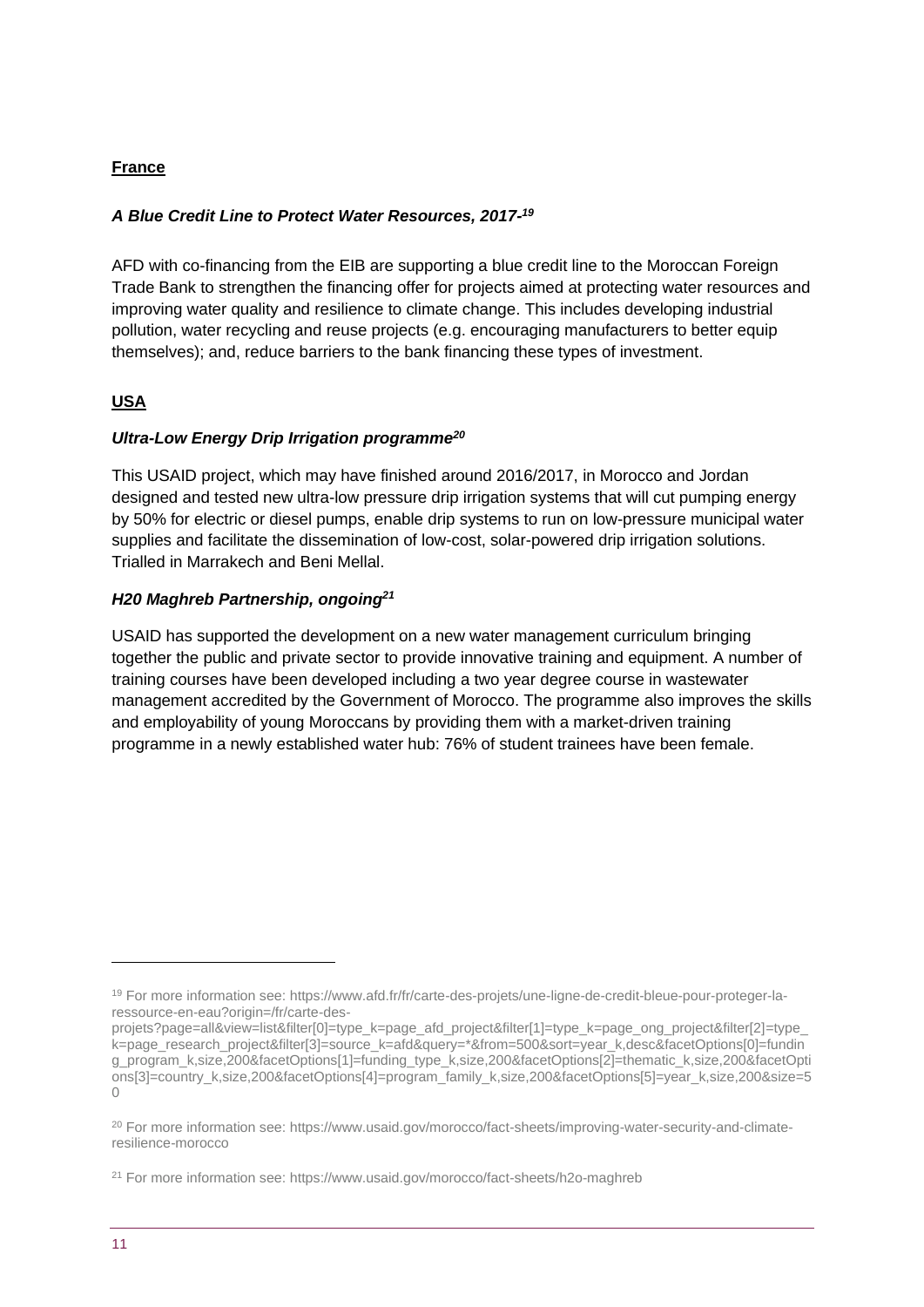## <span id="page-11-0"></span>**4. Egypt**

## **Adaptation**

## **The Green Climate Fund**

**The GCF is co-financing the UNDP's project** *Enhancing climate change adaptation in the North Coast and Nile Delta Regions in Egypt, 2018-2025.* GCF is providing USD 31.4 million in grant finance to support this USD 105 million UNDP project with the Ministry of Water Resources and Irrigation. The project aims to reach 768,164 direct beneficiaries (in the coastal governorates and local communities in Port Said, Damietta Beheira, Dakhalia and Kafr El-Sheikh) and 16,900,000 indirect beneficiaries.

Project aims include reduce coastal flooding risks in Egypt's North coast from sea level rises and increased frequency of extreme storm events (GCF, 2017). Reduced vulnerability of coastal infrastructure will protect villages, agricultural land and the international coastal road. Project outputs include:

- Installation of 69 km of sand dune dykes along five vulnerable hotspots within the Nile Delta that were identified during an engineering scoping assessment and technical feasibility study;
- Development of an integrated coastal zone management (ICZM) plan for the entire North Coast, to manage long-term climate change risks and provide Egypt with adaptability to impending flood risks.

The project will address a number of barriers including: lack of high quality data to inform planning; lack of suitable framework for implementing integrated approaches to coastal adaptation; weak institutional coordination to build coastline resilience to sea level rise impacts; low institutional capacity to anticipate and manage expected sea level rise impacts (GCF, 2017). In the long-term the project will facilitate transformational change by integrating additional risks of climate change into coastal management and planning, budgeting, and implementation of risk reduction measures (GCF, 2017).

Whilst the project does not reference nature-based solutions, a key feature is soft coastal protection measures. These have "been designed to mirror natural coastal features and/or sand dunes" and "will be stabilised with a combination of rocks and local vegetation species to encourage dune growth by trapping and stabilising blown sand" and reuse existing dredge material that would otherwise be disposed into the marine environment (GCF, 2017: 3). Challenges faced in the first year of implementation related to soft protection measures include: Egypt's Shore Protection Agency had to hold many coordination meetings with different authorities in Egypt to explain the nature of the soft protection projects, describe how it functions and address their concerns in order to pave the way for construction works. In order to avoid similar delays in the future, the Project Management Committee decided to complete design for all 69 Kms coastal protection works and initiate discussions with the relevant authorities for all sites together and tender construction works in most, if not all, sites in 2020 (GCF, 2020).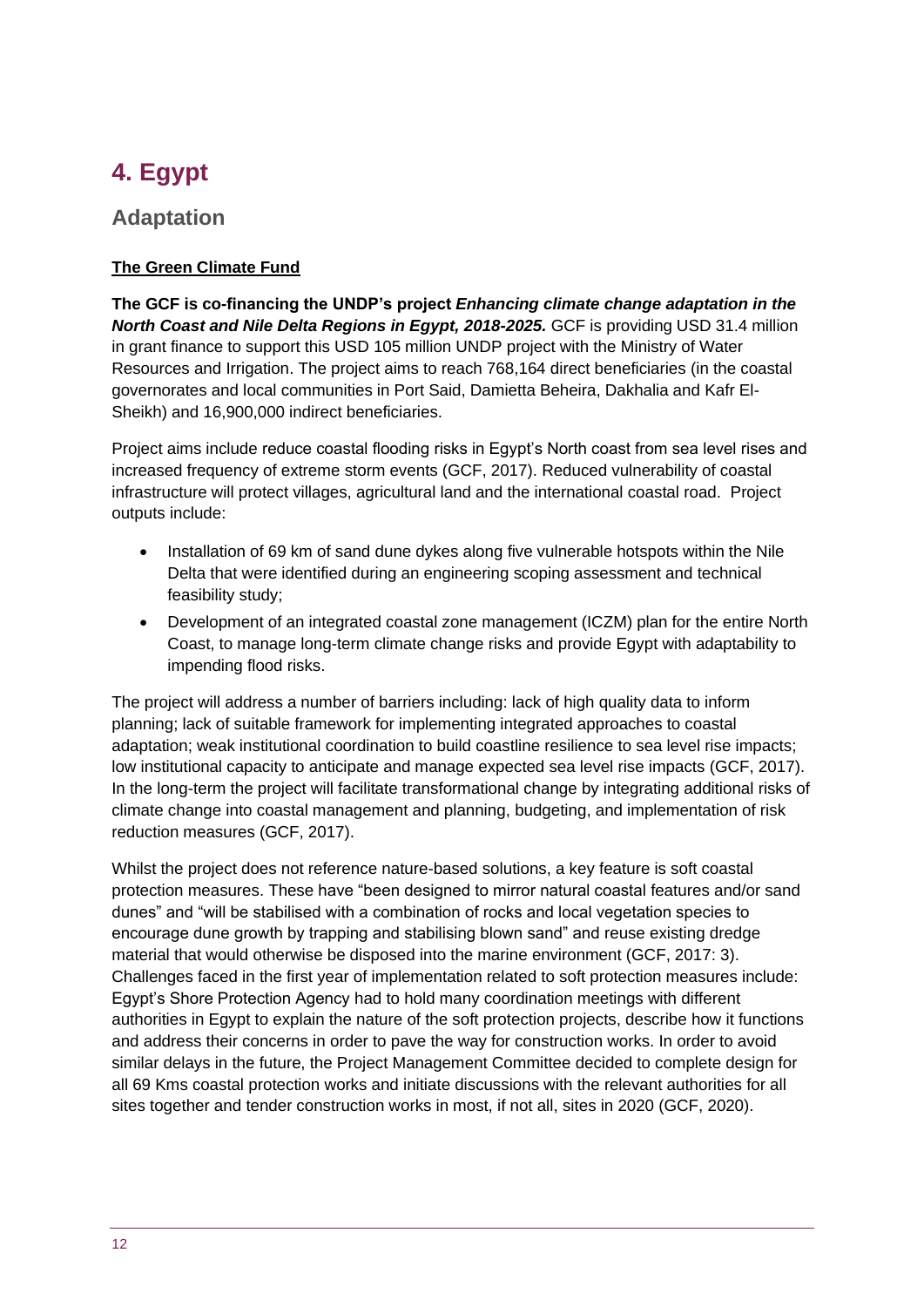## **Land management**

## **The Global Environment Facility**

**FAO, funded by GEF Trust Fund**, is implementing an approximately USD 10 million project, *Sustainable Management of Kharga Oasis Agro-Ecosystems in the Egyptian Western*  **Desert**, approved in 2018<sup>22</sup>. This project aims to ensure sustainable food production systems that help maintain and progressively improve land and soil quality and agro-biodiversity in oasis agro-ecosystems. No implementation data was found during this review.

## **The Special Climate Change Fund**

The **International Fund for Agricultural Development** is implementing a USD 46 million project, *Integrated Management and Innovation in Rural Settlements,* with a USD 7 million grant from the **Special Climate Change Fund**<sup>23</sup>. Approved in 2015, the project aims to enhance farmland productivity and income diversification in the reclaimed lands through increasing by 40% the average incomes of 60% rural poor household engaged in livestock value chains, with 30% of the target smallholders participating actively in commercial farming and business development by the end of the project.

## **Mitigation: Renewable Energy**

**A number of donors are active in the renewable energy space, notably Germany, France and the EBRD**. Japan has also funded the construction of a wind power plant at the Gulf of El Zayt with a loan of YEN 38.9 million<sup>24</sup>. Whilst the majority of projects focus on solar power, and to a lesser extent, wind power, a UNDP project with GEF funding to support biomass energy for sustainable rural development<sup>25</sup>.

### **European Bank for Reconstruction and Development**

### *Electricity Grid Reinforcement Project, 2019- 26*

A sovereign loan of up to EUR 185 million from the EBRD will finance part of the Egyptian Electricity Transmission Company's grid investment plan to construct and upgrade nine high voltage substations. The project will support connecting new renewable energy plants to the grid. It is expected to result in reductions of CO2 emissions by 77,000 tonnes per annum. The total

<sup>22</sup> For more information see: https://www.thegef.org/project/sustainable-management-kharga-oasis-agroecosystems-egyptian-western-desert

<sup>23</sup> For more information see: https://www.thegef.org/project/integrated-management-and-innovation-ruralsettlements

<sup>&</sup>lt;sup>24</sup> For more information see: https://www.jica.go.jp/egypt/english/activities/activity16.html

<sup>25</sup> For more information see https://www.thegef.org/project/bioenergy-sustainable-rural-development

<sup>26</sup> For more information see: https://www.ebrd.com/work-with-us/projects/psd/51538.html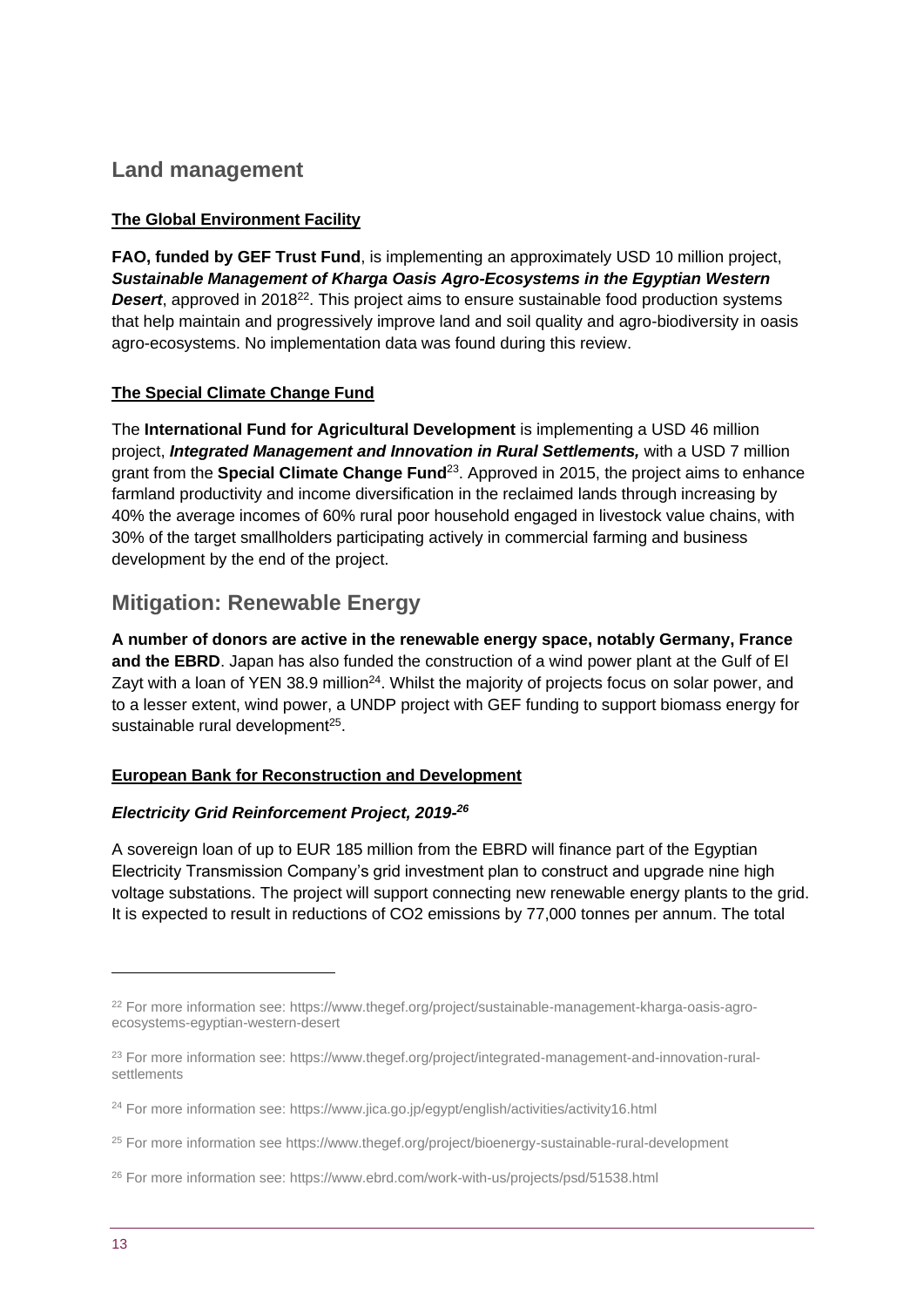project cost is up to EUR 204 million, with the difference being provided by an investment grant from an international donor.

### *The EBRD Egypt Renewable Energy Financing Framework, 2017-*

This USD 500 million framework will scale up renewable energy through renewable energy integration and leveraged investments, financed by USD 154.7 million from GCF and USD 352.2 million from EBRD. It has two complementary components (GCF, 2017b):

- Component one (2017-2022): Technical assistance programme to enhance RE integration, policies and planning;
- Component two (2017-2040 approx.): Scale-up investments to support the development and construction of RE projects totalling USD 1 billion by blending GCF and EBRD financing to leverage debt financing from international and development financial institutions and eventually from commercial banks and private sector investments. Projects are expected to generate around 1,400 GWh electricity annually and result in 800,000 tCO2e of avoided GHG emissions annually once all projects are operational.

The Framework will support Egypt to meet its RE targets whilst increasing the share of privately owned generation capacity (GCF, 2017b). In 2017, the EBRD announced loans had been approved for three of an expected 16 solar plants<sup>27</sup>. One of the projects approved in 2017, the Benban complex, is also receiving co-financing from the Islamic Corporation for the Development of the Private Sector, part of the Islamic Development Bank Group.

The framework has also been supported by the Southern and Eastern Mediterranean (SEMED) Energy Efficiency Policy Dialogue Framework, which is funded by the European Neighbourhood Investment Facility and the SEMED Multi-Donor Account. The SEMED Multi-Donor Account was launched in 2011 and is funded by Australia, Finland, France, Germany, Italy, the Netherlands, Norway, Spain, Sweden, Taipei China and the UK<sup>28</sup>.

### **France**

## *A 200 MW Wind Farm, Western Coast of the Gulf of Suez, 2015<sup>29</sup>*

Co-funded by a EUR 50 million sovereign concessional loan from AFD, and financing from EIB, KfW, and the EU. Support for Egyptian government plans to develop both public and private

<sup>27</sup> For more information see: https://www.ebrd.com/news/2017/ebrd-finances-solar-power-plant-in-benban.html

<sup>28</sup> For more information see: https://www.ebrd.com/who-we-are/our-donors/multi-donor-funds.html#semed

<sup>29</sup> For more information see: https://www.afd.fr/fr/carte-des-projets/construction-dune-ferme-eolienne-de-200-mwsur-la-cote-occidentale-du-golfe-de-suez?origin=/fr/carte-des-

projets?page=all&view=list&filter[0]=type\_k=page\_afd\_project&filter[1]=type\_k=page\_ong\_project&filter[2]=type k=page\_research\_project&filter[3]=source\_k=afd&query=\*&from=650&sort=year\_k,desc&facetOptions[0]=fundin g\_program\_k,size,200&facetOptions[1]=funding\_type\_k,size,200&facetOptions[2]=thematic\_k,size,200&facetOpti ons[3]=country\_k,size,200&facetOptions[4]=program\_family\_k,size,200&facetOptions[5]=year\_k,size,200&size=5  $\bigcap$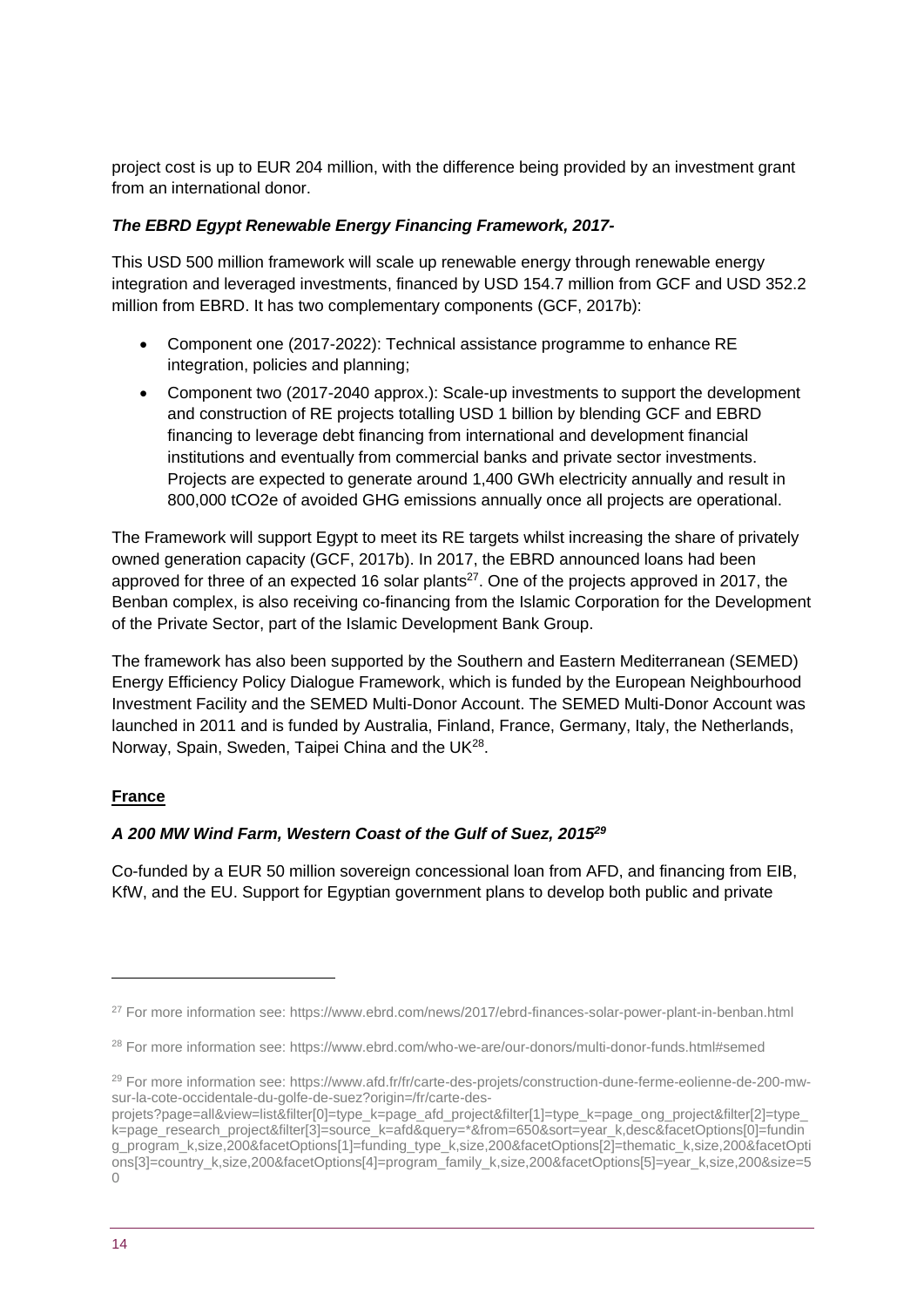investments in wind energy on the Red Sea coast. KfW led the project, including the feasibility study. Expected climate impacts of the project include:

- The strengthening of electricity production from renewable sources by nearly 700 GWh per year.
- The reduction of carbon emissions by 300,000 tonnes per year. Contribution to the preparation of investments by private developers in renewable energies in the Gulf of Suez area.
- Contribution to strengthening local technical skills in the field of renewable energies.

### *Photovoltaic Power Plant to Support Renewable Energies, 2014<sup>30</sup>*

A sovereign loan of EUR 40 million from AFD supported the construction of Egypt's first photovoltaic power plant connected to the national electricity grid at Kom Ombo in Aswan. The project's feasibility study was supported by a grant from the EU delegated to AFD under the Neighbourhood Investment Funds (NIF). The project was justified in terms of its expected climate impacts including a 15,000 tonnes annual reduction in carbon emissions, and its contribution to the sustainable growth of the Egyptian economy including diversifying the energy mix, contribution to the preparation of private developers' investments in solar energy, and strengthening local technical skills in the field of renewable energies.

## *Strengthening the Egyptian high-voltage electricity grid, 2010- 31*

A sovereign concessional loan of EUR 50 million from AFD along with co-finance from other European donors (KfW, EIB, EU), the World Bank, and the CTF, is supporting this project to strengthen the electricity network including transformer stations, power lines and communication systems. This project is also supporting Egypt's goal of 20% of electricity production capacity from renewables by 2020 as it is supporting connecting new wind farms in the Gulf of Suez to the Egyptian grid.

<sup>30</sup> For more information see: https://www.afd.fr/fr/carte-des-projets/une-centrale-electrique-photovoltaique-poursoutenir-les-energies-renouvelables?origin=/fr/carte-des-

projets?page=all&view=list&filter[0]=type\_k=page\_afd\_project&filter[1]=type\_k=page\_ong\_project&filter[2]=type\_ k=page\_research\_project&filter[3]=source\_k=afd&guery=\*&from=850&sort=year\_k,desc&facetOptions[0]=fundin g\_program\_k,size,200&facetOptions[1]=funding\_type\_k,size,200&facetOptions[2]=thematic\_k,size,200&facetOpti ons[3]=country\_k,size,200&facetOptions[4]=program\_family\_k,size,200&facetOptions[5]=year\_k,size,200&size=5  $\bigcap$ 

<sup>31</sup> For more information see https://www.afd.fr/fr/carte-des-projets/renforcer-le-reseau-electrique-haute-tensionegyptien?origin=/fr/carte-des-

projets?page=all&view=list&filter[0]=type\_k=page\_afd\_project&filter[1]=type\_k=page\_ong\_project&filter[2]=type\_ k=page\_research\_project&filter[3]=source\_k=afd&query=\*&from=1200&sort=year\_k,desc&facetOptions[0]=fundi ng\_program\_k,size,200&facetOptions[1]=funding\_type\_k,size,200&facetOptions[2]=thematic\_k,size,200&facetO ptions[3]=country\_k,size,200&facetOptions[4]=program\_family\_k,size,200&facetOptions[5]=year\_k,size,200&size  $=50$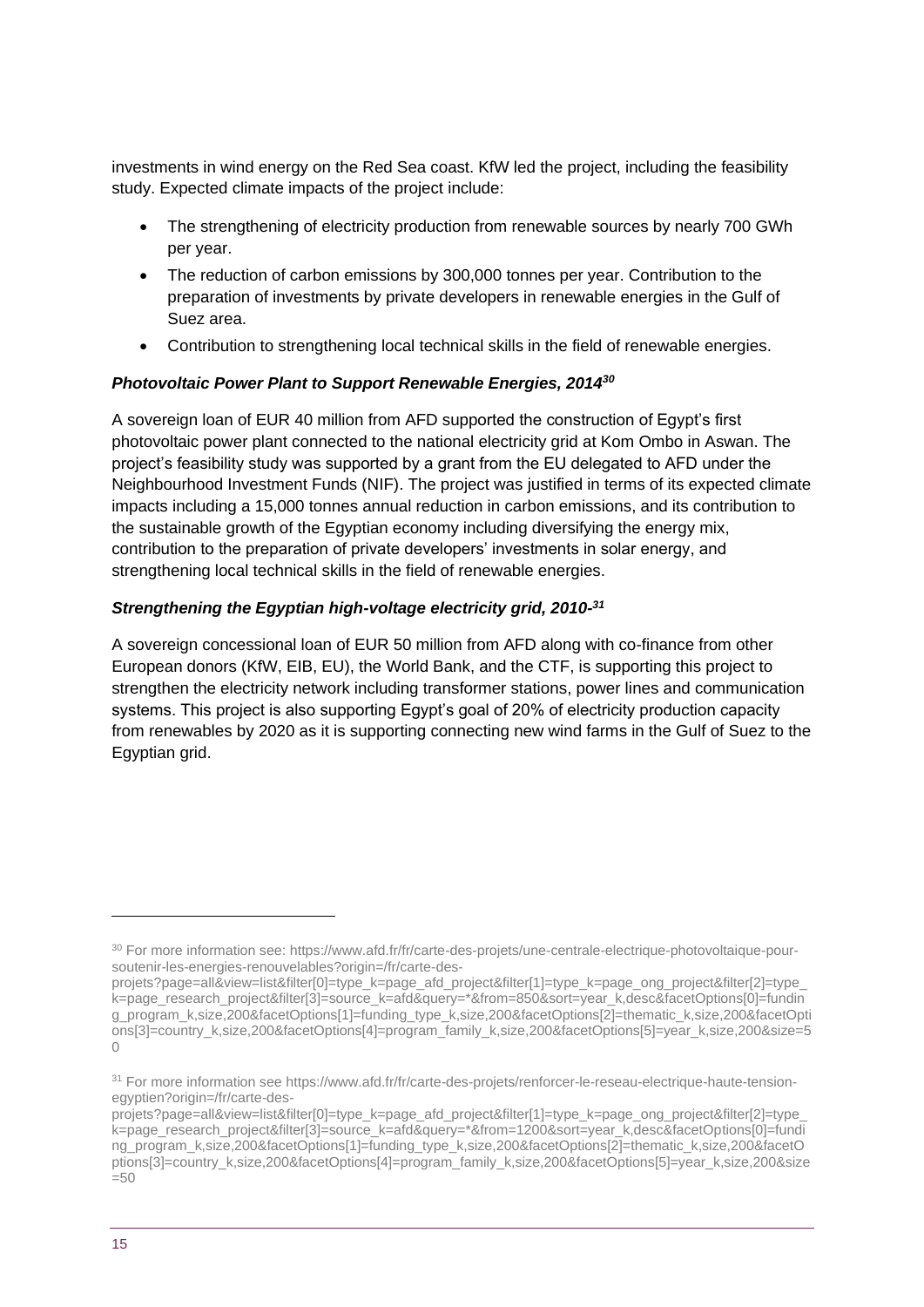### **Germany**

**The** *Egyptian-German Joint Committee on Renewable Energy, Energy Efficiency and Environmental Protection, 2019-2023<sup>32</sup>* **aims to improve the operational framework for reducing CO2 intensity in electricity generation and consumption**. The Committee has two primary functions:

- Secretariat for the High-Level Joint Committee, a platform for annual high-level policy dialogue between Germany and Egypt, bringing together stakeholders in the energy sector.
- Implementation of activities across: the National Energy Efficiency Action Plan; advisory services for distribution grids, energy efficiency technologies, sustainable energy and climate protection, and renewable energy.

### **The Global Environment Facility**

#### *Grid-connected small-scale photovoltaic systems, 2017-2021<sup>33</sup>*

This UNDP project aims to develop and accelerate the adoption of grid-integrated photovoltaic (PV) power generation through adoption by individual users, households and small and medium size enterprises. The total project cost is approximately USD 33.9 million with a GEF Trust Fund grant providing USD 3.5 million.

### **The World Bank**

#### *Wind Power Development Project, 2010-*

This World Bank project had three components, with different co-financing arrangements for each component (World Bank, 2010):

- Transmission Infrastructure: USD 342 million (IBRD USD 70 million, CTF USD 148.25 million, EIB is USD 70 million and Government of Egypt is USD 54 million). This component involves several sub-components that together contribute to the full transmission infrastructure development and brings together financing from IBRD/CTF, European donors led by European Investment Bank, but including AfD/NIF and KfW/NIF. This will connect future wind parks at the Gulf of Suez and Gabel El-Zait to the national network.
- Technical Assistance to support the expansion of Egypt's wind generation program: USD 2.9 million of which CTF funding is USD 1.75 million.
- Gulf of Suez 250 MW BOO project (USD 450 million): This component will involve development and construction of a 250 MW wind farm in Gulf of Suez by a private sector operator under a Build Own Operate approach.

<sup>32</sup> For more information: https://www.giz.de/en/worldwide/16274.html

<sup>33</sup> For more information see the 2019 Review Document stored here: https://www.thegef.org/project/gridconnected-small-scale-photovoltaic-systems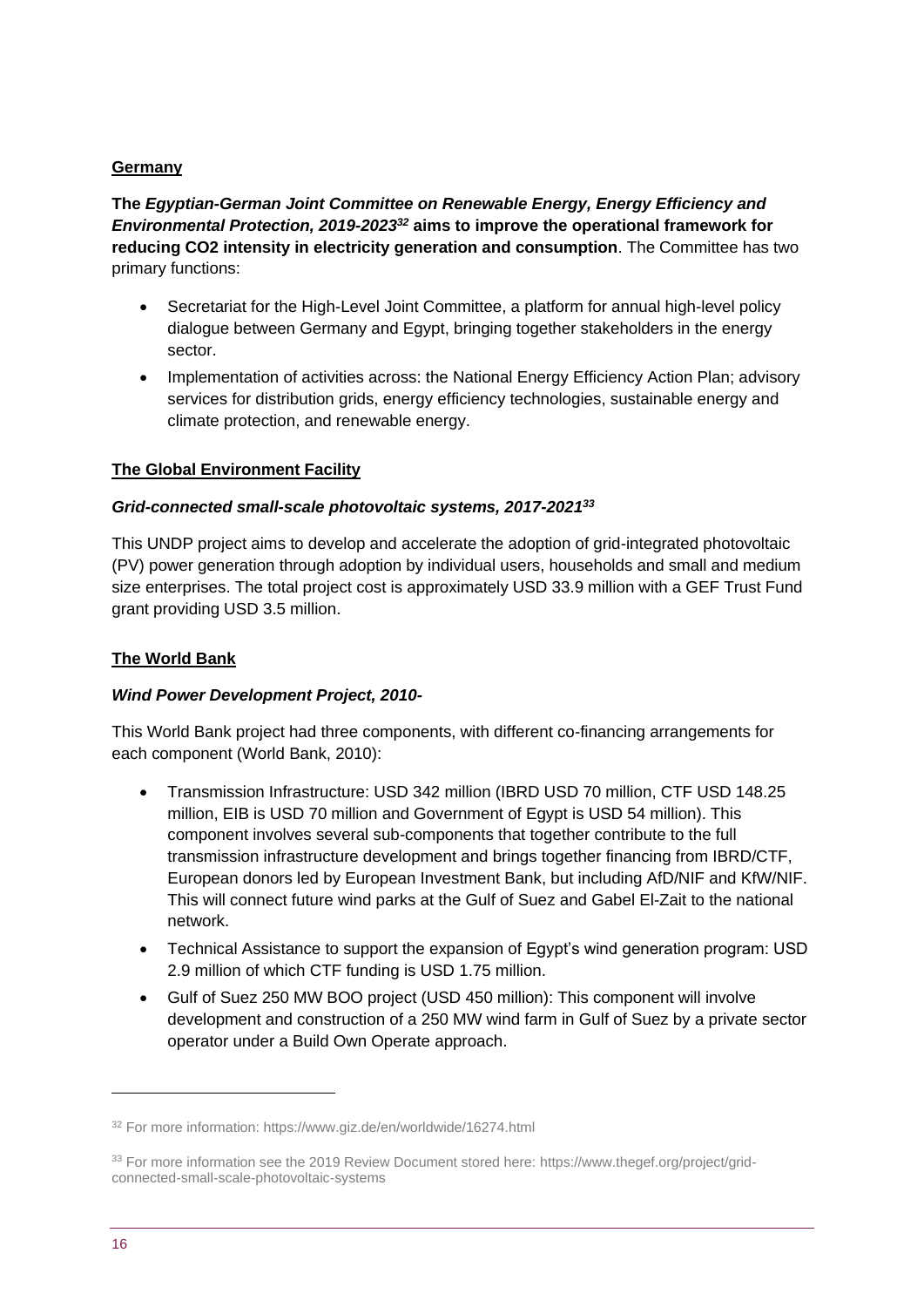## **Mitigation: energy efficiency**

## **Clean Technology Fund**

## *Sustainable Urban Infrastructure: Expansion, 2020-*

An IFC private sector programme focused on the water sector. It is financed by a USD 30 million loan from CTF under its Dedicated Private Sector Programs window one (Energy Efficiency) and window 2 (Renewable Energy+) (IFC, 2019). It builds on an initial phase in Ukraine. But, in Egypt, the programme will use CTF funds to co-finance an emerging wastewater treatment project (IFC, 2019). IFC is already engaged with municipal governments in Egypt in preparing bankable projects that can crowd-in private sector financing to upgrade and modernise municipal infrastructure and funds from CTF will enable it to focus on an additional city (IFC, 2019). Modernisation of wastewater facilities can improve energy efficiency (IFC, 2019). The programme will also contribute to ongoing efforts by municipal governments to enhance regulatory conditions.

### **Global Environment Facility**

### *Improving the energy efficiency of lighting and other building appliances, 2010-2018<sup>34</sup>*

This USD 19.6 million UNDP project includes USD 4.5 million of GEF Trust Fund support. The project aimed to improve the energy efficiency of end-use equipment (building appliances and lighting systems) manufactured, marketed and used in Egypt including through a Standards and Labelling scheme. The project achieved reductions in GHG emissions that were 17 times its original target. A street lighting pilot project resulted in significant energy savings and led to the Egyptian government investing an additional USD 117 million to extend LED lighting systems to major roads and streets.

## **Water Resources**

### **Germany**

### *Using water from the Nile more efficiently, 2019-2021<sup>35</sup>*

This GIZ project aims to reduce water losses and make water use more efficient taking climate change into account in both irrigated agriculture in selected areas of the Nile Delta and general water supply and wastewater management. Project activities include:

• **Irrigated agriculture**: introduce mechanisms to plan water demand in tune with climate protection; improve operation and maintenance of irrigation infrastructure; establish

<sup>&</sup>lt;sup>34</sup> For more information see the end of project evaluation on the GEF webpage: https://www.thegef.org/project/improving-energy-efficiency-lighting-and-building-appliances

<sup>35</sup> For more information: https://www.giz.de/en/worldwide/16273.html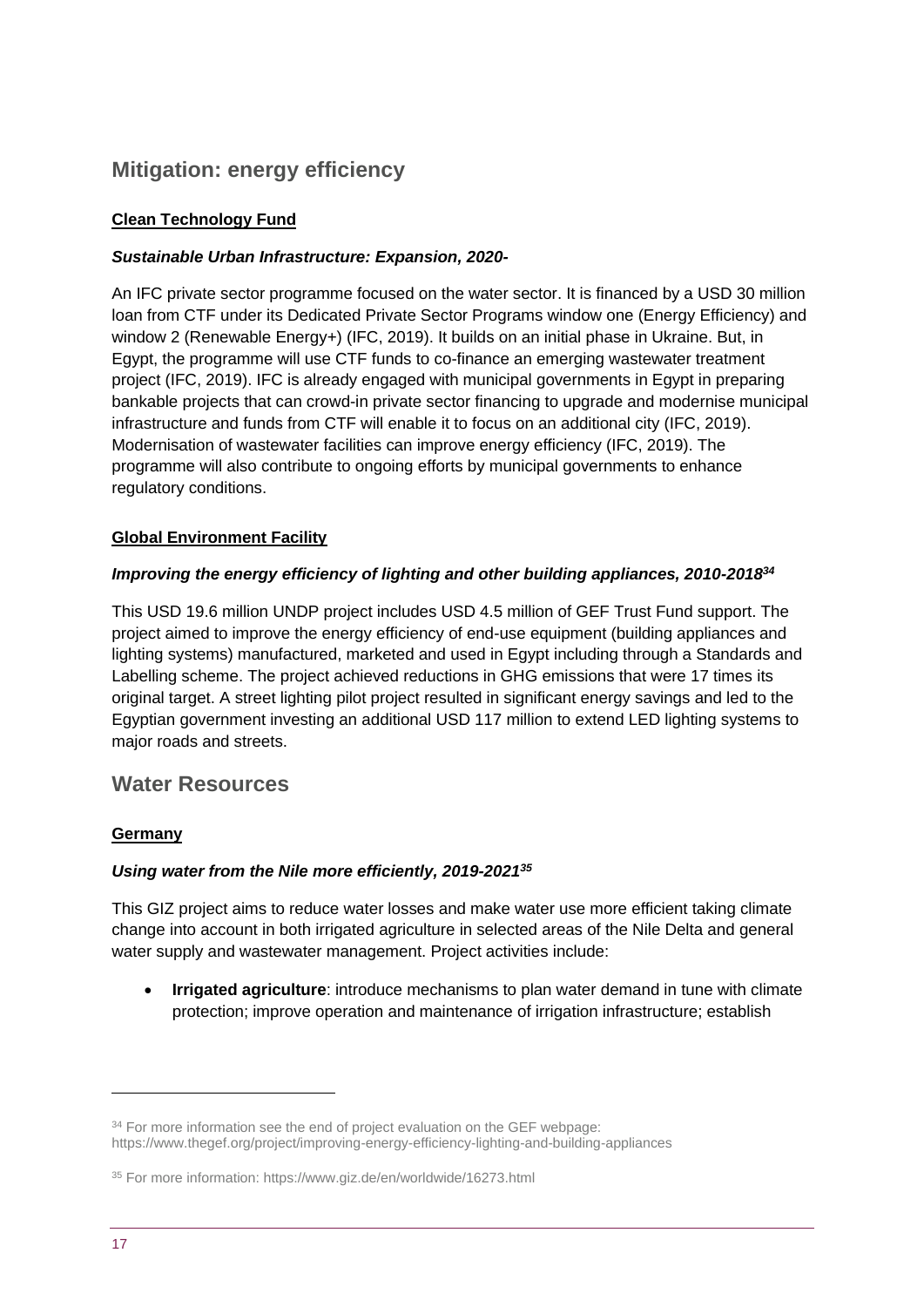complaint management centres that serve as points of contact for small-scale farmers; and, training for farmers in methods that use water more efficiently.

• **Water supply and wastewater management**: work across Egypt with the Holding Company for Water and Wastewater. Plans include that charges for major customers will increase, energy savings, sewage sludge used to generate power, standardise utilities' practices and empower civil society groups to provide households with information on using water economically.

## **USA**

**USAID has a strong focus on increasing access to water and sanitation across Egypt**  (USAID, 2020). This includes a focus on wastewater and support for policy and governance (USAID, 2020). USAID also support a number of activities in the agriculture sector through its Feed the Future initiative (USAID, 2020b).

## <span id="page-17-0"></span>**5. Tunisia**

## **Adaptation**

### **Special Climate Change Fund and KfW**

#### *Addressing Climate Change Vulnerabilities and Risks in Vulnerable Coastal Areas of Tunisia, 2014- 36*

This UNDP project aims to promote innovative adaptation strategies, technologies and financing options to address the additional risks posed by climate change on populations and key socioeconomic sectors in Tunisia's most vulnerable coastal areas. It has three components:

- **Improved enabling policy and institutional frameworks:** regulations and enforcement mechanisms governing coastal land use to include climate risks management requirements; introduction of advanced methods and tools for coastal risk assessment and adaptation planning; delivery of hardware and software observation capacities, data collection and treatment; and revision of zoning regulations and disaster management strategies on impact scenarios, shoreline management planning and cost-benefit analysis of adaptation options;
- **Replicable adaptation measures:** shore protection practices and technologies to mitigate long-term risks; controlled extraction and improved management systems for coastal aquifers; strengthening of technical capacities, institutional functions and associated budgets for the maintenance, planning and expansion of the introduced shore protection and coastal adaptation practices; and, development of a coastal risk monitoring and early warning system.
- **Economic incentives for coastal adaptation:** comprehensive coastal adaptation investment plan for the tourism sector; introduction of regulations and disbursement

<sup>36</sup> For more information see: https://www.adaptation-undp.org/projects/sccf-tunisia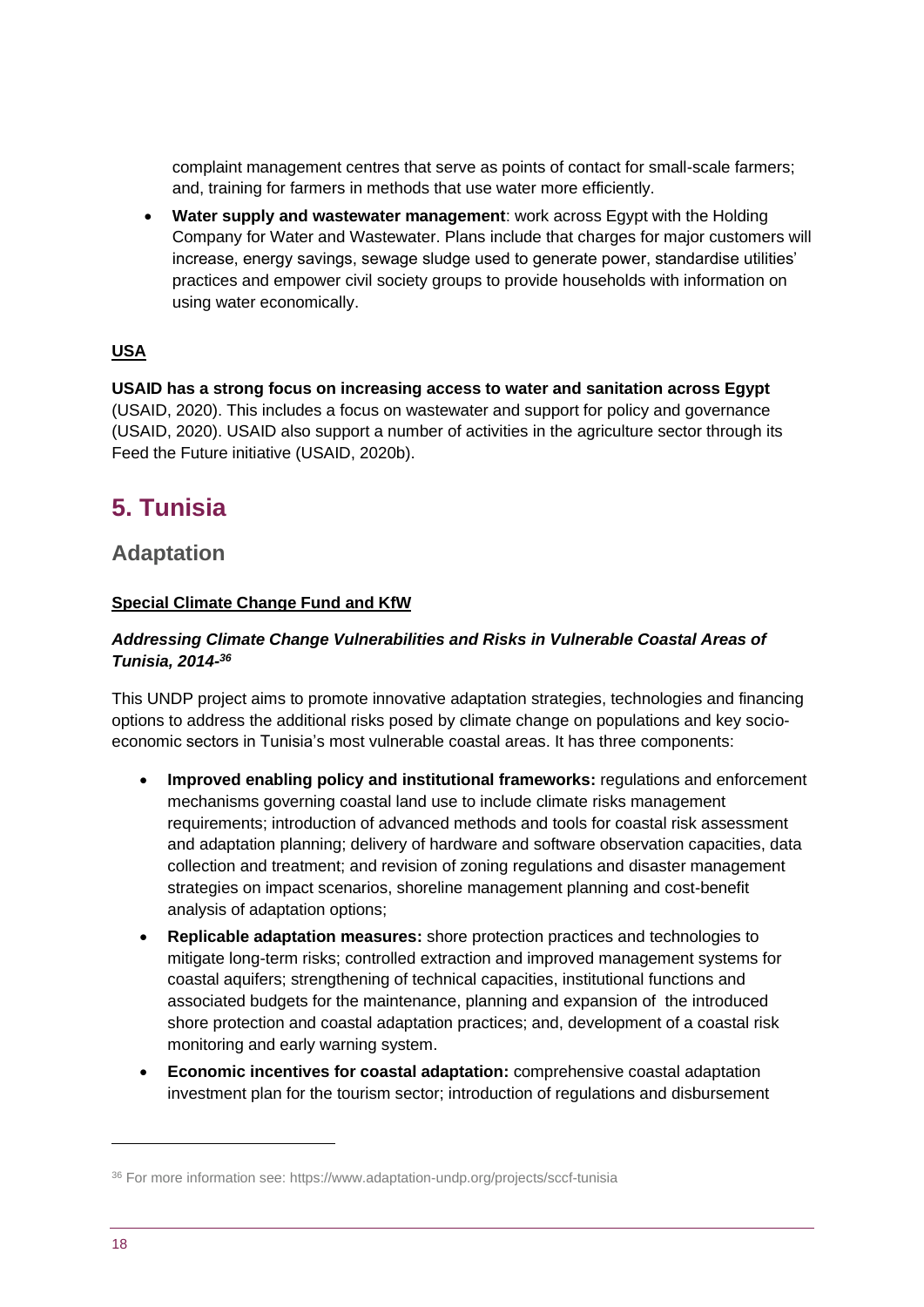procedures for the National Fund for the Protection of Tourism Zones; and, introduction of property insurance and fiscal mechanisms that provide effective risk sharing and risk reduction incentives for highly exposed businesses and households.

This is a USD 55 million programme with funding including: a USD 5.5 million grant from the Special Climate Change Fund, and a grant of USD 3 million from KfW. The project proposal states that the project will generate socio-economic benefits for at least 150,000 people<sup>37</sup>.

## **Mitigation: energy efficiency**

## **Germany**

## *Scaling-up Renewable Energy and Energy Efficiency in the Building Sector, 2019-2024<sup>38</sup>*

The objective for the GIZ-funded project is 'Tunisia is using climate finance to reduce its greenhouse emissions and promote low-carbon development'. The project promotes the use of thermal insulation and solar energy in the building sector and extends Tunisian government programmes, PROSOL and PROSOL ELEC, which promote renewable energy use and energy efficiency measures in households, to lower-income households by launching PROSOL ISOL. The project has three components:

- Financial component: The existing PROSOL ELEC photovoltaic programme is to be extended to lower-income households.
- Technical component: The legal framework for all three technologies is to be improved under the Tunisian NAMA on buildings.
- Communication: Communication on all three programmes will be strengthened to raise awareness among the stakeholders and support the development of the renewable energy and energy efficiency market in Tunisia.

### *Promoting energy efficiency in Tunisia, 2017-2021<sup>39</sup>*

This GIZ project is supporting the design of the current energy efficiency strategy for two energyintensive sectors: brickworks and private service buildings. Project activities also include knowledge and technology exchange, two pilot regions implementation regional action plans, and developing the capacity of training centres.

## *Energy Efficiency in Tunisian Industry, 2015-2017<sup>40</sup>*

This GIZ implemented project, funded by the German Federal Ministry for the Environment, Nature, Conservation, Construction, Building and Nuclear Safety aims to reduce greenhouse gas

<sup>&</sup>lt;sup>37</sup> The project proposal is available here: https://www.thegef.org/project/addressing-climate-changevulnerabilities-and-risks-vulnerable-coastal-areas-tunisia

<sup>38</sup> For more information see: https://www.giz.de/en/worldwide/84707.html

<sup>39</sup> For more information see: https://www.giz.de/en/worldwide/81921.html

<sup>40</sup> For more information see: https://www.giz.de/en/worldwide/19529.html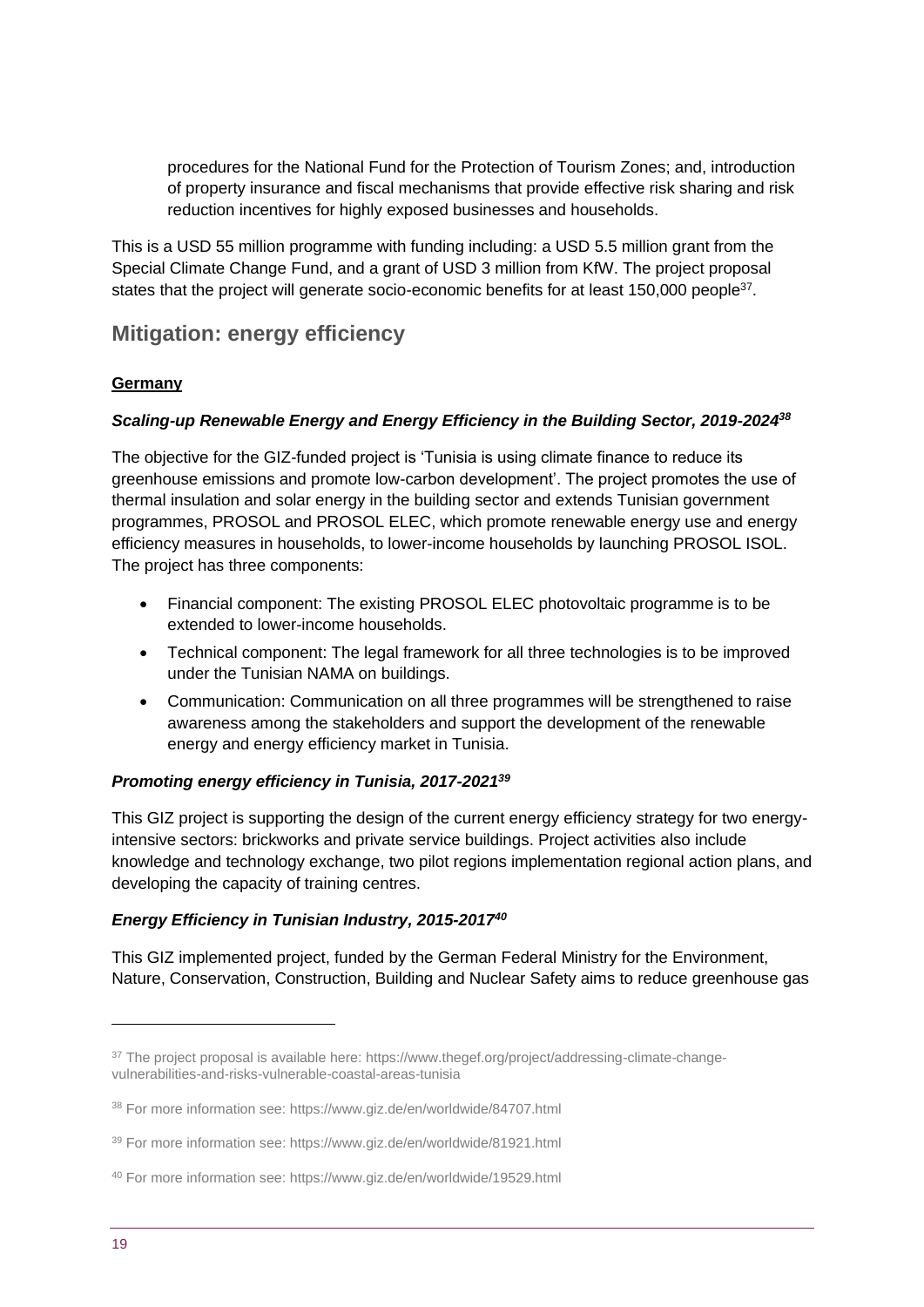emissions from Tunisian industry by promoting innovative energy efficiency measures. Activities include:

- Dissemination of new methods and technologies for energy efficiency;
- Improving the performance of cogeneration plans;
- Training for Tunisian specialists.

No information on budget or beneficiaries could be found.

### **Green Climate Fund**

## *Leapfrogging Tunisia's Lighting Market to High Efficiency Technologies, 2018- 41*

This UNEP project aims to promote the rapid transformation of the Tunisian market to energy efficient lighting technologies, resulting in reduced emissions. It is a USD 18 million project with a GCF project grant of USD 2.4 million. Although no funds have been disbursed as of end of 2019.

## **Mitigation: renewable energy**

### **Germany**

Germany is supporting a number of renewable energy projects including:

- **Capacity and human resource building for solar market development in Tunisia<sup>42</sup>:**  this project supported the development of two solar photovoltaic power systems installation and maintenance training programmes.
- **Developing the solar energy market in Tunisia, 2017-2019**<sup>43</sup>: this project is supporting the government's efforts to expand the market for decentralised photovoltaic systems.
- **Support for the implementation of the Tunisian Solar Plan, 2015-2021<sup>44</sup>**: this projects provides policy advice to help develop effective regulations and structures, optimise tendering procedures to support attracting private national and international capital, and, supporting training.
- **German**-**Tunisian Energy Partnership, 2012-2022<sup>45</sup>:** support for Tunisia to develop and implementing its national energy policy.

<sup>41</sup> For more information see: https://www.thegef.org/project/leapfrogging-tunisia-s-lighting-market-high-efficiencytechnologies

<sup>42</sup> For more information see: https://www.giz.de/en/worldwide/58176.html

<sup>43</sup> For more information see: https://www.giz.de/en/worldwide/24251.html

<sup>44</sup> For more information see: https://www.giz.de/en/worldwide/60432.html

<sup>45</sup> For more information see: https://www.giz.de/en/worldwide/57153.html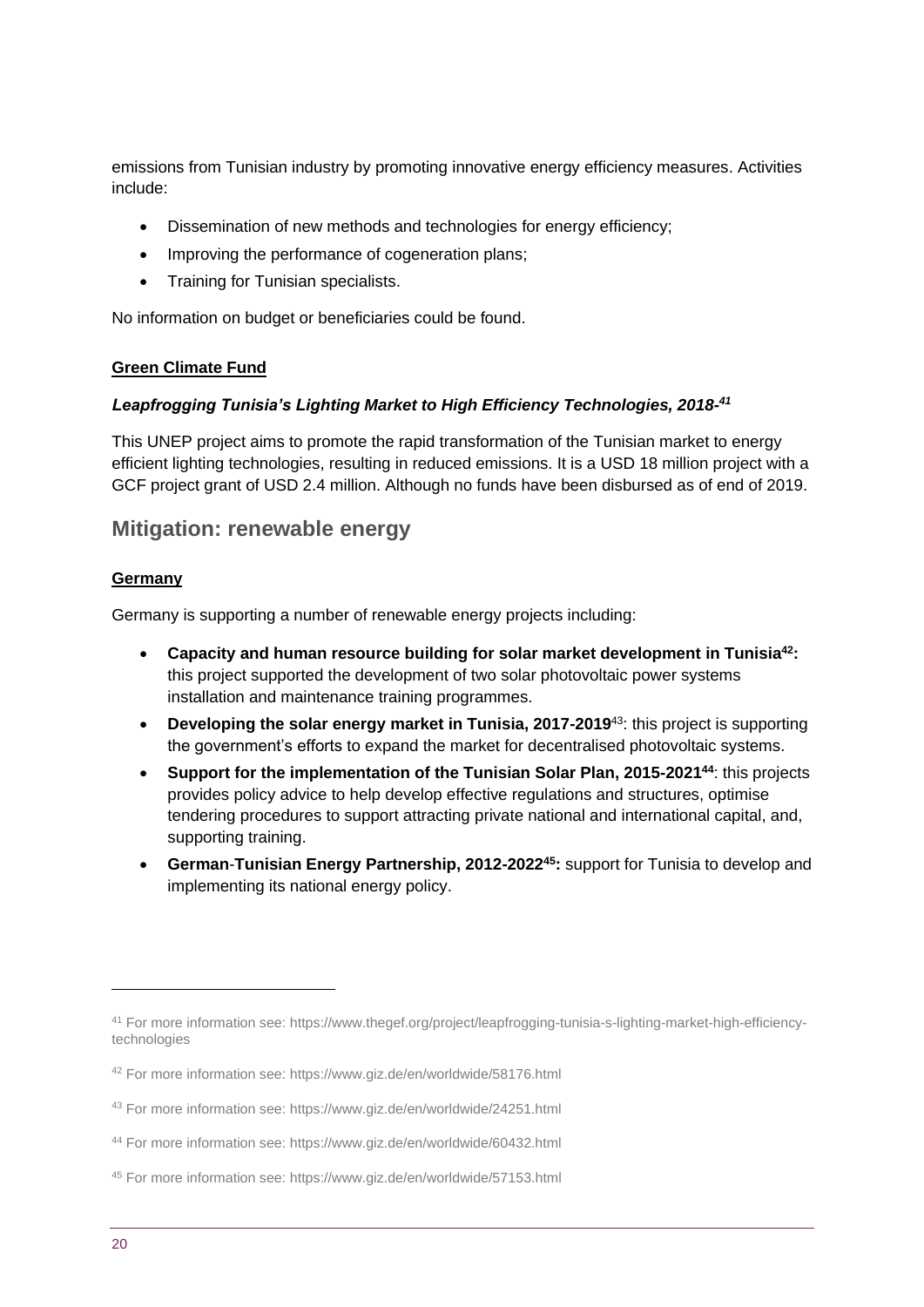Germany is also supporting efforts to improve carbon market mechanism expertise in the public and private sector through training and government efforts to participate in international negotiations related to carbon markets<sup>46</sup>

## **Global Environment Facility**

### *NAMA Support for the Tunisian Solar Plan, 2014-2020<sup>47</sup>*

**The Tunisia Solar Plan sets targets of achieving 30% RE generation by 2020 using photovoltaics, wind and concentrated solar power**. This UNDP project aims to put in place the institutional and policy frameworks necessary to coordinate and support scale-up of renewable electricity in Tunisia, as well as developing an architecture for implementing these actions within a NAMA (nationally appropriate mitigation action) framework. Within its duration, the Project aims to generate 16.9 GWh by a PV plant and 86.4 GWh by a wind farm, thereby reducing direct emissions of 218,900 tonnes of CO2e between 2016 and end-2019.

The project was planned as a USD 68.9 million project. However, as of its 2018 mid-term review only USD 12.9 million of funding had been secured including a USD 3.5 million GEF grant. Planned co-financing from other partners of USD 49.9 million had not been achieved.

Challenges for the project include: NAMA is not a recognised approach within the Paris Agreement; and, a number of outputs (e.g. regulations on PPPs) have been delivered by external third parties (with and without support from other donors) and without the direct involvement of the project.

## **Water Resources**

### **France**

### *Preserving the underground water resources of the oases of Gabes, 2010-2017<sup>48</sup>*

This project was funded by the French Global Environment Facility and the Bureau of Mining and Geological Resources. It was financed by a EUR 950,000 grant and the beneficiary was the Ministry of Agriculture. The project aimed to improve the management of the underground water resources of the coastal oases of Gabes. Key project aims were to improve knowledge of the

<sup>46</sup> For more information see: https://www.giz.de/en/worldwide/74572.html

<sup>47</sup> This project's 2018 mid-term review is available as a Word Document here: https://www.thegef.org/project/nama-support-tunisian-solar-plan

<sup>48</sup> For more information see https://www.afd.fr/fr/carte-des-projets/preserver-les-ressources-en-eau-souterrainedes-oasis-de-gabes?origin=/fr/carte-des-

projets?page=all&view=list&filter[0]=type\_k=page\_afd\_project&filter[1]=type\_k=page\_ong\_project&filter[2]=type\_ k=page\_research\_project&filter[3]=source\_k=afd&query=\*&from=1200&sort=year\_k,desc&facetOptions[0]=fundi ng\_program\_k,size,200&facetOptions[1]=funding\_type\_k,size,200&facetOptions[2]=thematic\_k,size,200&facetO ptions[3]=country\_k,size,200&facetOptions[4]=program\_family\_k,size,200&facetOptions[5]=year\_k,size,200&size  $=50$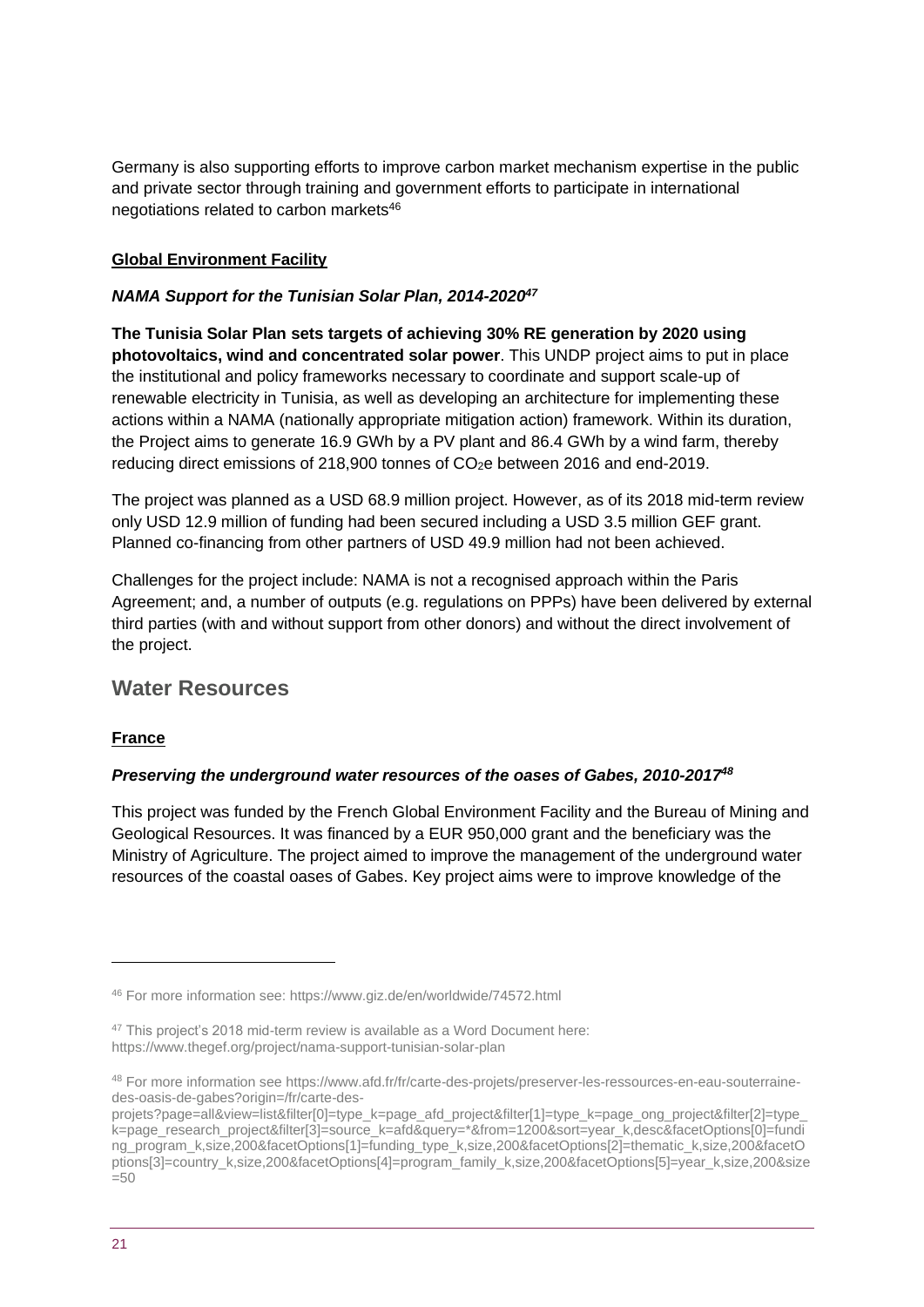coastal aquifers and develop a decision-making support tool to strengthen water management. Project activities included:

- Provision of operational knowledge of the functioning of coastal aquifers in the Gabès region (geological structure and hydrogeological functioning).
- Analysis of socio-economic uses depending on the groundwater resource.
- Analysis of the functioning and sensitivity of the oasis ecosystem.
- Provision of a simulation model and an integrated management methodology for underground resources. Training and communication actions on the results of the project.

### **Global Environment Facility**

#### *Tunisia Northern Tunis Wastewater Project, 2010-2021<sup>49</sup>*

This is a USD 60 million project including a USD 8 million GEF project grant with a target of reaching 50,000 direct beneficiaries. The project has three components:

- Increase the quantity and quality of treated wastewater that will be available for farmers including the necessary investments to transfer the water from discharge point to a storage basin, encouraging its re-use in the Bori Touil area;
- Provide an environmentally safe disposal system for treated wastewater that will not be reused;
- Monitoring and capacity strengthening including consulting services to strengthen water quality monitoring systems, and coordination among agencies involved in wastewater use.

## <span id="page-21-0"></span>**6. Jordan**

## **Adaptation**

### **Adaptation Fund**

### *Increasing the resilience of poor and vulnerable communities to climate change, 2016- 2022 50*

This USD 9.2 million Adaptation Fund financed project with the Jordanian Ministry of Planning and International Cooperation aims to adapt the agricultural sector in Jordan to climate change induced water shortages and stresses on food security (Ministry of Planning and International Cooperation, 2020). This to be achieved through piloting innovative technology transfer in treated

<sup>49</sup> For more information see: https://projects.worldbank.org/en/projects-operations/projectdetail/P117082?lang=en

<sup>50</sup> For more information see: https://www.adaptation-fund.org/project/increasing-the-resilience-of-poor-andvulnerable-communities-to-climate-change-impacts-in-jordan-through-implementing-innovative-projects-in-waterand-agriculture-in-support-of-adaptation-to-climate-4/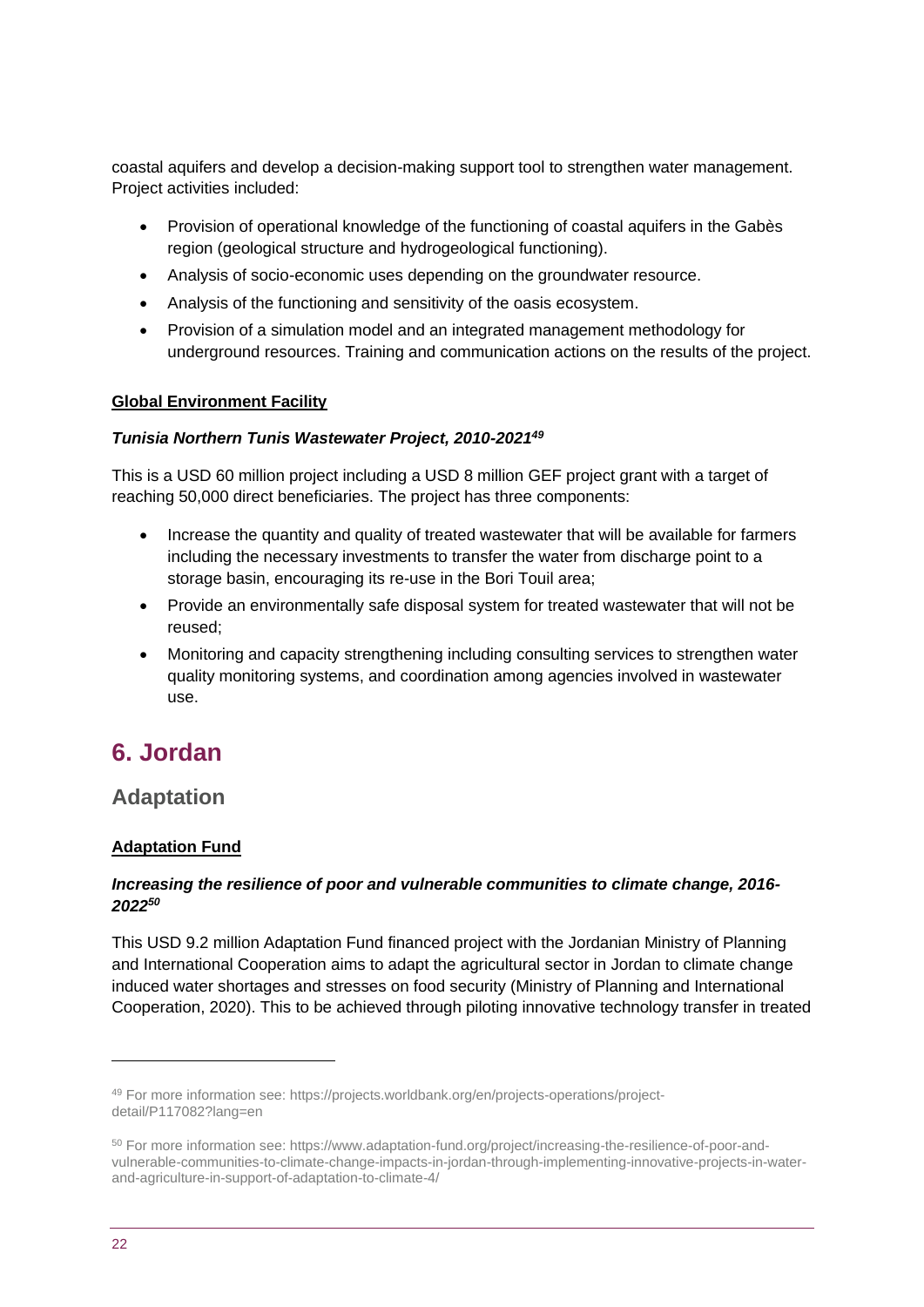waste water reuse, water harvesting and permaculture, policy support and capacity building linked to community livelihoods and resilience utilizing advanced ICT tools and supporting agribusiness sector in policy and governance reform (Ministry of Planning and International Cooperation, 2020). There are nine projects across two components (Ministry of Planning and International Cooperation, 2020):

- Addressing climate change adaptation of agricultural and water sector through the use of non-conventional water resources (reuse of treated wastewater, rainwater harvesting and permaculture);
- Component 2 dealing with climate change adaptation capacity building, knowledge dissemination, policy and legislation mainstreaming.

Direct beneficiaries include local communities, farmers, water user associations, small enterprises and agribusiness industry. Activities are primarily located in the Jordan Valley and the Ma'an Governorate.

## **Germany**

### *Improvement of Green Infrastructure in Jordan through Labour-Intensive Measures, 2017 to 2022<sup>51</sup>*

This German-funded programme supports Jordanian and Syrian to workers improve green infrastructure and the conditions for social cohesion, public life, urban climate and biodiversity – in the rural area, they rehabilitate eco systems in nature reserves, allowing for income enhancement. Part of the programme is a cash for work scheme.

## *Sustainable use of ecosystem services in Jordan – Energy and Climate Fund (EKF-ESS), 2014-2019<sup>52</sup>*

This German-funded project with the Ministry of Environment aims to integrate ecosystem services at the policy level leading to a greater consideration of ecosystem services as part of the national biodiversity strategy and highlighting their economic importance. Project activities include:

- Cooperation with selected communities, non-governmental organisations, the private sector and local governments to promote selected practical examples from the ecotourism sector as well as recreation areas for local residents;
- Support for sustainable pasture management measures and two womens' cooperatives, producing and marketing sustainable products. Knowledge gained from these field case studies will feed into policy-making processes and national guidelines for integrating ecosystems into policy and practice;
- A national information system for biodiversity and ecosystem services providing relevant data to the public;

<sup>51</sup> For more information see: https://www.giz.de/en/worldwide/72096.html

<sup>52</sup> For more information see: https://www.giz.de/en/worldwide/28658.html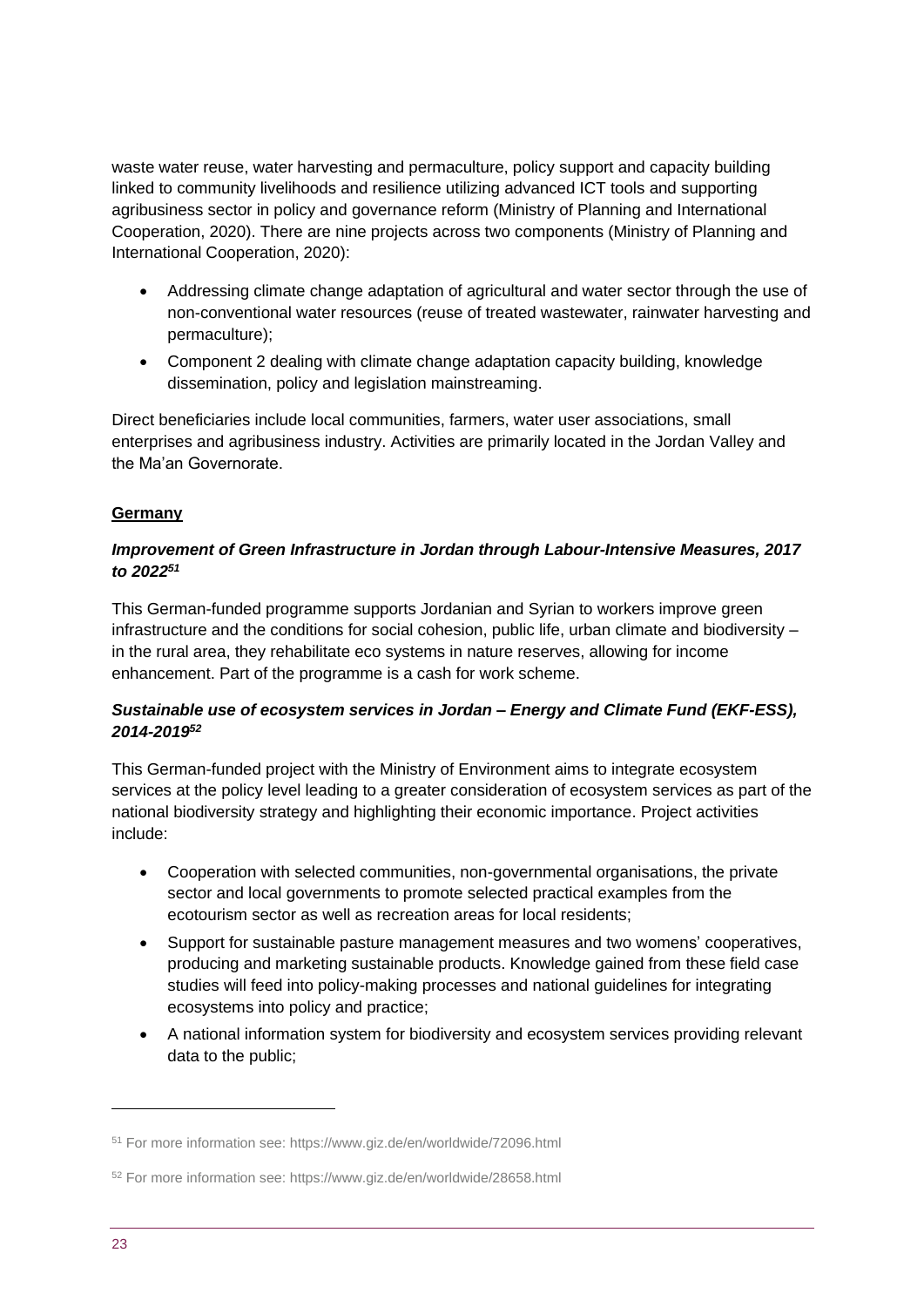• Ecosystem services approach is mainstreamed in the coastal and marine zones around the Gulf of Aqaba, and a national framework for the management of invasive alien species has been developed.

The project aims to establish Jordan as a regional hub for ecosystem services research, awareness and policy, including through creating and consolidating networks amongst various actors including ministries, NGOs, scientists, universities, the National Biodiversity Committee and the media.

## **Mitigation: renewable energy**

## **The European Bank for Reconstruction and Development**

The EBRD has provided EUR 596 million in loans to 13 projects in Jordan's power sector<sup>53</sup>. This includes both projects to support the construction of individual solar and wind power plants, and support to the sector as a whole.

**The project 'NEPCO Restructuring Loan' is supporting the National Electric Power Company to improve integration of renewables into the national power network and advance corporate reforms.** This USD 265 million loan approved in 2018 will support construction of new sub-stations, automated grid management systems and transmission infrastructure that will mean solar energy generated in the north and south can be directed towards high demand areas such as Amman<sup>54</sup>.

**EBRD has provided loans for a number of solar power plants.** This includes:

- USD 22 million loan in 2017 for the **50 MW Risha solar power plant** developed by ACWA Power. Co-financing of USD 16 million each is being provided by the German Investment Corporation and the Arab Bank<sup>55</sup>.
- USD 52 million loan in 2017 for the construction and operation of the **45 MW Shobak wind project.** EBRD financing is split into an A loan of USD 26 million and a B loan funded by the Europe Arab Bank. Co-financing of USD 26 million is being provided by the Islamic Corporation for the Development of the Private Sector<sup>56</sup>..

<sup>53</sup> For more information see: https://www.ebrd.com/news/2019/ebrd-finances-largest-privatetoprivate-solarproject-in-jordan-yet.html

<sup>54</sup> For more information see[: https://www.ebrd.com/news/2018/ebrd-supports-sustainable-energy-in-jordan.html](https://www.ebrd.com/news/2018/ebrd-supports-sustainable-energy-in-jordan.html) & https://www.ebrd.com/work-with-us/projects/psd/nepco-restructuring-loan.html

<sup>55</sup> For more information see: https://www.ebrd.com/news/2017/ebrd-providing-us-22-million-loan-to-new-solarpower-plant-in-jordan.html

<sup>56</sup> For more information see: https://www.ebrd.com/news/2017/ebrd-supports-renewable-energy-in-jordan.html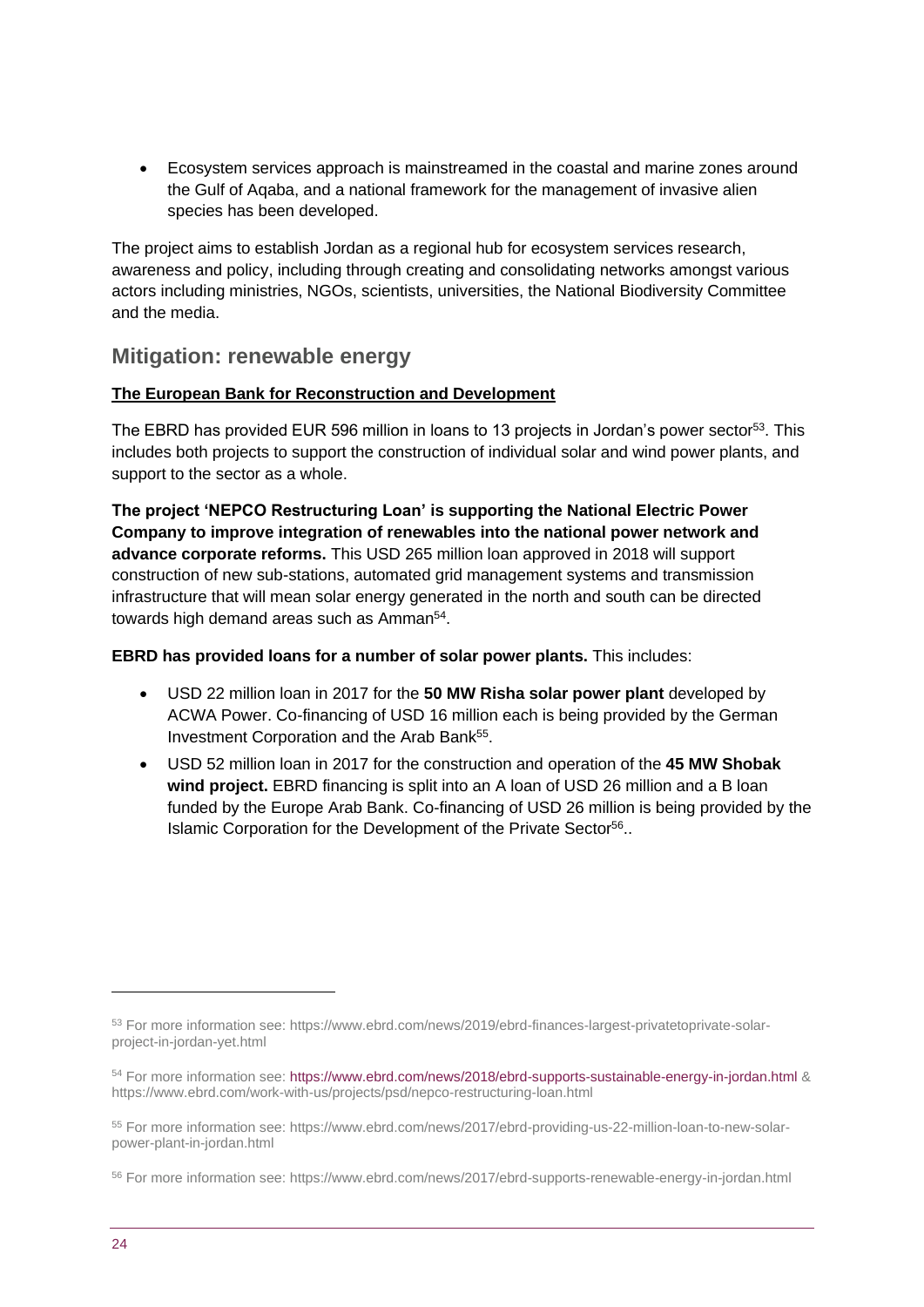- USD 65 million loan in 2017 to the **51 MW Al-Safawi solar power plant.** The loan is split into an A loan from the EBRD and a B loan funded by the Dutch Development Bank  $(FMO)^{57}$ .
- Loans totalling USD 71 million loan in 2017 from the EBRD and POPARCO to support the construction of the **67 MW FRV Empire solar power plant<sup>58</sup> .**
- USD 95 million loan in 2016 to support the construction of the **485 MW combined-cycle gas turbine thermal power station near Amman<sup>59</sup> .**
- USD 54 million in 2016 to support the construction of **60.3 MWp Mafraq solar power plant** being developed by ACWA Power. Finance was split into an A loan of USD 27 million from EBRD and a B loan of USD 27 million from the Netherlands Development Finance Facility<sup>60</sup>.
- USD 70 million loan in 2016 to support the construction of a **86 MW wind power plant in Ma'an governorate.** Co-financed by USD 50 from PROPARCO and USD 19.4 million from the German Investment and Development Corporation<sup>61</sup>.

**The EBRD and the EU provided finance, grants and technical cooperation to support the use of renewable energy in Jordan's solid waste management and water supply sector<sup>62</sup> .**  The EU provided a grant of EUR 30 million in 2016 to support the Water Authority of Jordan to construct a photovoltaic system to power 3-5 pumping stations across the country. The EBRD is managing the grant funds and supervising the implementation of the project. In addition, the ERBD provided EUR 7.5 million loan and the EU Delegation to Jordan EUR 5 million in grants to help build a waste to energy plant in the Al-Shaer solid waste transfer station serving Greater Amman. The plant is expected to produce 9 million cubic metres of biogas annually from food waste, enough to power 8,000 households. Both the projects are part of the EU's EUR 90 million renewable energy and energy efficiency programme in Jordan.

#### **The European Investment Bank**

**The EIB is the lead lender for the** *The Green Corridor project 2015-2018<sup>63</sup> .* The project will support NEPCO's Green Corridor plan to strengthen the country's high-voltage electricity

<sup>57</sup> For more information see: https://www.ebrd.com/news/2017/ebrd-finances-more-than-1000-mw-of-generatingcapacity-in-jordan-.html

<sup>58</sup> For more information see: https://www.ebrd.com/news/2017/ebrd-finances-more-than-1000-mw-of-generatingcapacity-in-jordan-.html

<sup>59</sup> For more information see: https://www.ebrd.com/news/2017/ebrd-finances-more-than-1000-mw-of-generatingcapacity-in-jordan-.html

<sup>60</sup> For more information see: https://www.ebrd.com/news/2016/ebrd-supports-solar-power-in-jordan.html

<sup>61</sup> For more information see: https://www.ebrd.com/news/2016/ebrd-finances-wind-power-plant-in-jordan.html

<sup>62</sup> For more information see: https://www.ebrd.com/news/2016/eu-and-ebrd-support-renewable-energy-injordans-municipal-services.html

<sup>63</sup> For more information see: https://www.eib.org/en/press/all/2015-257-the-eib-invests-usd-126-million-toimprove-drinking-water-availability-and-strengthen-the-electricity-backbone-network-in-jordan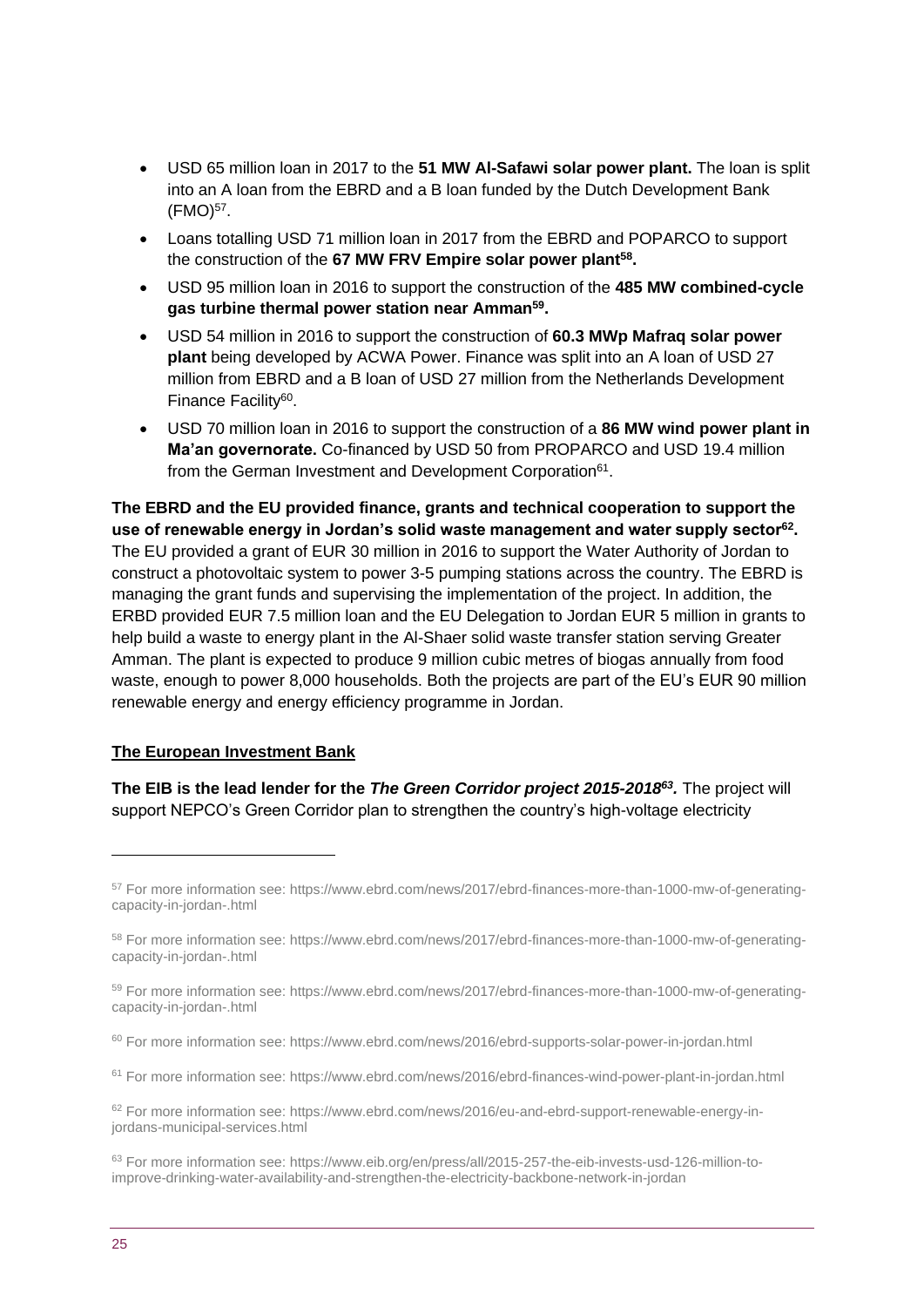transmission network, enabling new facilities generating large amounts of renewable energy to be connected to the network. This will also help to reduce emissions by allowing renewable energy to be transmitted to Amman, where generation is fossil-fuel based. The project is cofinanced by AFD and the EU Neighbourhood Investment Facility.

## **France**

As of 2019, 25% of the country's total renewable energy capacity had been co-financed by AFD (Price, 2019).

## **Japan**

The Japan International Cooperation Agency (JICA) has supported the introduction of an automatic tariff adjustment system linked to energy prices, and the formulation of an optimal power supply plan through the Study on Electricity Sector Master Plan in The Hashemite Kingdom of Jordan (2014–2017). JICA's future plans include continuing to provide support to Jordan in the energy sector while partnering with the IFC and other international financial institutions.

**The Al-Muwaqqar District Solar Power Generation project***<sup>64</sup>* **is co-financed by JICA, the IFC, and the OPEC Fund for International Development.** This 200 MW solar power plant in Al-Muwaqqar District, Amman Governorate, will be the largest photovoltaic (PV) plant in Jordan. The project is being constructed and operated by Baynouna Solar Energy Company.

### **Non-DAC donors**

**The Islamic Development Bank is financing 50 MW Xenel Wind Farm between 2018 and 2020.** The total project cost is USD 52 million.

**Starting in 2013 the Abu Dhabi Fund for Development has supported renewable energy projects in Jordan including a solar energy farm in the Al Kwairah area linked to the**  national power grid<sup>65</sup>. The Abu Dhabi Fund for Development manages the Gulf Development Fund, a five-year grant programme of the Gulf Cooperation Council to finance development projects in line with the Jordanian government's strategic objectives. Projects under this mechanism include a renewable energy project: the development of 100 MW solar photovoltaic power plant in the AI Quweira region in 2017<sup>66</sup>.

<sup>65</sup> For more information see:

https://www.adfd.ae/english/Projects/ProjectMap/Pages/newProjectDetails.aspx?name=794

<sup>64</sup> For more information see: https://www.jica.go.jp/english/news/press/2017/180125\_01.html

<sup>66</sup> For more information see: https://www.albawaba.com/business/pr/abu-dhabi-fund-development-finances-31 projects-jordan-worth-aed57-billion-979164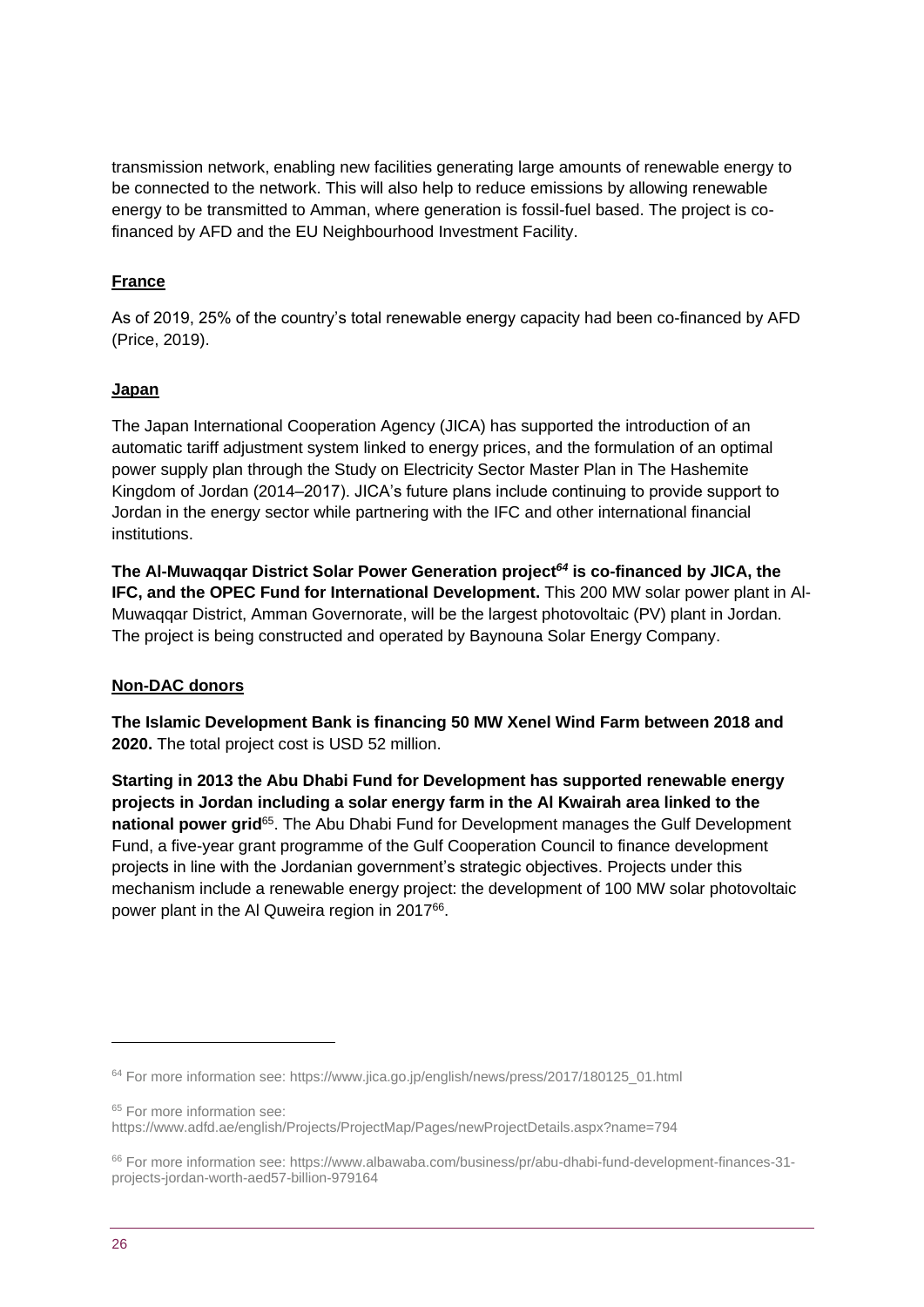## **Mitigation: energy efficiency**

## **Global Environment Facility**

## *A systemic approach to sustainable urbanization and resource efficiency in Greater Amm an Municipality (GAM), 2018-2022<sup>67</sup>*

This USD 24.65 million UNDP implemented project is funded by a GEF Trust Fund grant of USD 2.64 million, USD 5.75 million from two private sector sources in Jordan, the Jordanian Government and a small contribution from UNDP (GEF, 2018). The project will promote lowcarbon building in Greater Amman Municipality through the application of Building Energy Codes and guidelines to retrofit existing buildings. It will directly support implementation of the National Energy Efficiency Action Plan 2016 and the National Green Growth Plan 2016. The project has four outcomes including:

- Strengthening the enabling conditions, methodologies, and tools for enforcing regulatory frameworks;
- Selected proof-of-concept mitigation interventions.

Expected lifetime global environment benefits from the project include: 11.4ktCo2e from enhancing building thermal insulation in a combination of six proof of concept buildings in Amman; and, consequential emission reductions of 7.2 MtCO2e between 2018 and 2042 through the enforcement of codes. Co-benefits will include job creation and reduction of water used in buildings that will increase the water resilience of urban areas.

### **The World Bank, France and GEF**

### *Energy Efficiency Investment Support Framework, 2008-2015<sup>68</sup>*

This USD 45 million World Bank project with co-financing from AFD, GEF, and FFEM (the French Facility for the Global Environment) had four components with the first three delivered as TA and the last as investment:

- Establish a support facility for identifying, preparing and financing EE projects;
- Awareness creation and market development for EE;
- Capacity building and institutional frameworks creations;
- Clean energy credit line.

<sup>&</sup>lt;sup>67</sup> For more information see[: https://www.thegef.org/project/systemic-approach-sustainable-urbanization-and](https://www.thegef.org/project/systemic-approach-sustainable-urbanization-and-resource-efficiency-greater-amman)[resource-efficiency-greater-amman](https://www.thegef.org/project/systemic-approach-sustainable-urbanization-and-resource-efficiency-greater-amman)

<sup>68</sup> For more information see: https://www.thegef.org/project/energy-efficiency-investment-support-framework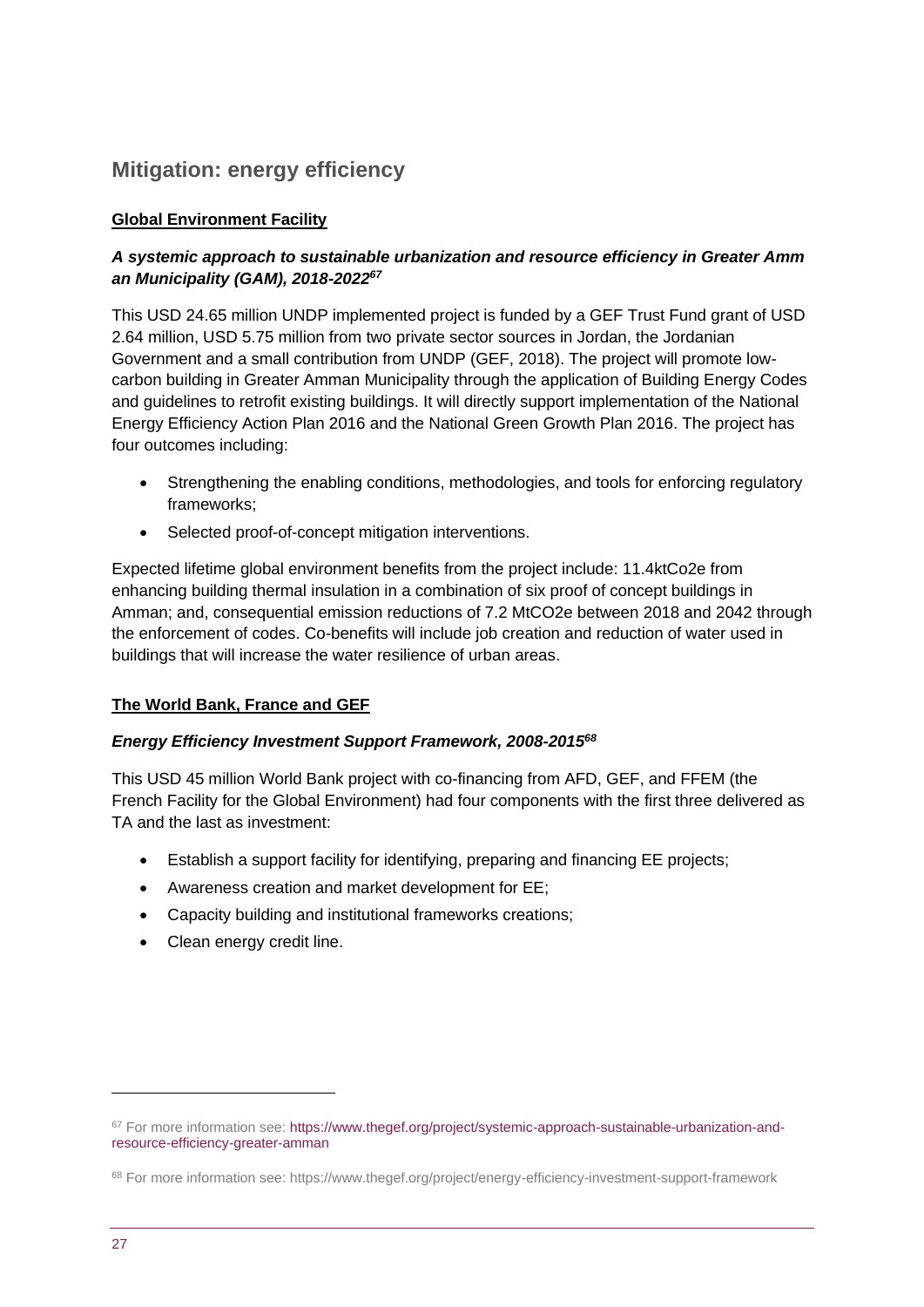Other potentially relevant projects include the UNDP implemented and GEF co-funded Energy Efficiency standards and labelling of building appliances, 2010-2016 project**<sup>69</sup>** .

## **Water resources**

## **France**

**The AFD funded project** *Meeting the challenge of water management in Jordan, 2015- 2017<sup>70</sup>* **supported implementation of reforms in the water sector.** Impacts include: a clearer policy for optimized resource mobilization, demand and loss control and cost recovery in the sector, which are crucial issues for the country; a significant impact of mitigation and adaptation to climate change; a positive impact on economic development; and, a contribution to the revival of investments in this sector.

## **Germany**

### *Climate and resource protection through circular economy in Jordan, 2017-2020<sup>71</sup>*

GIZ is implementing this project commissioned by the German Federal Ministry for Economic Cooperation and Development. The project focuses on separation and treatment of recyclables and organic material within the Greater Amman Area, and the reduction of greenhouse gas emissions. In three pilot areas, different models of separate collection and options for treatment are being tested. Simultaneously, different approaches to the climate-friendly utilisation of recyclables in the waste cycle system of Greater Amman Municipality are tested. A concept for establishing a national in-service training programme in the areas of waste management and the circular economy is developed. This concept addresses managerial, administrative, and financial aspects, promotes women's participation and is coordinated with the relevant stakeholders. Additional curricula for training and skills development for specific target groups are prepared and tested. The programme is coordinating with other GIZ-waste management programmes in Jordan.

### *Decentralised wastewater management as a measure for climate change adaptation, 2014- 2020<sup>72</sup>*

<sup>69</sup> For more information see: https://www.thegef.org/project/energy-efficiency-standards-and-labeling-buildingappliances

<sup>70</sup> For more information see: https://www.afd.fr/fr/carte-des-projets/relever-le-defi-de-la-gestion-de-leau-enjordanie?origin=/fr/carte-des-

projets?page=all&view=list&filter[0]=type\_k=page\_afd\_project&filter[1]=type\_k=page\_ong\_project&filter[2]=type\_ k=page\_research\_project&filter[3]=source\_k=afd&query=\*&from=750&sort=year\_k,desc&facetOptions[0]=fundin g\_program\_k,size,200&facetOptions[1]=funding\_type\_k,size,200&facetOptions[2]=thematic\_k,size,200&facetOpti ons[3]=country\_k,size,200&facetOptions[4]=program\_family\_k,size,200&facetOptions[5]=year\_k,size,200&size=5  $\bigcap$ 

<sup>71</sup> For more information: https://www.giz.de/en/worldwide/75116.html

<sup>72</sup> For more information: https://www.giz.de/en/worldwide/32153.html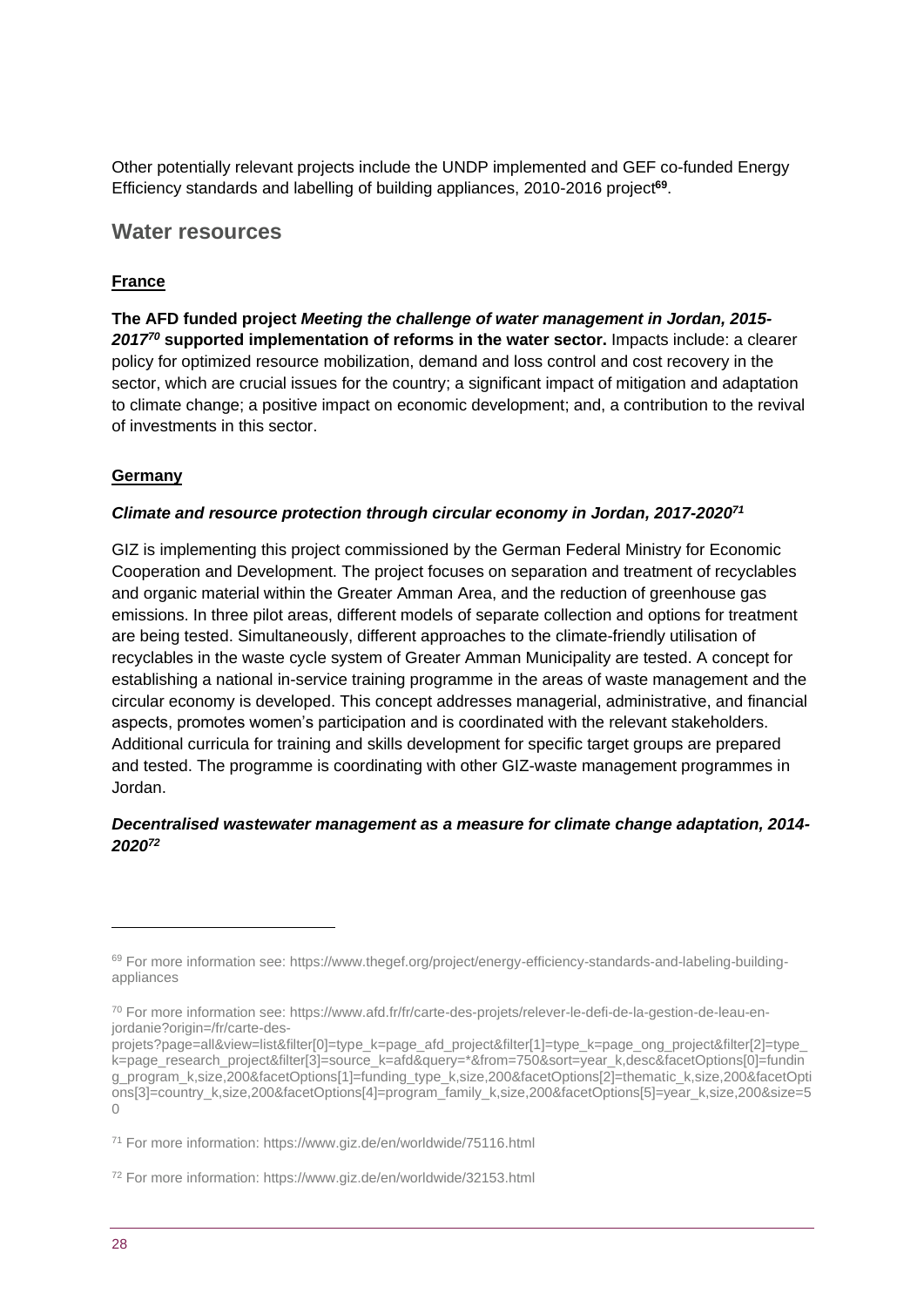This GIZ programme commissioned by BMZ supports actors in the water sector to incorporate strategies for decentralised collection, treatment and reuse of wastewater into national framework plans, and the development of suitable operator models. The project includes a small number of pilot projects that will showcase adaptive technologies for decentralised water management, and Nature-based Solutions and low maintenance treatment of sewerage. These include a pilot project in the Dana biosphere reserve, where a holistic concept for regional treatment and reuse of the wastewater from an ecolodge has been trialled and contributed to Jordan receiving accolades at the World Responsible Tourism Awards. The overall project also includes capacity development for actors in the Jordanian wastewater sector and has supported the development of a national strategy for decentralised wastewater management.

## *Water and Wastewater Companies for Climate Mitigation, 2013-2022<sup>73</sup>*

This GIZ implemented project funded by the BMU in the context of the International Climate Initiative is operational in Jordan, Mexico, Peru and Thailand. The project introduces technologies to reduce GHG in water and wastewater companies to support a climate-friendly low-emission water sector. In the Jordanian pilot company in the city of Mandaba, measures and saving potential for GHG reduction have been identified in the areas of biogas utilisation, pump efficiencies, renewable energies and water loss reduction. By installing variable frequency drivers and energy-efficient pumps, the water supplier saves around 1,000 tonnes of CO2 equivalent per year.

## **USA**

Since 2000, USAID has invested more than USD 700 million in the water sector. This includes (USAID, 2020a):

- Improving water and wastewater infrastructure including infrastructure construction;
- Strengthening governance: including working with the Ministry of Water and Irrigation to strengthen policies, implement staff training and reforms for water utilities, replace old water networks and introduce SMART meters and rapid detection.
- Promoting water conservation: scale-up the use of water saving technologies by farmers and households, promote behaviour change among the public and policy-makers, and partnering with the private sector to cultivate a renewed stewardship of shared water resources.

## <span id="page-28-0"></span>**7. Lebanon**

## **France**

**AFD is supporting investments by small and medium enterprises in energy efficiency and renewable energies<sup>74</sup> .** The AFD loan will benefit the Banque du Liban, who have been

<sup>73</sup> For more information see: https://www.giz.de/en/worldwide/28499.html

<sup>74</sup> For more information see: https://www.afd.fr/fr/carte-des-projets/promouvoir-lefficacite-energetique-des-pmeet-lutilisation-denergies-renouvelables?origin=/fr/carte-des-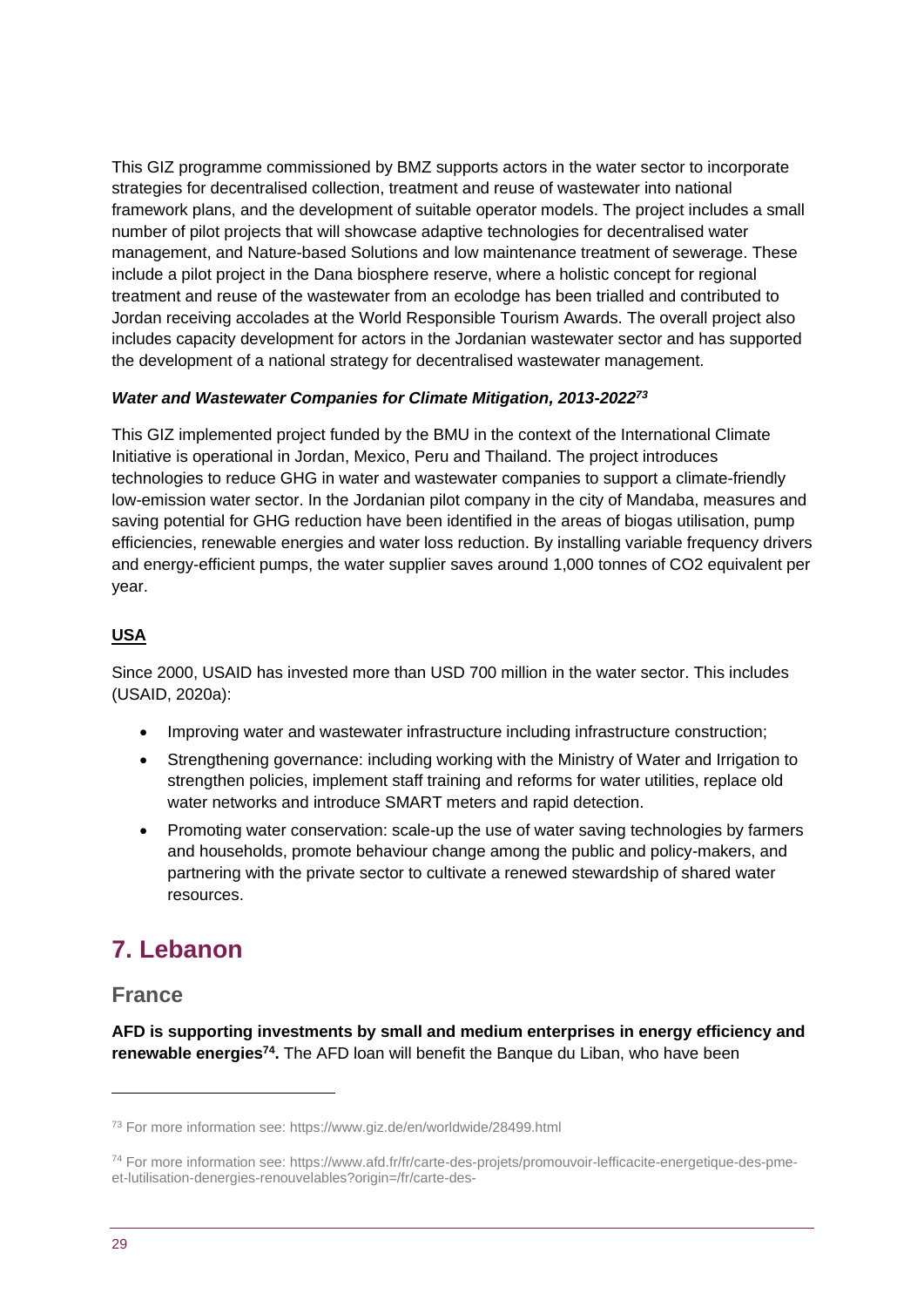mandated to manage the programme and make the funds available to selected financial intermediaries. The project is co-financed by the EIB and the EU.

**A EUR 70 million sovereign concessional loan from AFD is supporting the project**  *Collection and treatment of wastewater in the district of Kesrouan, 2015-2022<sup>75</sup> .* The project will construct two treatment plants with a capacity to serve 510,000 people; rehabilitation of the existing network and the development of new collection networks to reach an additional 100,000 people; and, technical assistance and capacity building. The project aims to reduce the amount of untreated wastewater released into the Mediterranean Sea. Other funders included the EU, and the EIB.

## **USA**

**USAID support activities in both the environment and climate change space and the water resources space.** Activities in the climate and environment space focus on promoting Lebanon's environmental diversity through conservation, awareness and reforestation, and include:

- **Planting native tress and reversing environmental degradation**: reforesting grasslands, shrublands and areas burned by wildfire. The Lebanon Reforestation Initiative had planted approximately 300,000 seedlings from 25 native tree specifies using modern production methods and advanced nursery equipment in nine native tree nurseries and five reforestation sites (Tannourine and Bcharre in the north; Qlaiaa in the south; and Anjar, Kfar Zabad and Rachaya in the Bekaa) by 2014<sup>76</sup>.
- **Technical support and small-scale infrastructure assistance to the Litani River Authority:** support to help the Authority more efficiently and sustainably manage the river. Project impacts include construction of three wastewater treatment facilities<sup>77</sup>.
- **Supporting the development of rural and ecological tourism destinations<sup>78</sup>:** impacts include a 440km national hiking trail.

<sup>76</sup> For more information see: https://www.usaid.gov/lebanon/biodiversity

projets?page=all&view=list&filter[0]=type\_k=page\_afd\_project&filter[1]=type\_k=page\_ong\_project&filter[2]=type k=page\_research\_project&filter[3]=source\_k=afd&query=\*&from=450&sort=year\_k,desc&facetOptions[0]=fundin g\_program\_k,size,200&facetOptions[1]=funding\_type\_k,size,200&facetOptions[2]=thematic\_k,size,200&facetOpti ons[3]=country\_k,size,200&facetOptions[4]=program\_family\_k,size,200&facetOptions[5]=year\_k,size,200&size=5 0

<sup>75</sup> For more information see: https://www.afd.fr/fr/carte-des-projets/collecte-et-traitement-des-eaux-usees-dansle-district-de-kesrouan?origin=/fr/carte-des-

projets?page=all&view=list&filter[0]=type\_k=page\_afd\_project&filter[1]=type\_k=page\_ong\_project&filter[2]=type\_ k=page\_research\_project&filter[3]=source\_k=afd&query=\*&from=650&sort=year\_k,desc&facetOptions[0]=fundin g\_program\_k,size,200&facetOptions[1]=funding\_type\_k,size,200&facetOptions[2]=thematic\_k,size,200&facetOpti ons[3]=country\_k,size,200&facetOptions[4]=program\_family\_k,size,200&facetOptions[5]=year\_k,size,200&size=5  $\cap$ 

<sup>77</sup> For more information see: https://www.usaid.gov/lebanon/knowledge-management-environment-and-naturalresources

<sup>78</sup> For more information see: https://www.usaid.gov/lebanon/sustainable-rural-and-ecological-tourism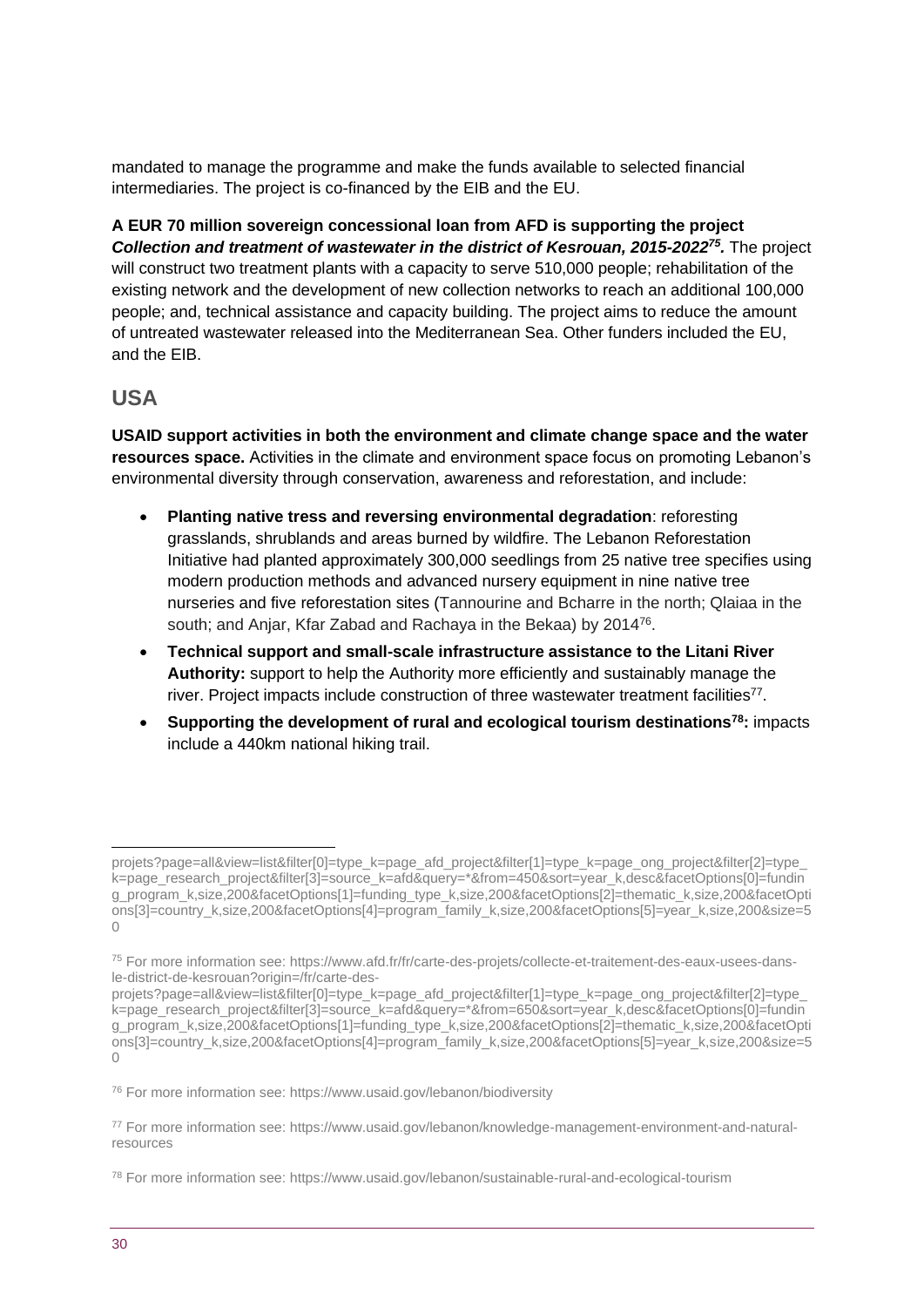• **Water resources management<sup>79</sup>:** USAID supports Lebanon's four regional water authorities to improve their operations, and the reliability and quality of service delivery, as well as construction and capacity building services. It also supports local municipalities with capacity building and construction. Results include improved operations, financial management, planning and customer outreach.

USAID often works with communities, schools and environmental non-profits during its projects.

## <span id="page-30-0"></span>**8. Algeria**

## **Germany**

**Germany, through GIZ, is focusing on supporting the implementation of Algeria's environmental legislation and contributing to integrated environmental policies, with GIZ**  strengthening inter-sectoral planning and coordination capacities of public authorities<sup>80</sup>. For example, between 2020 and 2022, GIZ is implementing the project *Protecting the*  environment and biodiversity in Algeria's Coastal Regions<sup>81</sup>. The project aims to improve the environmental, economic and planning framework for integrated coastal zone management (ICZM) through a number of activities including developing the knowledge and skills of stakeholders, and analysing the financing options available for implementing ICZM and advice on access to national and international financing mechanisms including the GCF.

## **France**

### **France is supporting Algeria's energy transition in two ways by funding**:

- The implementation of a cooperative academic programme aiming to model energy transition scenarios for the Ministry of Energy;
- The development of access to energy and decentralised electricity production from renewable energy sources in the southern region.

**France is also supporting Algeria's transition to a green and circular economy.** AFD announced a new EUR  $9.37$  million<sup>82</sup> subsidy in December 2019 that will support:

• The emergence of a sustainable and inclusive economy;

<sup>79</sup> For more information see: https://www.usaid.gov/lebanon/water-resources-management

<sup>80</sup> For more information see: https://www.usaid.gov/yemen/water-and-sanitation

<sup>81</sup> For more information see[: https://www.giz.de/en/worldwide/90481.html](https://www.giz.de/en/worldwide/90481.html) and https://www.giz.de/en/worldwide/29742.html

<sup>82</sup> For more information see: https://www.afd.fr/fr/actualites/decembre-2019-plus-de-120-nouveaux-financementsapprouves-par-l-

afd?origin=/fr/rechercher?query=Alg%C3%A9rie&size=20&sort=\_score,desc&filter[0]=source\_k=afd&facetOption s[0]=country\_k,size,200&facetOptions[1]=thematic\_k,size,999&facetOptions[2]=publication\_date\_month,size,999 &type=1&from=40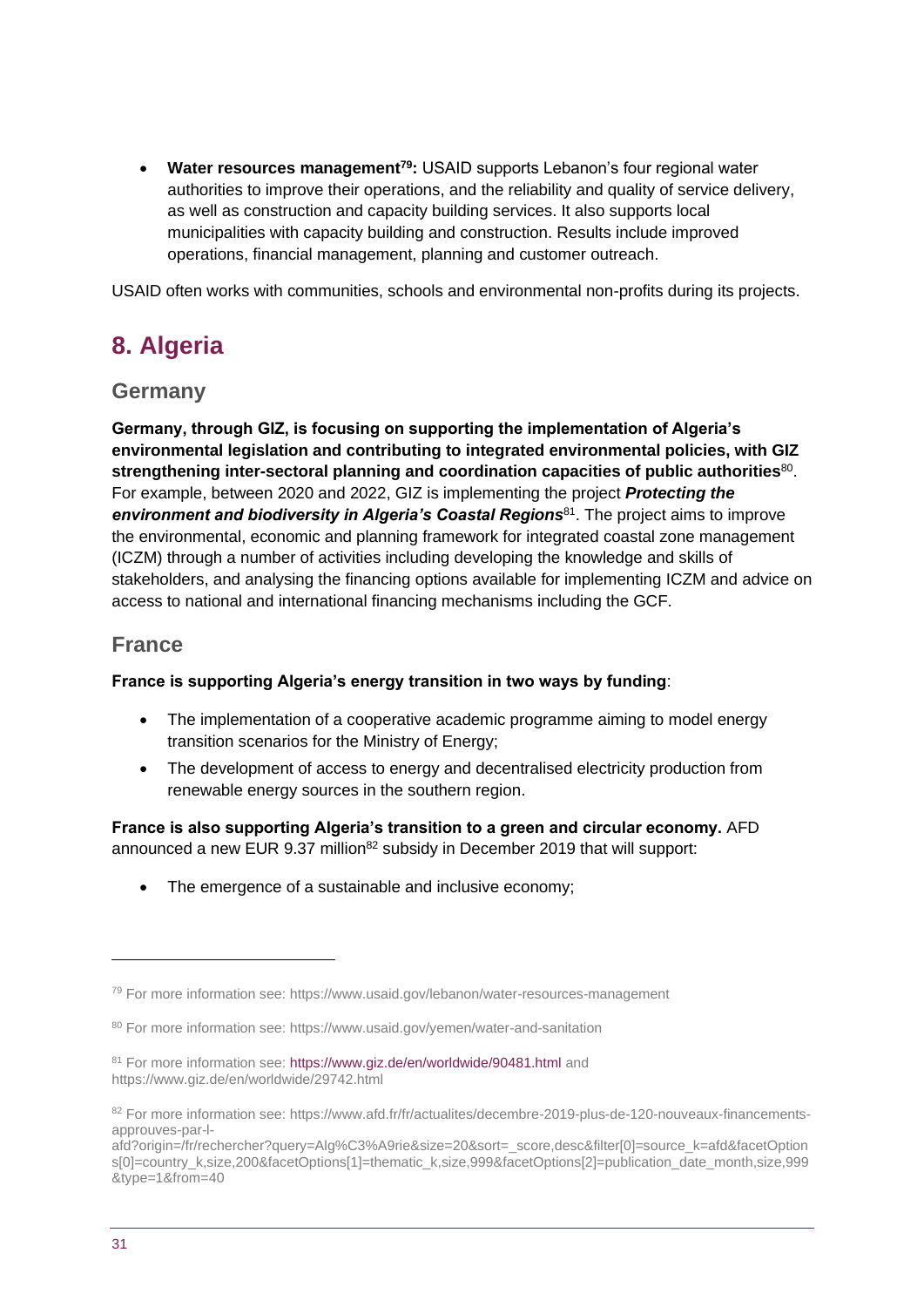- The development of the private sector through the transition of SMEs/VSEs to clean production and consumption methods;
- Adoption of a global approach to environmental and social responsibility that is respectful of gender equality and support for entrepreneurial initiatives in these sectors, led in particular by young people and women.

## <span id="page-31-0"></span>**9. Occupied Palestinian Territories (OPT)**

## **Germany**

## *Energy and climate fund, 2014-2018<sup>83</sup>*

This GIZ project aimed to improve land and water resource management amongst workers in the agricultural sector in order to better adapt to climate change. The project promoted the establishment of registered agricultural cooperatives to formally represent farmers' interests in the water distribution processes; technical support for agricultural cooperatives as part of pilot projects to improve shared irrigation infrastructure; and, advisory and awareness raising services about the use of non-conventional water resources such as purified wastewater.

## **France**

## *SUNREF Palestine: Developing the Green Investment Market, 2017-2021<sup>84</sup>*

This AFD funded project aims to develop green investment by the private sector and individual, including creating the enabling conditions for green investments. It has three components: credit lines with two banks for loans to project promoters; investment bonuses to project leaders; and, technical assistance. This EUR 33 million programme is co-financed by EUR 25 million from AFD and EUR 8 million from the EU.

## *Improving Energy Efficiency in the Public and Private Sectors, 2013-2017<sup>85</sup>*

AFD is supporting this second phase project with a grant of EUR 3 million. The first phase established an energy efficiency team in the Palestinian Energy Authority and identified through

<sup>83</sup> For more information see: https://www.giz.de/en/worldwide/25218.html

<sup>84</sup> For more information see: https://www.afd.fr/fr/carte-des-projets/sunref-palestine-developper-le-marche-desinvestissements-verts?origin=/fr/carte-des-

projets?page=all&view=list&filter[0]=type\_k=page\_afd\_project&filter[1]=type\_k=page\_ong\_project&filter[2]=type\_ k=page\_research\_project&filter[3]=source\_k=afd&guery=\*&from=450&sort=year\_k,desc&facetOptions[0]=fundin g\_program\_k,size,200&facetOptions[1]=funding\_type\_k,size,200&facetOptions[2]=thematic\_k,size,200&facetOpti ons[3]=country\_k,size,200&facetOptions[4]=program\_family\_k,size,200&facetOptions[5]=year\_k,size,200&size=5  $\bigcap$ 

<sup>85</sup> For more information see: https://www.afd.fr/fr/carte-des-projets/ameliorer-lefficacite-energetique-dans-lessecteurs-public-et-prive?origin=/fr/carte-des-

projets?page=all&view=list&filter[0]=type\_k=page\_afd\_project&filter[1]=type\_k=page\_ong\_project&filter[2]=type k=page\_research\_project&filter[3]=source\_k=afd&query=\*&from=900&sort=year\_k,desc&facetOptions[0]=fundin g\_program\_k,size,200&facetOptions[1]=funding\_type\_k,size,200&facetOptions[2]=thematic\_k,size,200&facetOpti ons[3]=country\_k,size,200&facetOptions[4]=program\_family\_k,size,200&facetOptions[5]=year\_k,size,200&size=5  $\bigcap$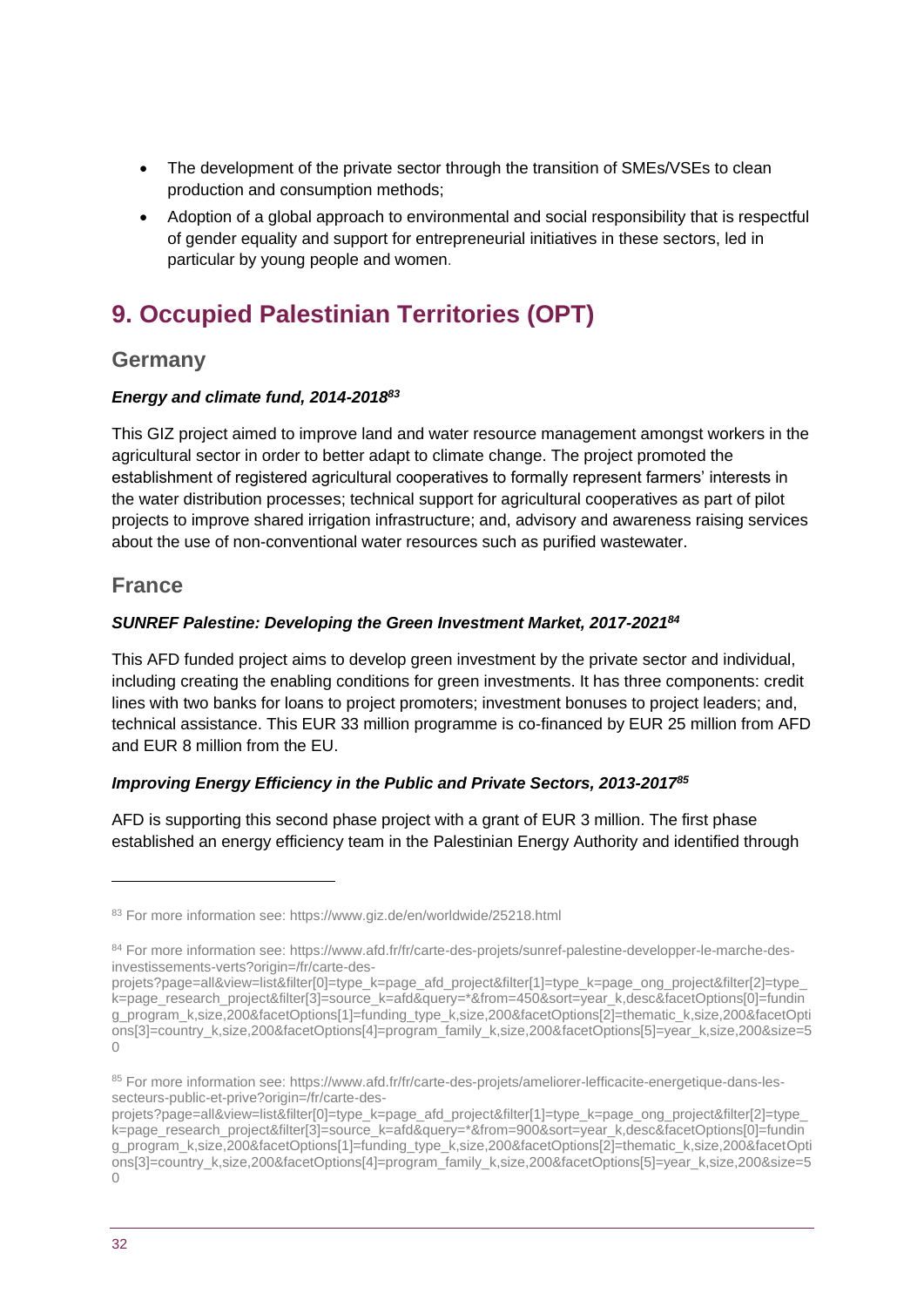energy audits, the potential for savings across all sectors of the economy. This second phase established a revolving fund using EUR 2 million from the AFD grant to support installation of energy efficiency measures across the whole building stock of the Palestinian Authority by 2018. The project will reduce the energy bill and reduce greenhouse gas emissions.

## <span id="page-32-0"></span>**10. Fragile and conflict-affected states**

## **Iraq**

**Major DAC donors are supporting water resources in terms of restoring access and**  supporting internally displaced persons. USAID<sup>86</sup> is supporting restoring critical infrastructure and services including water and electricity through its stabilisation support. GIZ is supporting access to WASH for host communities and IDPs in Dohuk Governorate<sup>87</sup>.

## **Libya**

**No multilateral climate finance funds' projects are active in Libya and key bilateral donors are focusing on stabilisation.** USAID's work in Libya focuses on stability with activities in areas including democracy and governance, elections, public financial management, and humanitarian assistance<sup>88</sup>. GIZ's work is focusing on municipal development and decentralisation, economic development and employment, dialogue processes in society, primary health care, and the political participation of young people. GIZ is also supporting up environmental laboratories to test drinking water quality<sup>89</sup>.

## **Yemen**

**Yemen has received support from the Least Developed Countries Fund with grants totalling USD 15 million for two projects approved in 2013.** Both of these are adaptation projects: one, concerned with integrated water harvesting technologies; and, one, concerned with rural adaptation.

Other relevant donor activities include:

- USAID is supporting access to water and sanitation<sup>90</sup>.
- GIZ supported the project *Conservation and Sustainable Use of Biodiversity 2011- 2018<sup>91</sup> .* Programme results included completing a training needs assessment for

<sup>86</sup> For more information see: https://www.usaid.gov/iraq/stabilization

<sup>87</sup> For more information see: https://www.giz.de/en/worldwide/52838.html

<sup>88</sup> For more information see: https://www.usaid.gov/lebanon/water-resources-management

<sup>89</sup> For more information see: https://www.giz.de/en/worldwide/69197.html

<sup>90</sup> For more information see: https://www.usaid.gov/yemen/water-and-sanitation

<sup>91</sup> For more information see: https://www.giz.de/en/worldwide/17127.html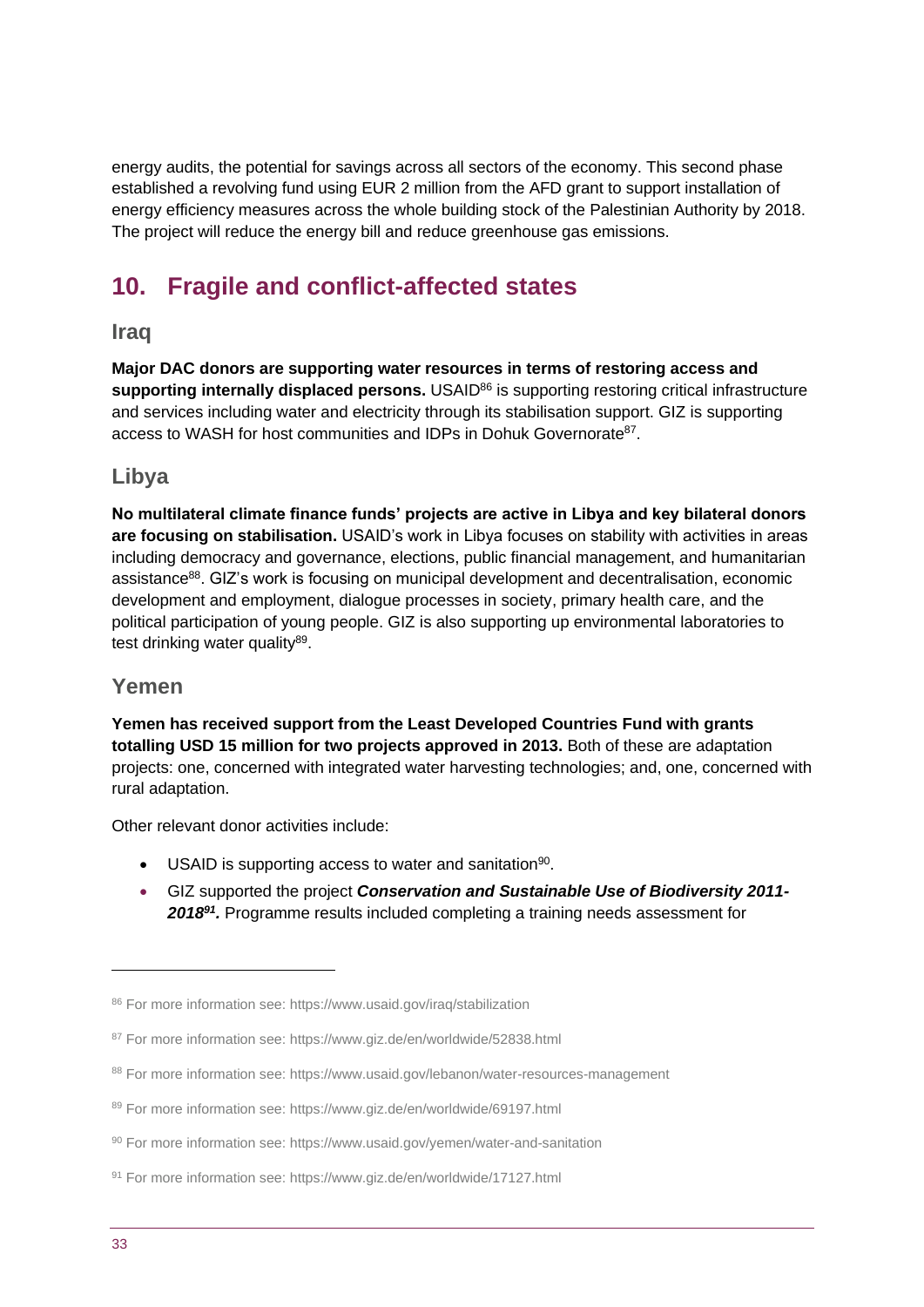Environment Protection Authority and a several training programmes have been completed. Activities also focused on Socotra Island and results include the development of a waste management strategy with recommendations leading to the local government establishing a cleaning fund; and, the revival of traditional millet farming in 25 villages.

## **Syria**

Donor support to Syria largely focuses on humanitarian and stabilisation activities, including the provision of essential services. See for example USAID<sup>92</sup>.

## <span id="page-33-0"></span>**11. Regional projects**

## **European Bank for Reconstruction and Development**

**The EBRD's SEMED Private Renewable Energy Framework (SPREF) provides up to USD 250 million to finance private developers of renewable energy generation projects in Morocco, Tunisia, Egypt and Jordan<sup>93</sup> .** Approved in 2015, the framework is co-financed by the CTF (USD 35 million) and the GEF (USD 15 million), with individual projects receiving different mixes of co-finance. Projects approved to date include:

- A solar park in Jordan with co-financing from the CTF, the Jordan Kuwait Bank, and the Arab Jordan Investment Bank (Qatar)<sup>94</sup>;
- A solar power plant in Egypt.

The EBRD is also supporting low carbon growth and access to climate finance through its regional programmes.

## **The Green Cities Facility, 2019- 2034***<sup>95</sup>*

This EBRD facility aims to catalyse investments in eligible cities including ones in Egypt and Jordan (Tunisia is listed in the programme's proposal but is not listed on the facility's website). The first project to be launched in 2020 is in Georgia. The programme aims to support direct investments in at least 20 low-carbon energy efficient and climate resilient infrastructure projects, which are likely to include low-carbon and climate resilient buildings, water and wastewater, solid waste, urban transport, municipal energy systems (district heating / cooling) and street lighting (GCF, 2018b). The project proposal submitted to the GCF estimated that the programme would work in 11 cities resulting in more than 11 million tCO2eq avoided and programme activities thatbenefit 23.2 million people (7.9 million directly, and 15.33 million indirectly) (GCF, 2018b).

<sup>92</sup> For more information see: https://www.usaid.gov/syria

<sup>93</sup> For more information see: https://www.ebrd.com/work-with-us/projects/psd/semed-private-renewable-energyframework.html

<sup>94</sup> For more information see: SPREF: https://www.ebrd.com/news/2019/ebrd-finances-largest-privatetoprivatesolar-project-in-jordan-yet.html

<sup>95</sup> The Facility's website can be accessed here: https://www.ebrdgreencities.com/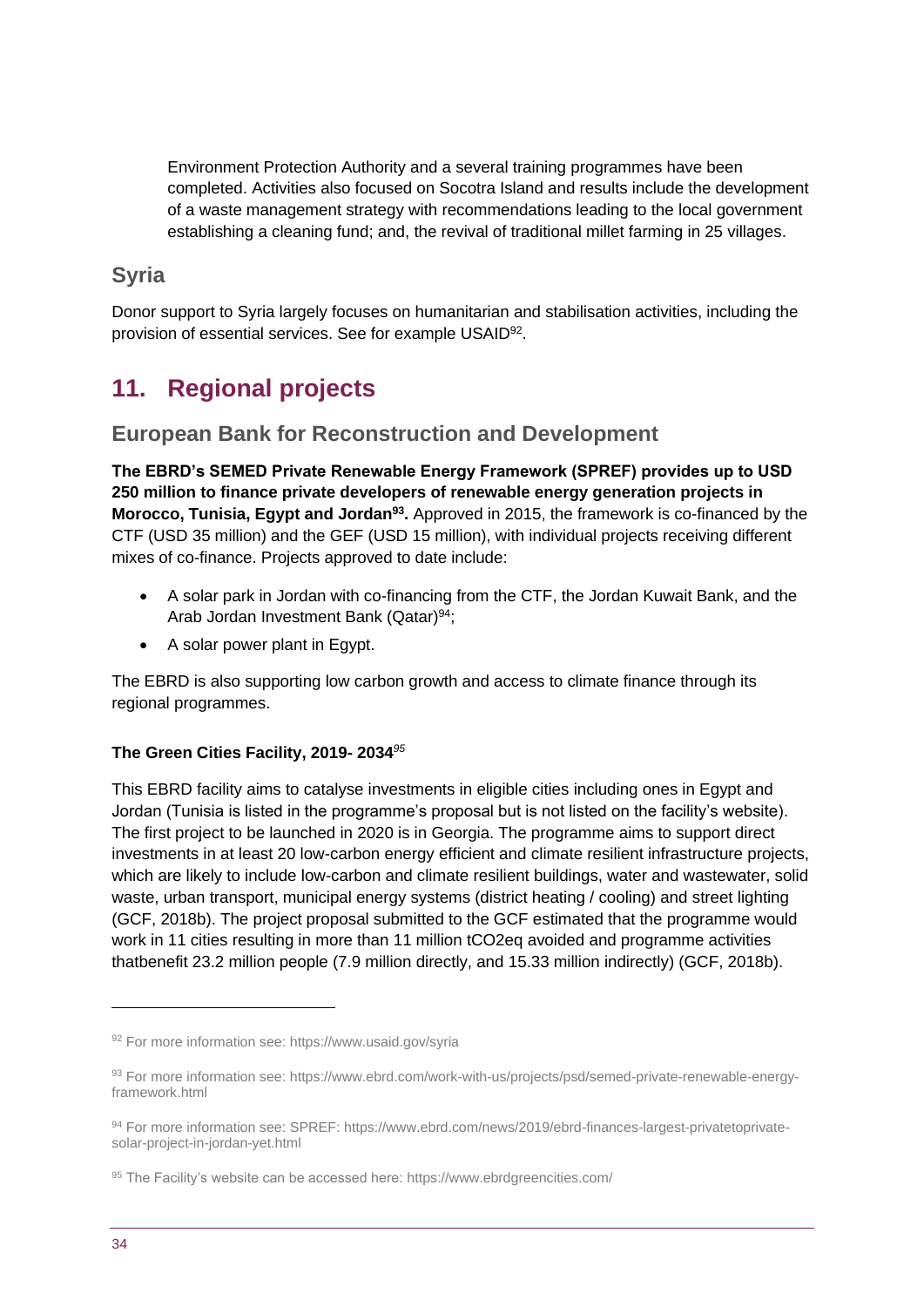Green city infrastructure investments modalities include concessional loans, co-finance and grants. However, the programme now has 40 cities that have committed to becoming green including in MENA: Alexandria, Amman, Cairo, and Izmir (Turkey).

The programme has three central components:

- Green City Action Plans: Assessing and prioritising environmental challenges, and developing an action plan to tackle these challenges through policy interventions and sustainable infrastructure investments;
- Sustainable infrastructure investment: Facilitating and stimulating public or private green investments that improve the city's adaptation and resilience to climate shocks;
- Capacity building: Providing technical support to city administrators and local stakeholders to ensure that infrastructure investments and policy measures identified in GCAPs can be developed, implemented and monitored effectively.

Programme aims are:

- Preserve the quality of environmental assets and use these resources sustainably;
- Mitigate and adapt to the risks of climate change;
- Ensure that environmental policies and developments contribute to residents' social and economic well-being.

The programme has over USD 1.5 billion in funding. Donors to the facility include: GCF (USD 76 million loan and a USD 25.7 million), the Czech Republic, the EU, the Eastern Europe Energy Efficiency and Environment Partnership, the Austria, Japan, Sweden, South Korea, the Western Balkans Investment Framework, Taiwan International Development and Cooperation Fund, and the EBRD Technical Cooperation Fund.

## **High Impact programme for the Corporate Sector, 2020-2024***<sup>96</sup>*

This EBRD and aims to promote the uptake of low-carbon technologies within energy-intensive industries, agribusiness and the mining sector in seven countries including Jordan, Morocco and Tunisia. It will also stimulate behavioural change at the corporate governance and management level. The programme has a total value of USD 1 billion (with 25% provided by GCF loans and grants) and aims to avoid 17.2 million tonnes of emissions.

## **GCF-EBRD SEFF Co-financing programme, 2017-2033**

This programme aims to deliver climate finance to the private sector at scale through partner financial institutions (PFIs) across 10 countries including Egypt, Jordan, Morocco, and Tunisia. It will benefit 2,640 direct beneficiaries and 70,200 indirect beneficiaries (GCF, 2016). The programmes initial focus will be on Egypt, Georgia, Morocco, Tajikistan and Tunisia. The programme will (GCF, 2016):

<sup>96</sup> For more information see: https://www.greenclimate.fund/project/fp140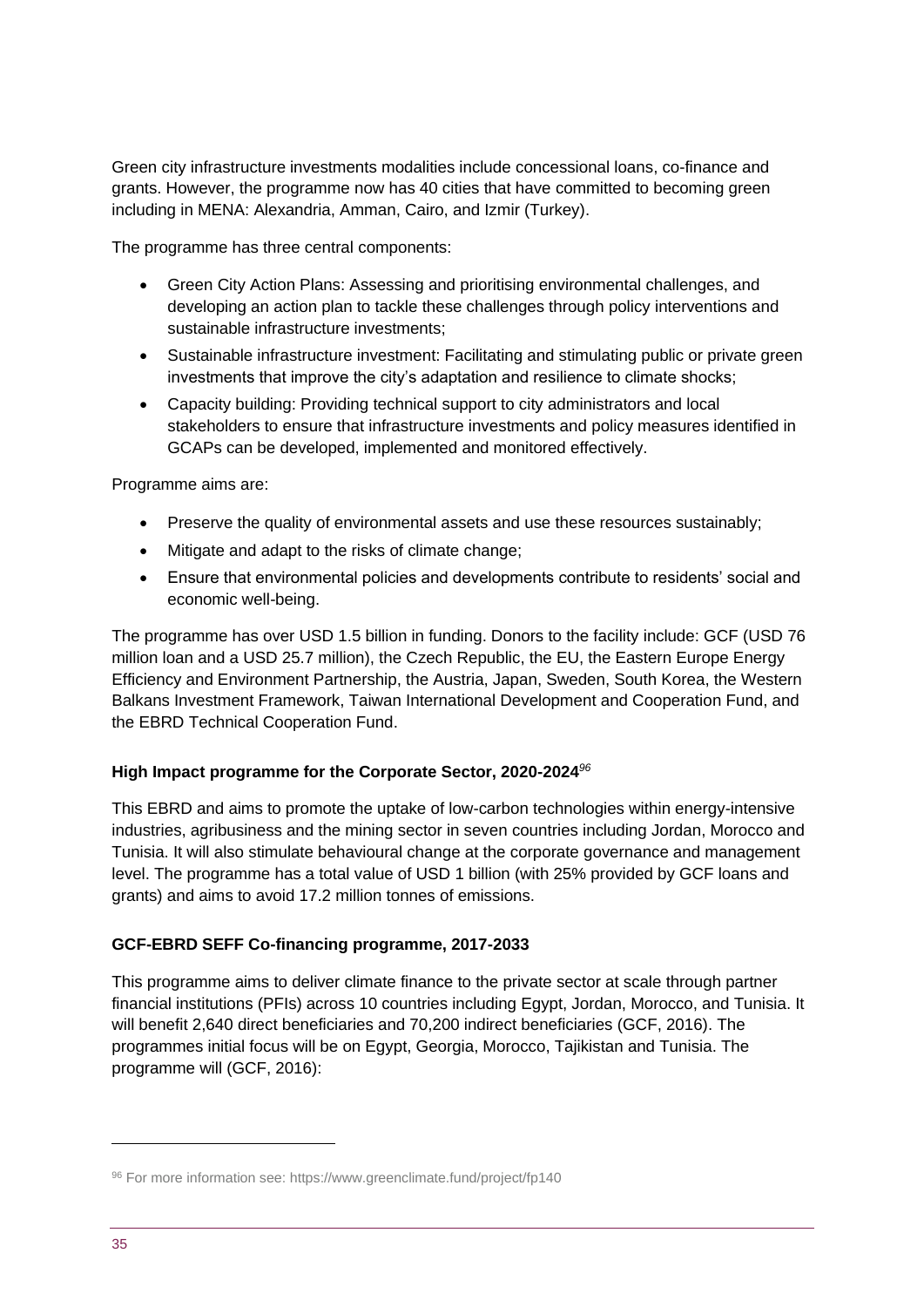- Create new and significantly scaling existing markets for commercial sustainable energy, energy efficiency and climate resilience financing.
- Combine financial support, capacity building and technology transfer.
- Finance via local PFIs more than 20,000 scalable and replicable renewable energy, energy efficiency, and climate resilience projects across the industrial, commercial, residential, transport, and agricultural sectors in the Middle East and North Africa, Western and Central Asia and Southern and Eastern Europe.

It will address multiple market barriers along the technology supply chains and unlock the potential of private sector finance by (GCF, 2016):

- Building the capacity of all actors along the climate technology supply chain, in particular by encouraging local PFIs to establish and grow climate financing solutions for RE, EE and CR that currently either do not exist at all, or are underserved;
- Stimulating demand for best-available climate technologies by providing much-needed long-term finance that more closely matches the financial characteristics of RE, EE and CR projects;
- Facilitating the creation of new markets by demonstrating the profitability and enhanced competitiveness of climate technologies and ultimately de-risking climate investments to leverage a growing level of funding from the private sector over time.

Funding for this USD 1538.5 million programme includes (GCF, 2016).

- GCF: USD 382.5 million in loans, and USD 38 million in grants
- EBRD: USED 1,080 million in senior loans
- Korea Technical Assistance and Cooperation Fund: USD 3 million in grants
- EBRD and/or other bilateral and multilateral donors: USD 35 million in grants.

## **France**

### **Transforming financial systems for climate, 2018-2026**

This AFD programme co-financed by GCF works in 17 countries including two in MENA: Egypt and Morocco (GCF, 2018). GCF is providing USD 209 million in subordinated loans and USD 31 million in grants (GCF, 2018). AFD is providing USD 406 million in senior loans and USD 7 million in grants (GCF, 2018).

The programme aims to engage local financial partners (LFPs) to scale up private sector climate finance in the targeted countries, redirect financial flows and reinforce the capacity of local partners in climate-related sectors. It will create a market for investments in climate technologies by removing the financial and technical barriers faced by LFPs to enable borrowing by mainly the private sector. LFPs and their clients will be provided with credit lines with tariffs/incentives tailored to climate investments needs; provide grants to build LFPs' capacities and assist companies in structuring their climate investments through the technical assistance provided; and, feed into the public policies of the governments concerned (also through the grants dedicated to technical assistance) (GCF, 2018). Loans through LFPs to borrowers will support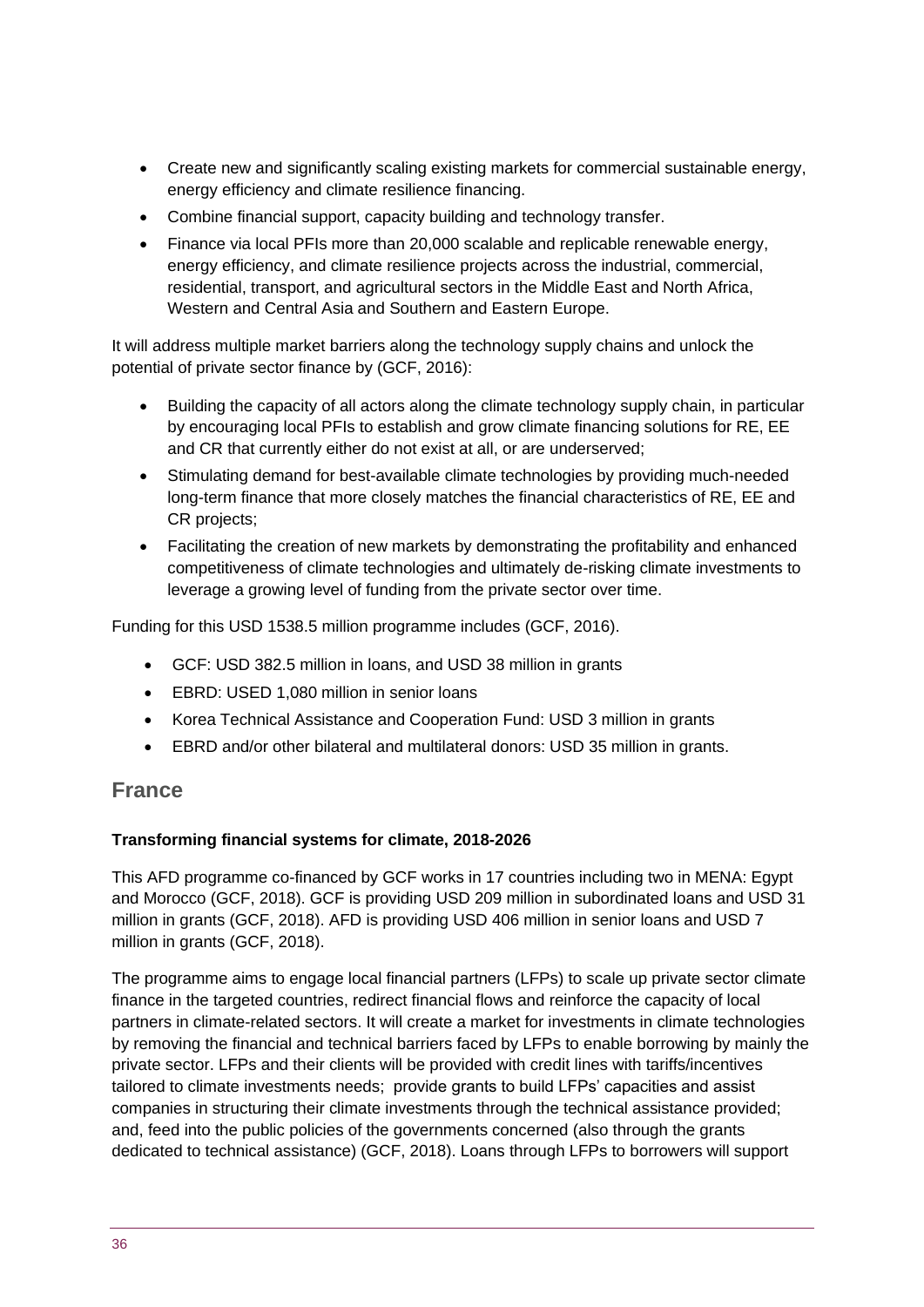sustainable energy, energy efficiency, housing, agriculture, forestry and water and waste management.

#### **Promote sustainable management of Mediterranean woodland ecosystems, 2011-2016***<sup>97</sup>*

This EUR 5.85 million AFD grant funded project supported activities in nearly 19 million hectares of selected forests in Algeria, Lebanon, Morocco, Syria, Tunisia and Turkey. Project aims include:

- the integration of the impacts of climate change into forest management policies;
- estimation of the economic and social value of goods and services provided by Mediterranean forest ecosystems;
- improvement of the modes of governance of forest ecosystems at the territorial level, in order to promote at the local level strategies to reduce the pressures linked to human activity on Mediterranean woodland ecosystems;
- the promotion of the specificity of Mediterranean forests to the international community, in particular within the framework of international negotiations on climate change.

WWF MedPAN provided co-funding for the project and FAO were the implementers.

## *Towards a new deal for nature and man: Reversing the curve of biodiversity erosion by 2030, 2019-*

A EUR 5 million WWF France project with EUR 3 million of funding from AFD. Working in Morocco, Tunisia, Madagascar, Gabon, Cameroon and France, the programme aims to sensitize the general public on the value of natural capital.

## **Germany**

### **Mitigation**

## *Promoting employment through renewable energy and energy efficiency in the MENA region, 2014-2017<sup>98</sup>*

The focus countries for this project are Morocco, Tunisia, and Egypt. This project focused on local value creation and job creation through labour-intensive sectors related to renewable energy.

<sup>97</sup> For more information see: https://www.afd.fr/fr/carte-des-projets/promouvoir-une-gestion-durable-desecosystemes-boises-mediterraneens?origin=/fr/carte-des-

projets?page=all&view=list&filter[0]=type\_k=page\_afd\_project&filter[1]=type\_k=page\_ong\_project&filter[2]=type\_ k=page\_research\_project&filter[3]=source\_k=afd&query=\*&from=1150&sort=year\_k,desc&facetOptions[0]=fundi ng\_program\_k,size,200&facetOptions[1]=funding\_type\_k,size,200&facetOptions[2]=thematic\_k,size,200&facetO ptions[3]=country\_k,size,200&facetOptions[4]=program\_family\_k,size,200&facetOptions[5]=year\_k,size,200&size  $=50$ 

<sup>98</sup> For more information see: https://www.giz.de/en/worldwide/36137.html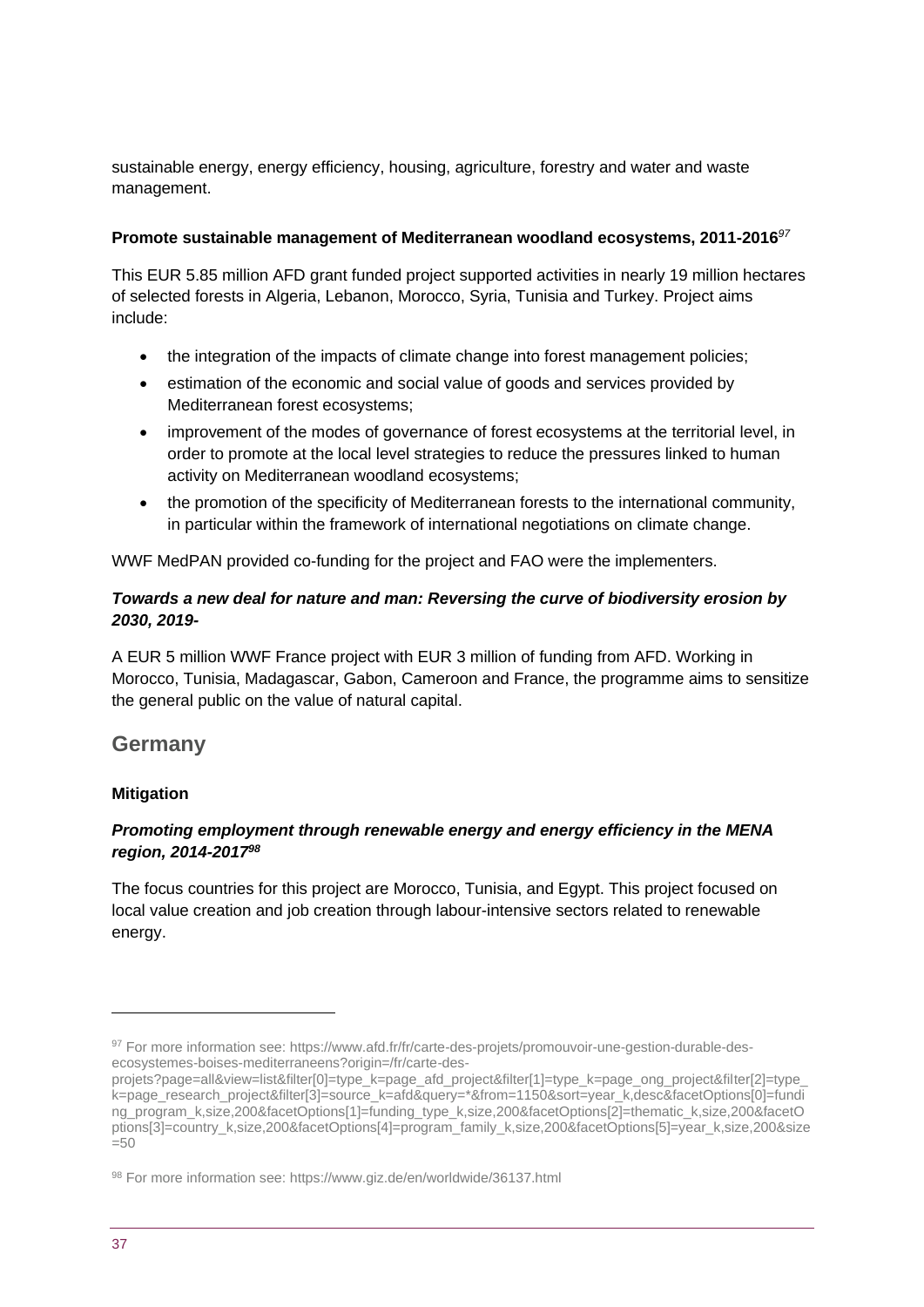#### *Reducing greenhouse gases in the MENA Region, 2014-2021<sup>99</sup>*

This GIZ programme works in Algeria, Egypt, Iran, Jordan, Morocco and Tunisia to support the regional and supra-regional dissemination of climate and energy policy approaches. In addition to working with partner countries, there is close cooperation with regional organisations including the League of Arab States. In terms of finance for climate-friendly technologies, the project provides technical and economic advice of the use of innovative technologies, e.g. a cost study on solar seawater desalination. The project has also supported training for financial sector decision-makers on RE and energy efficiency in Morocco, Tunisia, Egypt and Jordan.

#### **Water resources**

#### *Regional cooperation in the water sector in the Maghreb, 2016-2019*

This GIZ project aims to improve regional cooperation between stakeholders in the water section in Algeria, Morocco and Tunisia. Implementing partners include the German Federal Institute for Geosciences and Natural Resources, the Sahara and Sahel Observatory and the Arab Maghreb Union. GIZ is responsible for developing a knowledge management system to enable the three countries to share knowledge about Integrated Water Resources Management (IWRM); developing an inter-institutional system to enable communication amongst the countries; and, documentation and dissemination of experience and methods for implementing IWRM in the three countries.

### **Adapting to climate change in the water sector in the MENA region, 2011-2018***<sup>100</sup>*

This GIZ programme works primarily in Egypt, Jordan and Lebanon. It aimed to improve the capacity of regional and national institutions in the water sector to develop and implement climate adaptation strategies. Programme activities included supporting the water ministries in the three countries to draft national adaptation strategies and develop the capacity to pursue those strategies. The programme also supported activities with the Arab Ministerial Water Council to increase its awareness of regional vulnerabilities and need for adaptation in the sector; the Economic and Social Commission for Western Asia to set-up a regional knowledge platform; and, the Arab Centre for the Study of Arid Zones and Dry Lands.

Through the programme a number of pilot measures were introduced including reuse of drainage water in agriculture in Egypt, solar powered irrigation in farming in Jordan, and recharging groundwater in greater Beirut, Lebanon.

<sup>99</sup> For more information see: https://www.giz.de/en/worldwide/32164.html

<sup>100</sup> For more information see: https://www.giz.de/en/worldwide/15893.html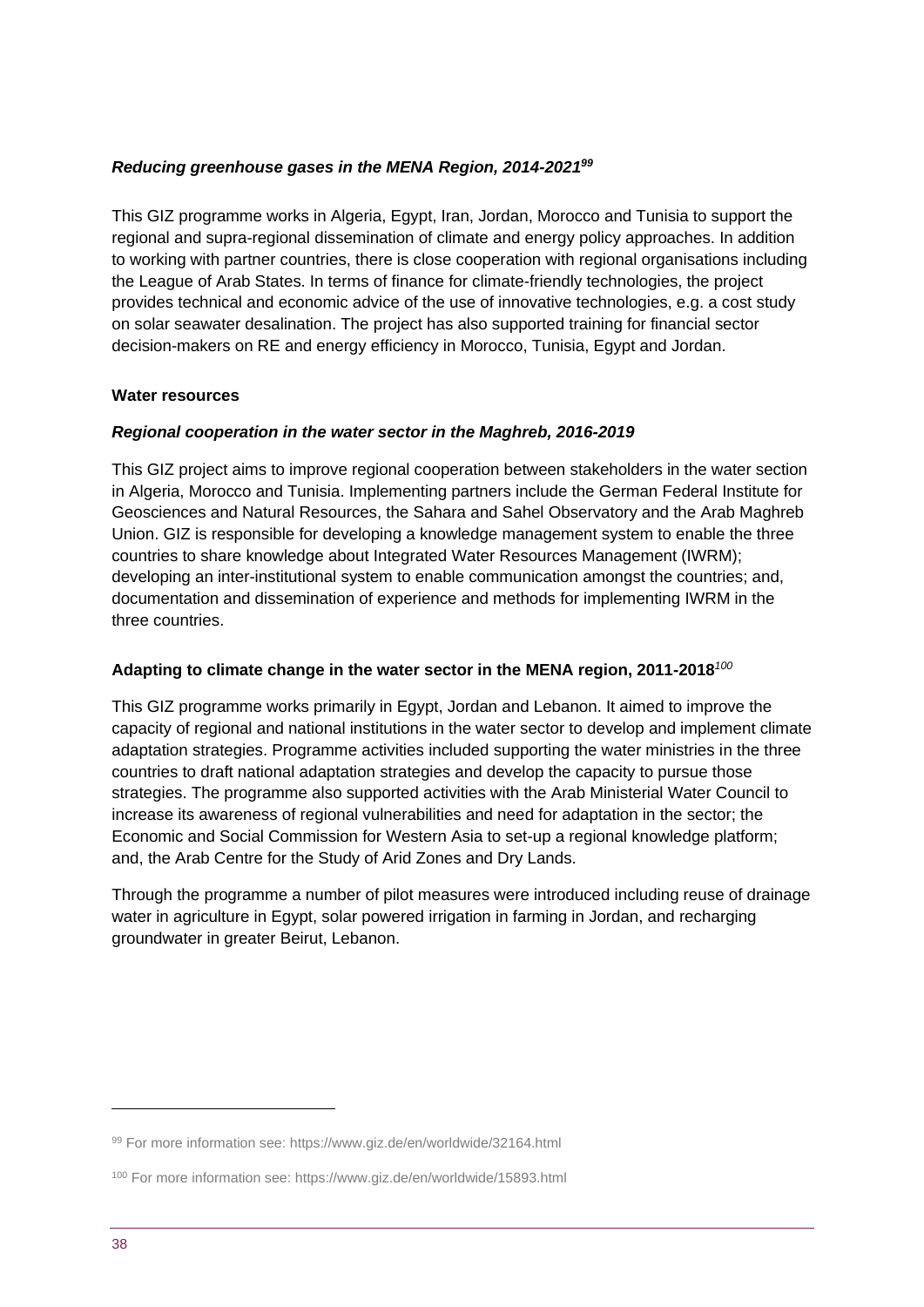## **USA***<sup>101</sup>*

FAO with support from USAID and others is developing a regional drought monitoring system that will improve the early warning capabilities of MENA countries and allow decision-makers to plan for and manage the impacts of droughts on food and water security. The project will also assist with drought planning and vulnerabilities, including developing management plans and drought resilience strategies at the national and local levels.

## <span id="page-38-0"></span>**12. NGO projects**

There are some examples of donors funding NGOs in the region. These include:

- AFD partnering with Recycle Beirut on a circular economy orientated project<sup>102</sup>;
- AFD co-funding a project implemented by French NGO Experts-Solidaires to improve access to water and agricultural practices in Hebron, OPT<sup>103</sup>
- AFD co-funding a project implemented by the French branch of Women Engage for a Common Future in Morocco from 2019-2022.

## <span id="page-38-1"></span>**13. References**

Clean Technology Fund (CTF). (2012). *Update on Investment Plan for Egypt (Submitted by the Government of Egypt).* 

https://www.climateinvestmentfunds.org/sites/cif\_enc/files/CTF\_5\_Egypt.pdf

Clean Technology Fund (CTF). (2014). *Investment Plan for Morocco. Update Note.*  [https://www.climateinvestmentfunds.org/sites/cif\\_enc/files/CTF%20Morocco%20IP%20update\\_J](https://www.climateinvestmentfunds.org/sites/cif_enc/files/CTF%20Morocco%20IP%20update_Jan%202014.pdf) [an%202014.pdf](https://www.climateinvestmentfunds.org/sites/cif_enc/files/CTF%20Morocco%20IP%20update_Jan%202014.pdf)

GCF. (2020). *Annual Performance Report. Reference Number (FP053).* https://www.greenclimate.fund/sites/default/files/document/fp053-2019apr.pdf

<sup>102</sup> https://www.afd.fr/fr/carte-des-projets/economie-circulaire-au-liban?origin=/fr/carte-desprojets?page=all&view=list&filter[0]=type\_k=page\_afd\_project&filter[1]=type\_k=page\_ong\_project&filter[2]=type k=page\_research\_project&filter[3]=source\_k=afd&query=\*&from=0&sort=year\_k,desc&facetOptions[0]=funding program\_k,size,200&facetOptions[1]=funding\_type\_k,size,200&facetOptions[2]=thematic\_k,size,200&facetOption s[3]=country\_k,size,200&facetOptions[4]=program\_family\_k,size,200&facetOptions[5]=year\_k,size,200&size=50

<sup>101</sup> For more information see: https://www.usaid.gov/morocco/fact-sheets/improving-water-security-and-climateresilience-morocco

<sup>103</sup> https://www.afd.fr/fr/carte-des-projets/amelioration-de-lacces-leau-et-des-pratiques-agricoleshebron?origin=/fr/carte-des-

projets?page=all&view=list&filter[0]=type\_k=page\_afd\_project&filter[1]=type\_k=page\_ong\_project&filter[2]=type k=page\_research\_project&filter[3]=source\_k=afd&query=\*&from=100&sort=year\_k,desc&facetOptions[0]=fundin g\_program\_k,size,200&facetOptions[1]=funding\_type\_k,size,200&facetOptions[2]=thematic\_k,size,200&facetOpti ons[3]=country\_k,size,200&facetOptions[4]=program\_family\_k,size,200&facetOptions[5]=year\_k,size,200&size=5  $\bigcap$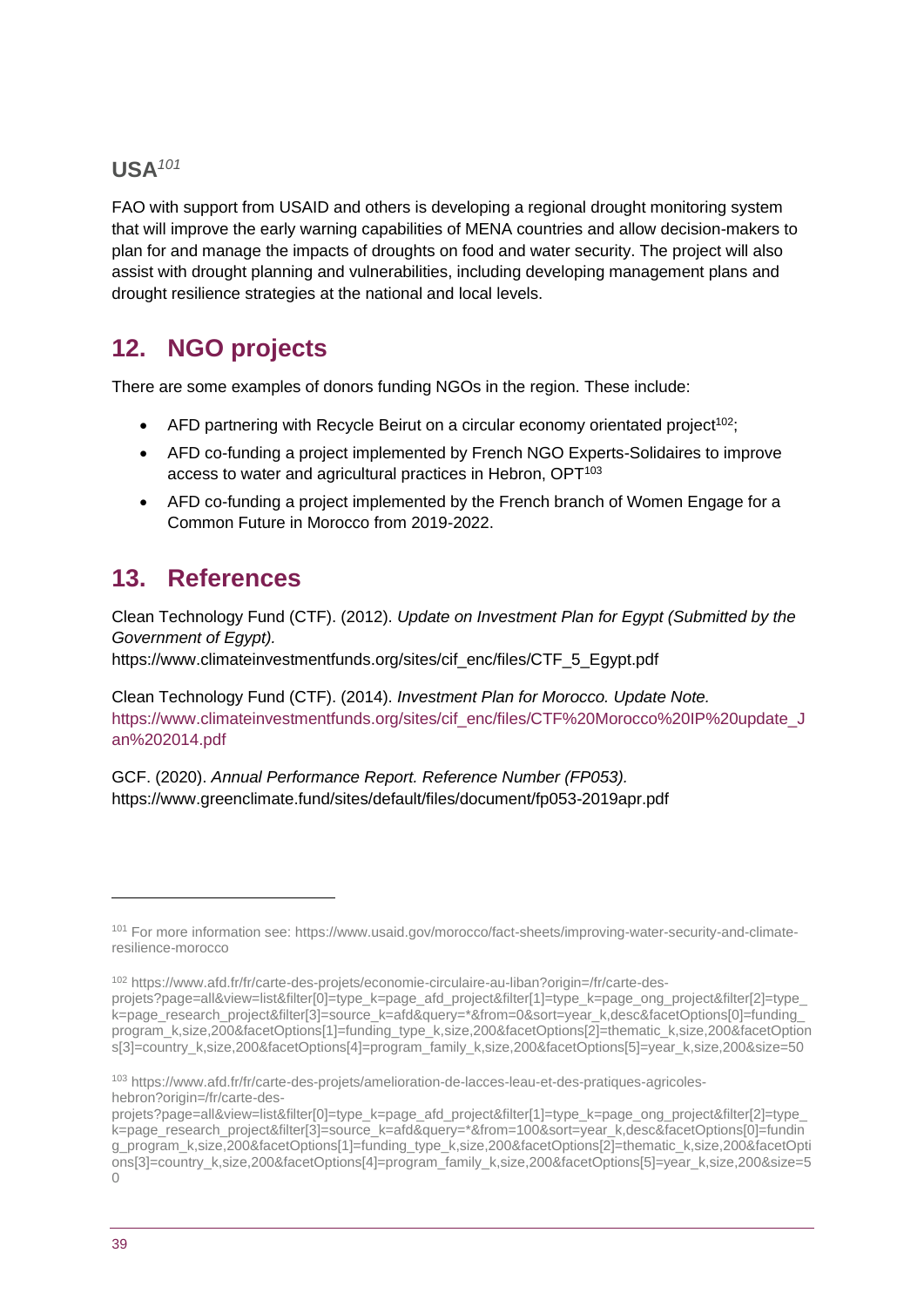GCF. (2018). *Funding Proposal. FP095: Transforming Financial Systems for Climate.*  [https://www.greenclimate.fund/sites/default/files/document/funding-proposal-fp095-afd-multiple](https://www.greenclimate.fund/sites/default/files/document/funding-proposal-fp095-afd-multiple-countries.pdf)[countries.pdf](https://www.greenclimate.fund/sites/default/files/document/funding-proposal-fp095-afd-multiple-countries.pdf)

GCF. (2018b). *Funding Proposal. FP086: Green Cities Facility.*  https://www.greenclimate.fund/sites/default/files/document/funding-proposal-fp086-ebrd-multiplecountries.pdf

GCF. (2017). *Funding Proposal. FP053: Enhancing Climate Change Adaptation in the Nirth Coast and Nile Delta Regions in Egypt.* 

[https://www.greenclimate.fund/sites/default/files/document/funding-proposal-fp053-undp](https://www.greenclimate.fund/sites/default/files/document/funding-proposal-fp053-undp-egypt.pdf)[egypt.pdf](https://www.greenclimate.fund/sites/default/files/document/funding-proposal-fp053-undp-egypt.pdf)

GCF. (2017b): *Funding Proposal. FP039: GCF-EBRD Egypt Renewable Energy Financing Framework.* [https://www.greenclimate.fund/sites/default/files/document/funding-proposal-fp039](https://www.greenclimate.fund/sites/default/files/document/funding-proposal-fp039-ebrd-egypt.pdf) [ebrd-egypt.pdf](https://www.greenclimate.fund/sites/default/files/document/funding-proposal-fp039-ebrd-egypt.pdf)

GCF. (2016). *Funding Proposal. FP025: GCF-EBRD Sustainable Energy Financing Facilities.*  [https://www.greenclimate.fund/sites/default/files/document/funding-proposal-fp025-ebrd-armenia](https://www.greenclimate.fund/sites/default/files/document/funding-proposal-fp025-ebrd-armenia-egypt-georgia-jordan-republic-moldova-mongolia-morocco-serbia.pdf)[egypt-georgia-jordan-republic-moldova-mongolia-morocco-serbia.pdf](https://www.greenclimate.fund/sites/default/files/document/funding-proposal-fp025-ebrd-armenia-egypt-georgia-jordan-republic-moldova-mongolia-morocco-serbia.pdf)

GEF. (2018). *Project Document. United Nations Development Programme.*  https://publicpartnershipdata.azureedge.net/gef/PMISGEFDocuments/Climate%20Change/Jorda n%20-%20(9204)%20-

%20A%20Systemic%20Approach%20to%20Sustainable%20Urbanization%20an/Project\_Docum ent\_PAD1.pdf

IFC. (2019). *CTF Private Sector Proposal. Sustainable Urban Infrastructure: Expansion.*  http://pubdocs.worldbank.org/en/807351585007119907/pdf/12144-3-IFC-CTF-DPSP-III-Sustainable-Urban-Infrastructure-Program-Expansion-PUBLIC-vFINAL.pdf

Ministry of Planning and International Cooperation. (2020). *Mid-Term Evaluation Report for Jordan's Adaptation Fund Porgram "Increasing the Resilience of Poor and Vulnerable Communities to Climate Change Impacts in Jordan through Implementing Innovation Projects in Water and Agriculture in Support of Adaptation to Climate Change*". http://pubdocs.worldbank.org/en/880711604498680445/36-Mid-Term-Report-Jordan-MOPIC.pdf

Price, R.A. (2019). *The international community's role in the climate and environment space in Jordan*. K4D Helpdesk Report 618. Brighton, UK: Institute of Development Studies

USAID. (2020). *Water and Sanitation.*  [https://www.usaid.gov/sites/default/files/documents/USAIDEgypt\\_EG-](https://www.usaid.gov/sites/default/files/documents/USAIDEgypt_EG-Water_Fact_Sheet_2020_EN.pdf)[Water\\_Fact\\_Sheet\\_2020\\_EN.pdf](https://www.usaid.gov/sites/default/files/documents/USAIDEgypt_EG-Water_Fact_Sheet_2020_EN.pdf)

USAID. (2020a). *Investing in a water-secure future: Jordan.*  https://www.usaid.gov/sites/default/files/documents/1883/Investing\_in\_a\_Water-Secure\_Future.pdf

USAID. (2020b). *Agriculture.* https://www.usaid.gov/sites/default/files/documents/USAIDEgypt\_EG-Ag\_Sector\_2020\_EN.pdf